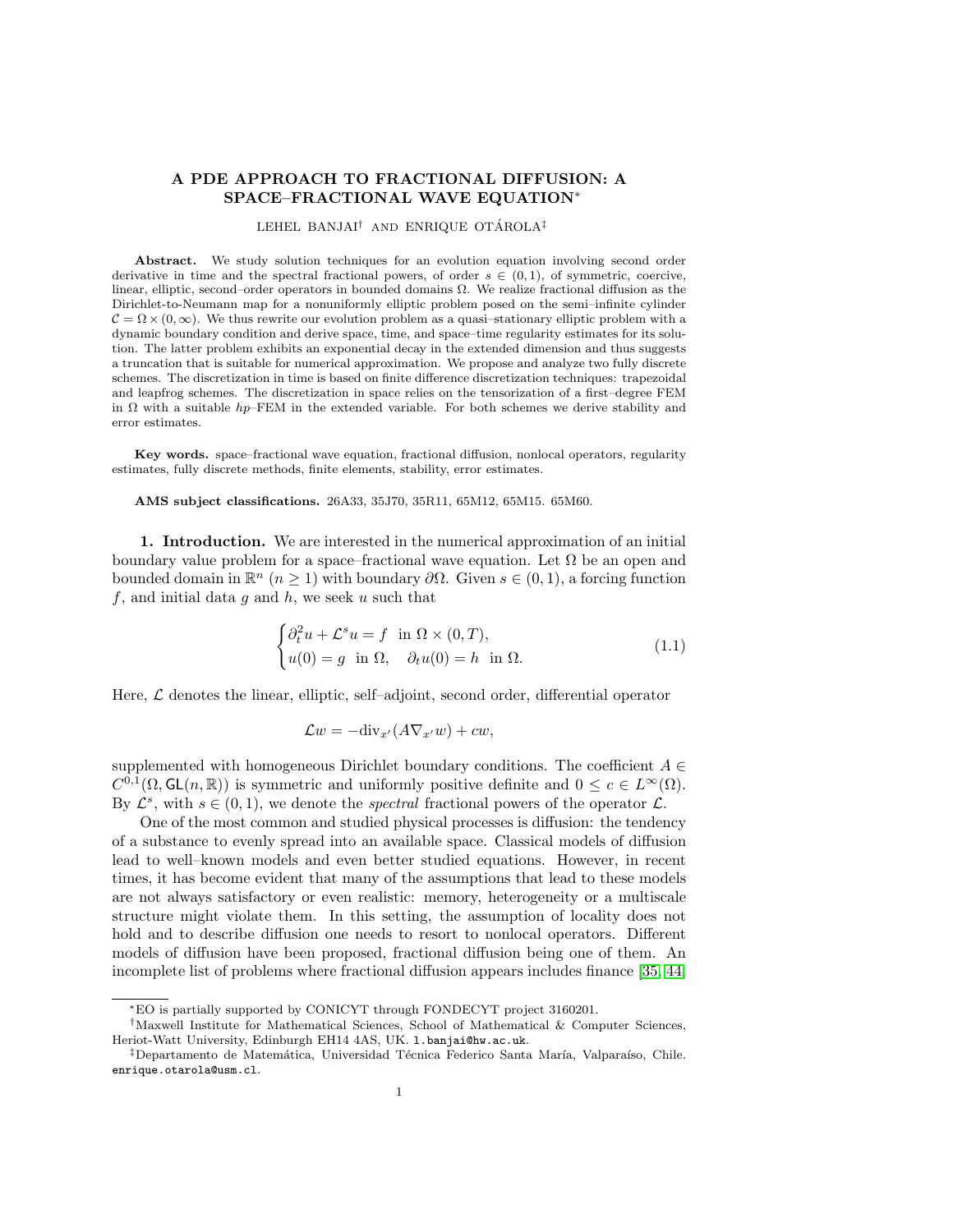[13\]](#page-28-0), turbulent flow [\[14\]](#page-28-1), quasi–geostrophic flows models [\[11,](#page-28-2) [31\]](#page-29-2), models of anomalous thermoviscous behaviors [\[15\]](#page-28-3), peridynamics [\[19,](#page-28-4) [48\]](#page-29-3), and image science [\[25,](#page-28-5) [24\]](#page-28-6).

The design of efficient solution techniques for problems involving fractional diffusion is intricate, mainly due to the nonlocal character of  $\mathcal{L}^s$  [\[7,](#page-27-0) [8,](#page-28-7) [9,](#page-28-8) [12\]](#page-28-9). Recently, and in order to overcome such a nonlocal feature, it is has been proved useful in numerical analysis the application of the Caffarelli–Silvestre extension [\[4,](#page-27-1) [41,](#page-29-4) [40\]](#page-29-5). When  $\mathcal{L} = -\Delta$  and  $\Omega = \mathbb{R}^n$ , i.e., in the case of the Laplacian in the whole space, Caffarelli and Silvestre [\[9\]](#page-28-8) showed that  $\mathcal{L}^s$  can be realized as the Dirichlet-to-Neumann map for an extension problem to the upper half-space  $\mathbb{R}^{n+1}_+$ ; the extension corresponds to a nonuniformly elliptic PDE. This result was later extended in [\[8,](#page-28-7) [12,](#page-28-9) [49\]](#page-29-6) to bounded domains  $\Omega$  and more general operators, thereby obtaining an extension problem posed on the semi–infinite cylinder  $\mathcal{C} := \Omega \times (0, \infty)$ . We shall thus rewrite problem [\(1.1\)](#page-0-0) as the following quasi–stationary elliptic problem with a dynamic boundary condition [\[3,](#page-27-2) [17,](#page-28-10) [18,](#page-28-11) [52\]](#page-29-7):

<span id="page-1-0"></span>
$$
\begin{cases}\n-\text{div}\left(y^{\alpha}\mathbf{A}\nabla\mathcal{U}\right) + y^{\alpha}c\mathcal{U} = 0 \text{ in } \mathcal{C} \times (0,T), \qquad \mathcal{U} = 0 \text{ on } \partial_L \mathcal{C} \times (0,T), \\
d_s \partial_t^2 \mathcal{U} + \partial_\nu^{\alpha} \mathcal{U} = d_s f \text{ on } (\Omega \times \{0\}) \times (0,T),\n\end{cases} (1.2)
$$

with the initial conditions

<span id="page-1-1"></span>
$$
\mathscr{U} = g \text{ on } \Omega \times \{0\}, \ t = 0, \quad \partial_t \mathscr{U} = h \text{ on } \Omega \times \{0\}, \ t = 0,
$$
 (1.3)

where  $\partial_L C = \partial \Omega \times [0, \infty)$  corresponds to the lateral boundary of C,  $\alpha = 1 - 2s \in$  $(-1, 1), d_s = 2^{\alpha} \Gamma(1-s)/\Gamma(s)$  and the conormal exterior derivative of  $\mathcal{U}$  at  $\Omega \times \{0\}$  is

$$
\partial_{\nu}^{\alpha} \mathscr{U} = -\lim_{y \to 0^{+}} y^{\alpha} \mathscr{U}_{y};\tag{1.4}
$$

the limit must be understood in the sense of distributions [\[9,](#page-28-8) [12,](#page-28-9) [49\]](#page-29-6). We will call y the extended variable and the dimension  $n + 1$  in  $\mathbb{R}^{n+1}$  the extended dimension of problem [\(1.2\)](#page-1-0)–[\(1.3\)](#page-1-1). Finally,  $\mathbf{A} = \text{diag}\{A, 1\} \in C^{0,1}(\mathcal{C}, GL(n+1,\mathbb{R}))$ . With the solution  $\mathscr U$  to the extension problem  $(1.2)$ – $(1.3)$  at hand, we can find the solution to [\(1.1\)](#page-0-0) via [\[3,](#page-27-2) [8,](#page-28-7) [9,](#page-28-8) [12,](#page-28-9) [17,](#page-28-10) [18,](#page-28-11) [49,](#page-29-6) [52\]](#page-29-7):

 $u = \mathscr{U}|_{u=0}.$ 

To the best of the authors knowledge this is the first work that provides a comprehensive treatment of efficient solution techniques for the space–fractional wave equation [\(1.1\)](#page-0-0). In (1.1),  $\mathcal{L}^s$  denotes the *spectral* fractional powers of the operator  $\mathcal{L}$ . Recently, problem [\(1.1\)](#page-0-0) has been considered in the literature but with  $\mathcal{L}^s = (-\Delta)^s$ being the integral fractional Laplace operator [\[34\]](#page-29-8): the work [\[2\]](#page-27-3) proposes a discrete scheme that is based on standard Galerkin finite elements for space discretization and the convolution quadrature approach for the discretization in time. We immediately comment that the spectral and integral definitions of the fractional Laplace operator do not coincide. In fact, as shown in [\[39\]](#page-29-9) their difference is positive and positivity preserving. This, in particular, implies that the boundary behavior of the respective solutions is quite different [\[10,](#page-28-12) [28\]](#page-29-10).

The outline of this paper is as follows. In section [2](#page-2-0) we introduce some terminology used throughout this work. We recall the definition of the fractional powers of elliptic operators via spectral theory in section [2.1,](#page-2-1) and in section [2.2](#page-3-0) we briefly describe their localization via the Caffarelli–Silvestre extension and introduce the functional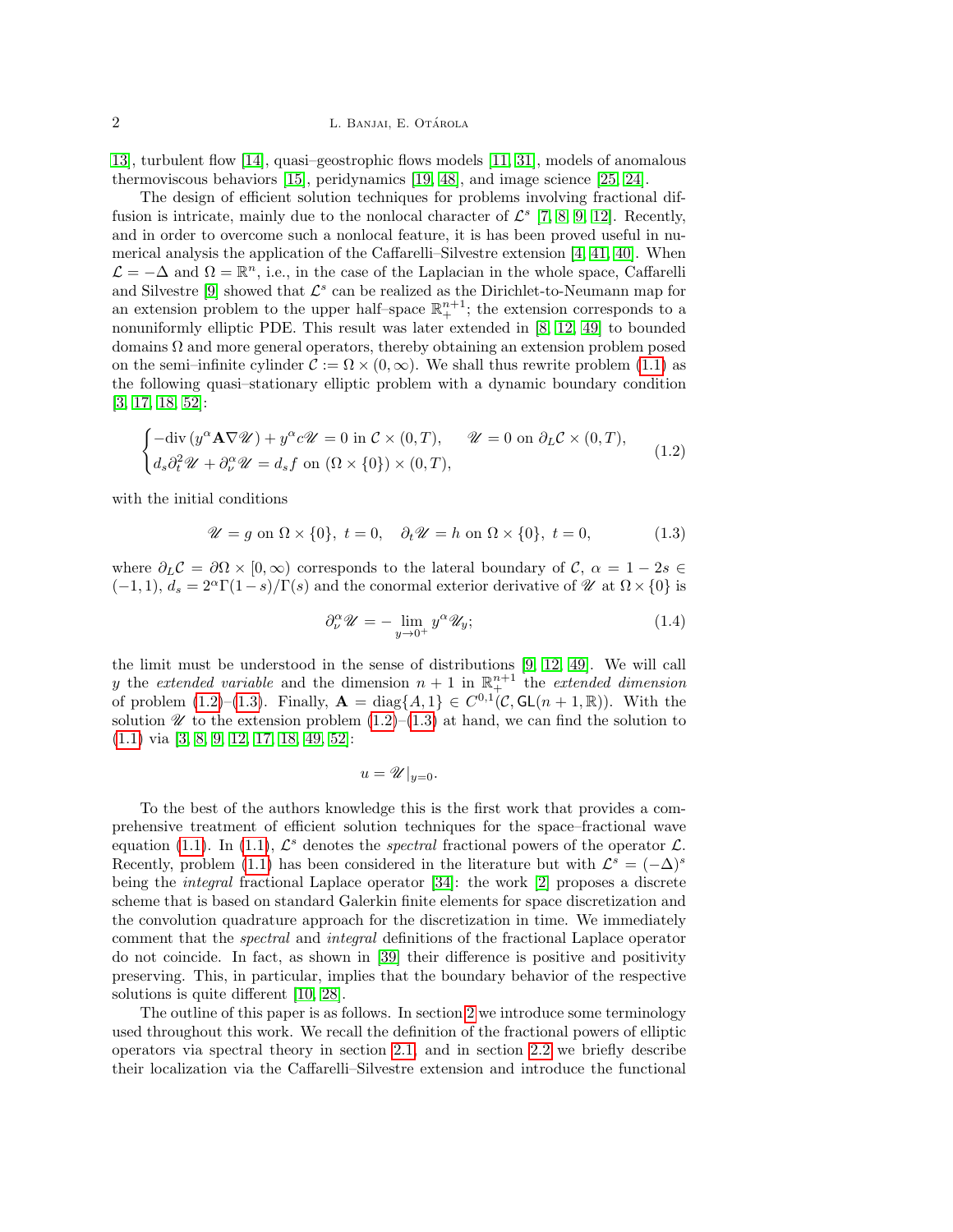framework that is suitable for studying problem [\(1.2\)](#page-1-0). In section [3,](#page-4-0) we review existence and uniqueness results together with energy–estimates for problems [\(1.1\)](#page-0-0) and [\(1.2\)](#page-1-0). In section [4](#page-6-0) we present space, time and space–time regularity results for the solution of problem  $(1.2)$ . The numerical analysis for problem  $(1.2)$  begins in section [5](#page-9-0) where we introduce a truncated problem on the bounded cylinder  $\mathcal{C}_{\gamma} = \Omega \times (0, \gamma)$  and study some properties of its solution. In section [6](#page-11-0) we preset two fully discrete schemes for the truncated version of [\(1.2\)](#page-1-0) studied in section [5.](#page-9-0) Both of them are based on the scheme of [\[4\]](#page-27-1) for space discretization. For time discretization we consider an implicit finite difference discretization scheme and the so–called leapfrog scheme. We derive stability and a priori error estimates for the proposed schemes for all  $s \in (0,1)$ . In section [7](#page-24-0) we comment on some implementation details pertinent to the problem at hand and present numerical experiments in 1D and 2D.

<span id="page-2-0"></span>2. Notation and preliminaries. Throughout this work  $\Omega$  is an open, bounded, and convex polytopal subset of  $\mathbb{R}^n$   $(n \geq 1)$  with boundary  $\partial\Omega$ . We define the semiinfinite cylinder  $\mathcal{C} := \Omega \times (0, \infty)$  and its lateral boundary  $\partial_L \mathcal{C} := \partial \Omega \times [0, \infty)$ . For  $\mathcal{Y} > 0$ , we define the truncated cylinder with base  $\Omega$  and height  $\mathcal{Y}$  as  $\mathcal{C}_{\gamma} := \Omega \times (0, \mathcal{Y})$ ; its lateral boundary is denoted by  $\partial_L C_\gamma = \partial \Omega \times (0, \gamma)$ . If  $x \in \mathbb{R}^{n+1}$ , we write  $x = (x', y)$ , with  $x' \in \mathbb{R}^n$  and  $y \in \mathbb{R}$ .

For an open set  $D \subset \mathbb{R}^n$   $(n \geq 1)$ , if  $\omega$  is a weight and  $p \in (1, \infty)$ , we denote the Lebesgue space of p-integrable functions with respect to the measure  $\omega \, dx$  by  $L^p(\omega, D)$ [\[29,](#page-29-11) [32,](#page-29-12) [51\]](#page-29-13). Similar notation will be used for weighted Sobolev spaces. If  $T > 0$  and  $\phi: D \times (0,T) \to \mathbb{R}$ , we consider  $\phi$  as a function of t with values in a Banach space  $X, \phi : (0,T) \ni t \mapsto \phi(t) \equiv \phi(\cdot, t) \in X$ . For  $1 \leq p \leq \infty$ ,  $L^p(0,T;X)$  is the space of X-valued functions whose norm in X is in  $L^p(0,T)$ . This is a Banach space for the norm

$$
\|\phi\|_{L^p(0,T;X)} = \left(\int_0^T \|\phi(t)\|_X^p dt\right)^{\frac{1}{p}}, \quad 1 \le p < \infty, \quad \|\phi\|_{L^{\infty}(0,T;X)} = \operatorname*{esssup}_{t \in (0,T)} \|\phi(t)\|_X.
$$

Whenever X is a normed space, X' denotes its dual and  $\|\cdot\|_X$  its norm. If, in addition, Y is a normed space, we write  $X \hookrightarrow Y$  to indicate continuous embedding. The relation  $a \leq b$  means  $a \leq Cb$ , with a constant C that neither depends on a or b. The value of C might change at each occurrence.

The next result, that follows from Young's inequality for convolutions, will be instrumental in the analysis that we will perform.

LEMMA 2.1 (continuity). If  $g \in L^2(0,T)$  and  $\phi \in L^1(0,T)$ , then the operator

<span id="page-2-3"></span>
$$
g \mapsto \Phi
$$
,  $\Phi(t) = \phi \star g(t) = \int_0^t \phi(t - r)g(r) dr$ 

is continuous from  $L^2(0,T)$  into itself and  $\|\Phi\|_{L^2(0,T)} \leq \|\phi\|_{L^1(0,T)} \|g\|_{L^2(0,T)}$ .

Finally, since we assume  $\Omega$  to be convex, in what follows we will make use, without explicit mention, of the following regularity result [\[27\]](#page-29-14):

<span id="page-2-2"></span>
$$
||w||_{H^2(\Omega)} \lesssim ||\mathcal{L}w||_{L^2(\Omega)} \quad \forall w \in H^2(\Omega) \cap H_0^1(\Omega). \tag{2.1}
$$

<span id="page-2-1"></span>2.1. Fractional powers of second order elliptic operators. We adopt the spectral definition for the fractional powers of the operator  $\mathcal{L}$ . To define  $\mathcal{L}^s$ , we begin by noticing that  $\mathcal L$  induces the following inner product  $a_{\Omega}(\cdot, \cdot)$  on  $H_0^1(\Omega)$ 

$$
a_{\Omega}(w,v) = \int_{\Omega} \left( A \nabla w \cdot \nabla v + c w v \right) \, \mathrm{d}x',\tag{2.2}
$$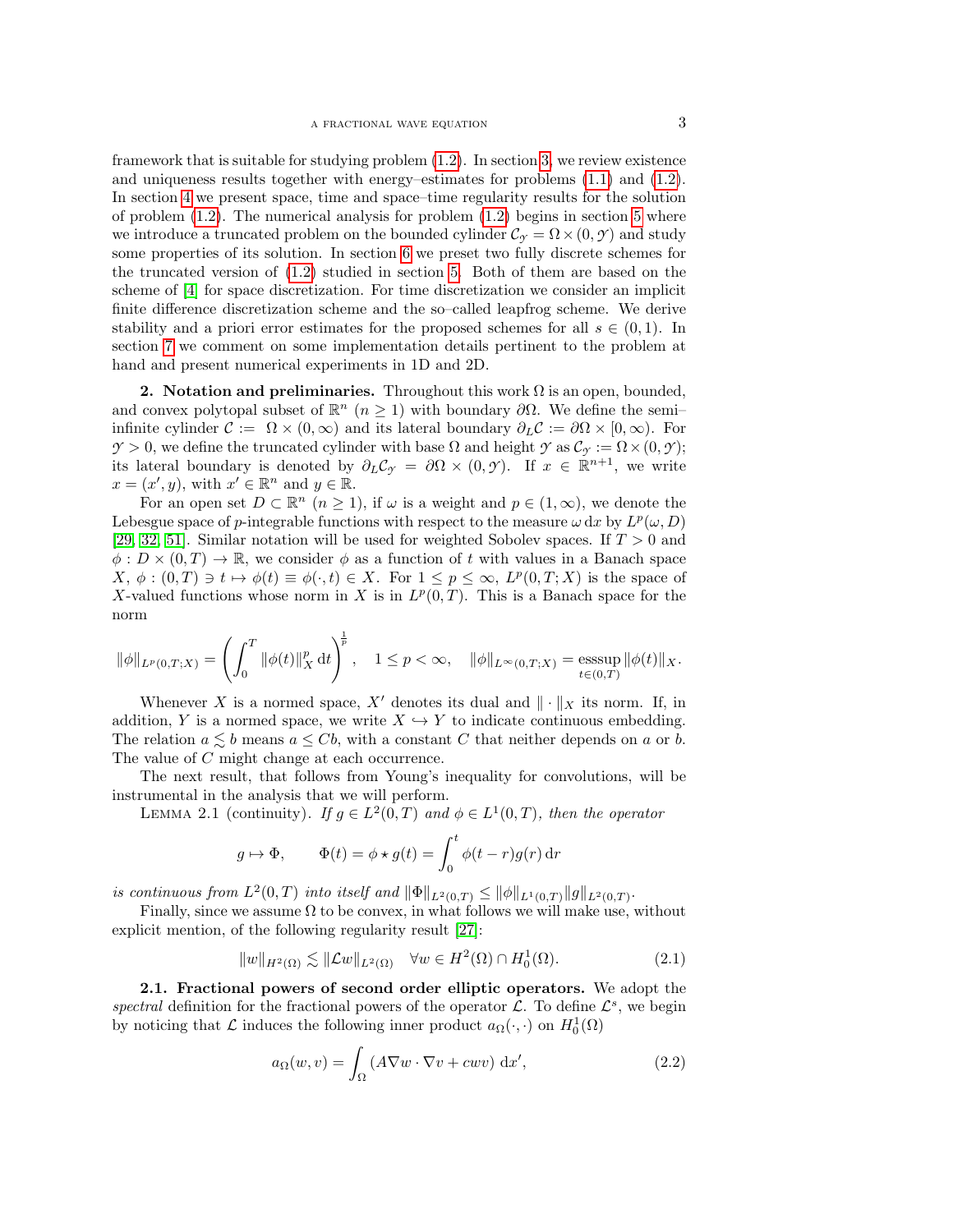and that  $\mathcal{L}: H_0^1(\Omega) \ni u \mapsto a_{\Omega}(u, \cdot) \in H^{-1}(\Omega)$  is an isomorphism. The eigenvalue problem:

<span id="page-3-3"></span>
$$
(\lambda, \varphi) \in \mathbb{R} \times H_0^1(\Omega) \setminus \{0\} : \quad a_{\Omega}(\varphi, v) = \lambda(\varphi, v)_{L^2(\Omega)} \quad \forall v \in H_0^1(\Omega) \tag{2.3}
$$

has a countable collection of solutions  $\{\lambda_{\ell}, \varphi_{\ell}\}_{\ell \in \mathbb{N}} \subset \mathbb{R}_+ \times H_0^1(\Omega)$  with the real eigenvalues enumerated in increasing order, counting multiplicities, and such that,  $\{\varphi_\ell\}_{\ell=1}^\infty$ is an orthonormal basis of  $L^2(\Omega)$  and an orthogonal basis of  $(H_0^1(\Omega), a_{\Omega}(\cdot, \cdot))$  [\[5,](#page-27-4) [30\]](#page-29-15). With these eigenpairs at hand, we introduce, for  $s \geq 0$ , the fractional Sobolev space

<span id="page-3-5"></span>
$$
\mathbb{H}^s(\Omega) = \left\{ w = \sum_{\ell=1}^{\infty} w_{\ell} \varphi_{\ell} : \|w\|_{\mathbb{H}^s(\Omega)}^2 := \sum_{\ell=1}^{\infty} \lambda_{\ell}^s |w_{\ell}|^2 < \infty \right\},\tag{2.4}
$$

and denote by  $\mathbb{H}^{-s}(\Omega)$  the dual space of  $\mathbb{H}^{s}(\Omega)$ . The duality pairing between the aforementioned spaces will be denoted by  $\langle \cdot, \cdot \rangle$ . We notice that, if  $s \in (0, \frac{1}{2})$ ,  $\mathbb{H}^s(\Omega)$  =  $H^s(\Omega) = H_0^s(\Omega)$ , while, for  $s \in (\frac{1}{2}, 1)$ ,  $\mathbb{H}^s(\Omega)$  can be characterized by  $[36, 37, 50]$  $[36, 37, 50]$  $[36, 37, 50]$ 

$$
\mathbb{H}^s(\Omega) = \{ w \in H^s(\Omega) : w = 0 \text{ on } \partial\Omega \}.
$$

If  $s = \frac{1}{2}$ , we have that  $\mathbb{H}^{\frac{1}{2}}(\Omega)$  is the so-called Lions–Magenes space  $H_{00}^{\frac{1}{2}}(\Omega)$  [\[36,](#page-29-16) [50\]](#page-29-18). If  $s \in (1,2]$ , owing to  $(2.1)$ , we have that  $\mathbb{H}^s(\Omega) = H^s(\Omega) \cap H_0^1(\Omega)$  [\[23\]](#page-28-13).

The fractional powers of the operator  $\mathcal L$  are thus defined by

$$
\mathcal{L}^s : \mathbb{H}^s(\Omega) \to \mathbb{H}^{-s}(\Omega), \quad \mathcal{L}^s w := \sum_{\ell=1}^{\infty} \lambda_{\ell}^s w_{\ell} \varphi_{\ell}, \quad s \in (0,1). \tag{2.5}
$$

<span id="page-3-0"></span>2.2. Weighted Sobolev spaces. Both extensions, the one by Caffarelli and Silvestre [\[9\]](#page-28-8) and the ones in [\[8,](#page-28-7) [12,](#page-28-9) [49\]](#page-29-6) for bounded domains  $\Omega$  and general elliptic operators, require us to deal with a local but nonuniformly elliptic problem. To provide an analysis for the latter it is thus suitable to define the weighted space

$$
\mathring{H}_L^1(y^\alpha, \mathcal{C}) = \{ w \in H^1(y^\alpha, \mathcal{C}) : w = 0 \text{ on } \partial_L \mathcal{C} \}.
$$
 (2.6)

Since  $\alpha \in (-1,1)$ ,  $|y|^{\alpha}$  belongs to the Muckenhoupt class  $A_2$  [\[20,](#page-28-14) [38,](#page-29-19) [51\]](#page-29-13). The following important consequences thus follow immediately:  $H^1(y^\alpha, \mathcal{C})$  is a Hilbert space and  $C^{\infty}(\Omega) \cap H^{1}(y^{\alpha}, \mathcal{C})$  is dense in  $H^{1}(|y|^{\alpha}, \mathcal{C})$  (cf. [\[51,](#page-29-13) Proposition 2.1.2, Corollary 2.1.6], [\[33\]](#page-29-20) and [\[26,](#page-29-21) Theorem 1]). In addition, as [\[41,](#page-29-4) inequality (2.21)] shows, the following weighted Poincaré inequality holds:

<span id="page-3-1"></span>
$$
||w||_{L^2(y^{\alpha}, \mathcal{C})} \lesssim ||\nabla w||_{L^2(y^{\alpha}, \mathcal{C})} \quad \forall w \in \mathring{H}^1_L(y^{\alpha}, \mathcal{C}).
$$
\n(2.7)

Thus,  $\|\nabla w\|_{L^2(y^{\alpha}, \mathcal{C})}$  is equivalent to the norm in  $\mathring{H}_L^1(y^{\alpha}, \mathcal{C})$ .

We define the bilinear form  $a: \mathring{H}_L^1(y^\alpha, \mathcal{C}) \times \mathring{H}_L^1(y^\alpha, \mathcal{C}) \to \mathbb{R}$  by

<span id="page-3-2"></span>
$$
a(w, \phi) := \frac{1}{d_s} \int_{\mathcal{C}} y^{\alpha} \left( \mathbf{A}(x) \nabla w \cdot \nabla \phi + c(x') w \phi \right) dx, \tag{2.8}
$$

which is continuous and, owing to [\(2.7\)](#page-3-1), coercive on  $\mathring{H}_L^1(y^\alpha, \mathcal{C})$ . Consequently, it induces an inner product on  $\mathring{H}_L^1(y^\alpha, \mathcal{C})$  and the following energy norm:

<span id="page-3-4"></span>
$$
||w||_{\mathcal{C}}^2 := a(w, w) \sim ||\nabla w||_{L^2(y^{\alpha}, \mathcal{C})}^2.
$$
\n(2.9)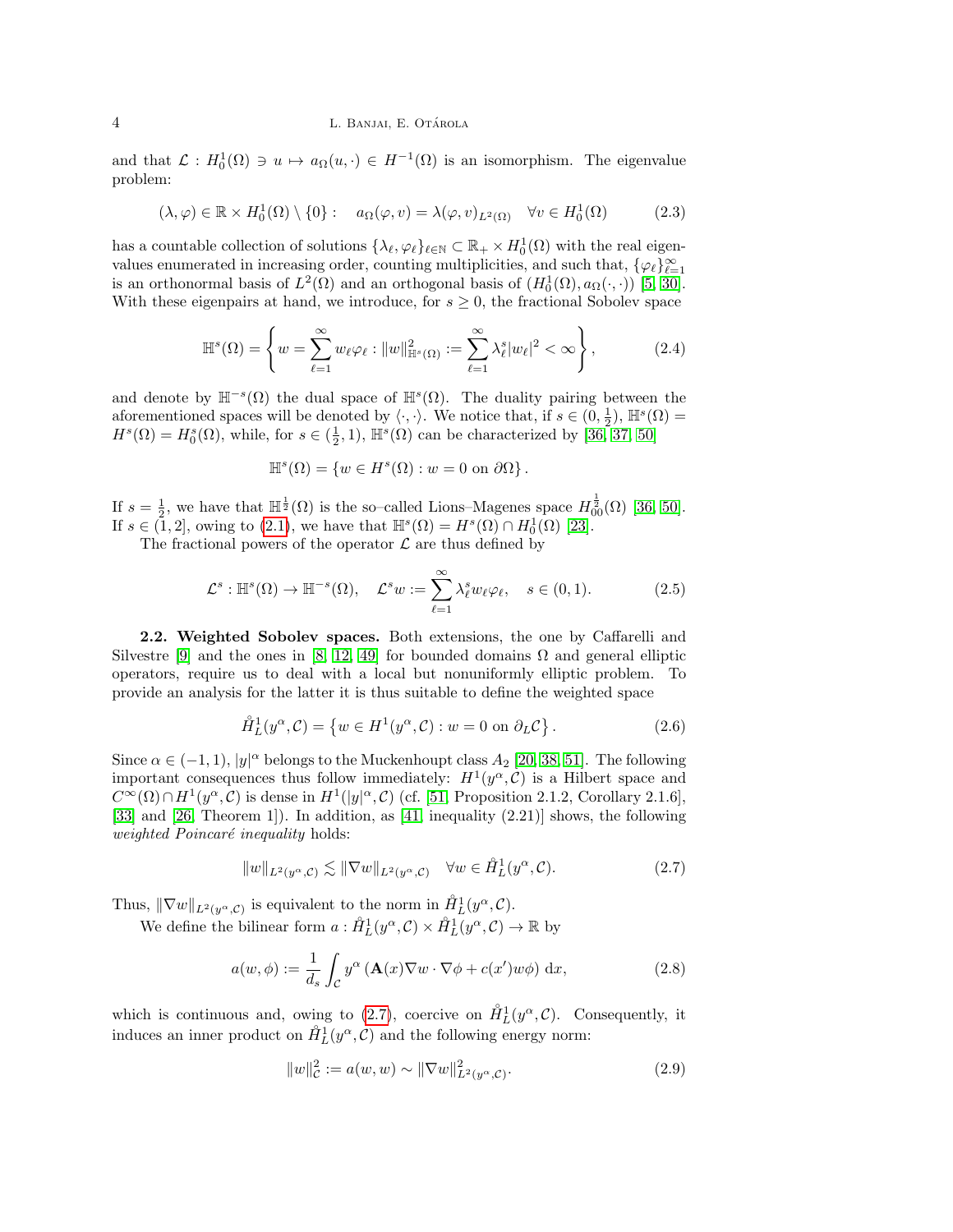For  $w \in H^1(y^\alpha, \mathcal{C})$ ,  $\text{tr}_\Omega w$  denotes its trace onto  $\Omega \times \{0\}$ . We recall that, for  $\alpha = 1 - 2s$ , [\[41,](#page-29-4) Proposition 2.5] yields

<span id="page-4-6"></span>
$$
\operatorname{tr}_{\Omega} \mathring{H}_L^1(y^{\alpha}, \mathcal{C}) = \mathbb{H}^s(\Omega), \qquad \|\operatorname{tr}_{\Omega} w\|_{\mathbb{H}^s(\Omega)} \le C_{\operatorname{tr}} \|w\|_{\mathcal{C}}.
$$
 (2.10)

The seminal work of Caffarelli and Silvestre [\[9\]](#page-28-8) and its extensions to bounded domains [\[8,](#page-28-7) [12,](#page-28-9) [49\]](#page-29-6) showed that the operator  $\mathcal{L}^s$  can be realized as the Dirichletto-Neumann map for a nonuniformly elliptic boundary value problem. Namely, if U solves

$$
-\operatorname{div}\left(y^{\alpha}\mathbf{A}\nabla\mathfrak{U}\right) + cy^{\alpha}\mathfrak{U} = 0 \text{ in } \mathcal{C}, \quad \mathfrak{U} = 0 \text{ on } \partial_L \mathcal{C}, \quad \partial_{\nu}^{\alpha}\mathfrak{U} = d_s f \text{ on } \Omega \times \{0\}, \tag{2.11}
$$

where  $\alpha = 1 - 2s$ ,  $\partial_{\nu}^{\alpha} \mathfrak{U} = -\lim_{y \downarrow 0} y^{\alpha} \mathfrak{U}_y$  and  $d_s = 2^{\alpha} \Gamma(1 - s) / \Gamma(s)$  is a normalization constant, then  $\mathfrak{u} = \text{tr}_{\Omega} \mathfrak{U} \in \mathbb{H}^s(\Omega)$  solves

$$
\mathcal{L}^s \mathfrak{u} = f. \tag{2.12}
$$

<span id="page-4-0"></span>3. Well–posedness and energy estimates. In this section we briefly review the results of [\[43\]](#page-29-22) regarding the existence and uniqueness of weak solutions for problems  $(1.1)$  and  $(1.2)$ – $(1.3)$ . We also provide basic energy estimates.

3.1. The fractional wave equation. We assume that the data of problem [\(1.1\)](#page-0-0) is such that  $f \in L^2(0,T; L^2(\Omega))$ ,  $g \in \mathbb{H}^s(\Omega)$  and  $h \in L^2(\Omega)$  and define

<span id="page-4-5"></span>
$$
\Lambda(f,g,h) := \|f\|_{L^2(0,T;L^2(\Omega))} + \|g\|_{\mathbb{H}^s(\Omega)} + \|h\|_{L^2(\Omega)}.
$$
\n(3.1)

<span id="page-4-1"></span>DEFINITION 3.1 (weak solution for [\(1.1\)](#page-0-0)). We call  $u \in L^2(0,T;\mathbb{H}^s(\Omega))$ , with  $\partial_t u \in L^2(0,T;L^2(\Omega))$  and  $\partial_t^2 u \in L^2(0,T;\mathbb{H}^{-s}(\Omega))$ , a weak solution of problem [\(1.1\)](#page-0-0) if  $u(0) = g, \, \partial_t u(0) = h$  and a.e.  $t \in (0, T)$ ,

$$
\langle \partial_t^2 u, v \rangle + \langle \mathcal{L}^s u, v \rangle = \langle f, v \rangle \quad \forall v \in \mathbb{H}^s(\Omega),
$$

where  $\langle \cdot, \cdot \rangle$  denotes the the duality pairing between  $\mathbb{H}^s(\Omega)$  and  $\mathbb{H}^{-s}(\Omega)$ .

The following remark is in order.

REMARK 3.2 (initial conditions). Since a weak solution  $u$  of  $(1.1)$  satisfies that  $u \in L^2(0,T;\mathbb{H}^s(\Omega)), \partial_t u \in L^2(0,T;L^2(\Omega))$  and  $\partial_t^2 u \in L^2(0,T;\mathbb{H}^{-s}(\Omega)),$  an applica-tion of [\[45,](#page-29-23) Lemma 7.3] reveals that  $u \in C([0,T]; L^2(\Omega))$  and  $\partial_t u \in C([0,T]; \mathbb{H}^{-s}(\Omega))$ . The initial conditions involved in Definition [3.1](#page-4-1) are thus appropriately defined.

THEOREM 3.3 (well-posedness). Given  $s \in (0,1)$ ,  $f \in L^2(0,T;L^2(\Omega))$ ,  $g \in$  $\mathbb{H}^{s}(\Omega)$  and  $h \in L^{2}(\Omega)$ , problem  $(1.1)$  has a unique weak solution. In addition,

<span id="page-4-3"></span>
$$
||u||_{L^{\infty}(0,T;\mathbb{H}^{s}(\Omega))} + ||\partial_t u||_{L^{\infty}(0,T;L^2(\Omega))} \lesssim \Lambda(f,g,h),
$$
\n(3.2)

where the hidden constant is independent of the problem data.

Proof. The desired results can be obtained by slightly modifying the arguments, based on a Galerkin technique, of [\[22,](#page-28-15) [36,](#page-29-16) [45\]](#page-29-23).  $\Box$ 

3.2. The extended fractional wave equation. We consider the following notion of weak solution for problem  $(1.2)$ – $(1.3)$ .

<span id="page-4-4"></span>DEFINITION 3.4 (extended weak solution). We call  $\mathscr{U} \in L^{\infty}(0,T; \mathring{H}_L^1(y^{\alpha}, \mathcal{C}))$ , with  $\text{tr}_{\Omega} \partial_t \mathscr{U} \in L^{\infty}(0,T; L^2(\Omega))$  and  $\text{tr}_{\Omega} \partial_t^2 \mathscr{U} \in L^2(0,T; \mathbb{H}^{-s}(\Omega))$ , a weak solution of problem  $(1.2)$ – $(1.3)$  if  $\operatorname{tr}_\Omega \mathcal{U}(0) = g$ ,  $\operatorname{tr}_\Omega \partial_t \mathcal{U}(0) = h$  and, for a.e.  $t \in (0, T)$ ,

<span id="page-4-2"></span>
$$
\langle \operatorname{tr}_{\Omega} \partial_t^2 \mathscr{U}, \operatorname{tr}_{\Omega} \phi \rangle + a(\mathscr{U}, \phi) = \langle f, \operatorname{tr}_{\Omega} \phi \rangle \quad \forall \phi \in \mathring{H}_L^1(y^\alpha, \mathcal{C}), \tag{3.3}
$$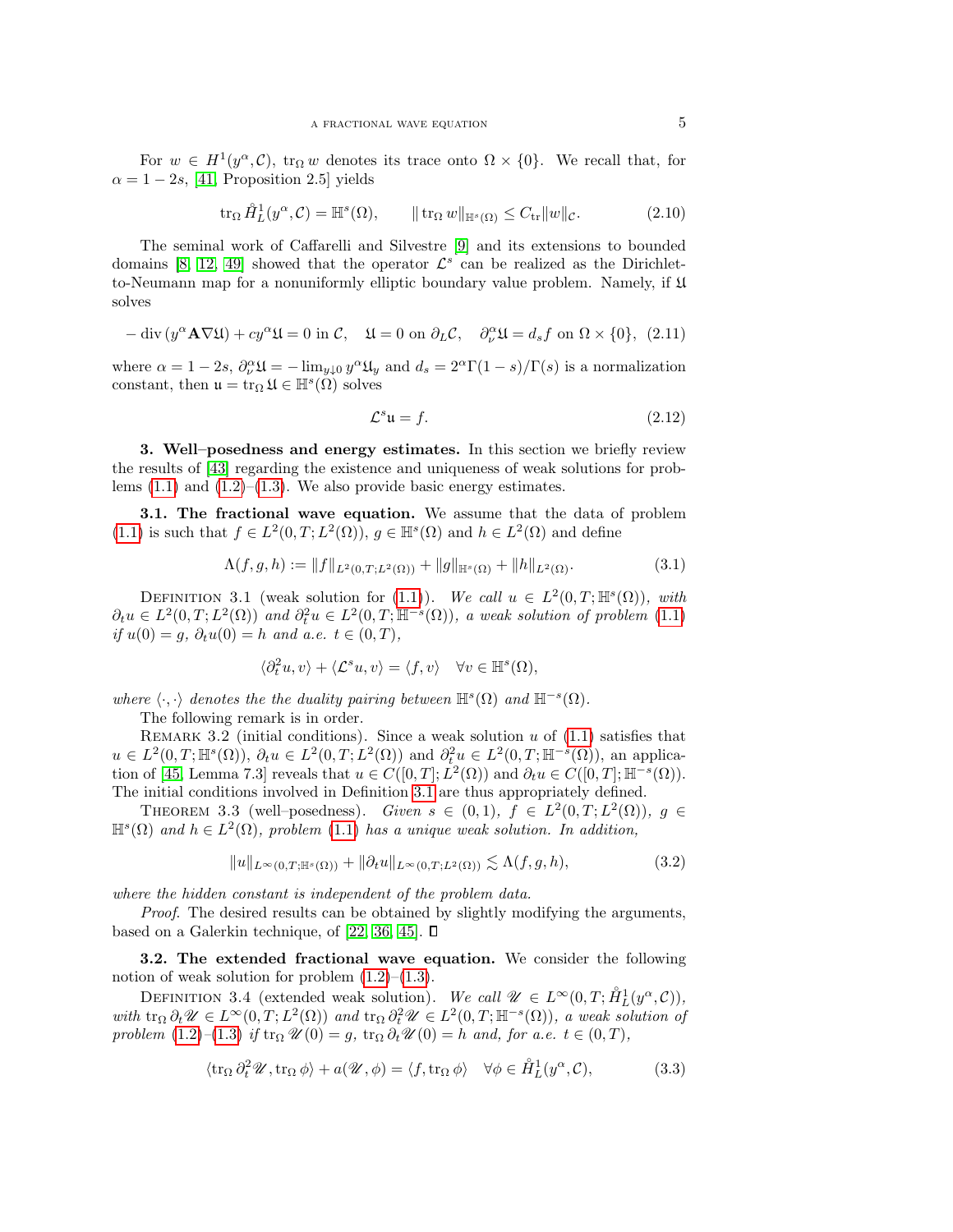where  $\langle \cdot, \cdot \rangle$  denotes the the duality pairing between  $\mathbb{H}^s(\Omega)$  and  $\mathbb{H}^{-s}(\Omega)$  and the bilinear form a is defined as in [\(2.8\)](#page-3-2).

Remark 3.5 (dynamic boundary condition). Problem [\(3.3\)](#page-4-2) is an elliptic problem with the following dynamic boundary condition:  $\partial_{\nu}^{\alpha} \mathscr{U} = d_s(f - \text{tr}_{\Omega} \partial_t^2 \mathscr{U})$  on  $\Omega \times \{0\}$ .

We present the following important localization result [\[3,](#page-27-2) [6,](#page-27-5) [8,](#page-28-7) [9,](#page-28-8) [12,](#page-28-9) [17,](#page-28-10) [18,](#page-28-11) [49,](#page-29-6) [52\]](#page-29-7).

<span id="page-5-4"></span>THEOREM 3.6 (Caffarelli–Silvestre extension property). Let  $s \in (0,1)$ . If f, g and h are as in Theorem [3.3,](#page-4-3) then the unique weak solution of problem  $(1.1)$ , in the sense of Definition [3.1](#page-4-1) satisfies that  $u = \text{tr}_{\Omega} \mathscr{U}$ , where  $\mathscr{U}$  denotes the unique weak solution to problem [\(1.2\)](#page-1-0) in the sense of Definition [3.4.](#page-4-4)

We now present the wellposedness of problem  $(3.3)$  together with energy estimates for its solution.

THEOREM 3.7 (well-posedness). Given  $s \in (0,1)$ ,  $f \in L^2(0,T;L^2(\Omega))$ ,  $g \in$  $\mathbb{H}^{s}(\Omega)$  and  $h \in L^{2}(\Omega)$ , then problem [\(1.2\)](#page-1-0)–[\(1.3\)](#page-1-1) has a unique weak solution in the sense of Definition [3.4.](#page-4-4) In addition,

$$
\|\nabla \mathscr{U}\|_{L^{\infty}(0,T;L^{2}(y^{\alpha},\mathcal{C}))} + \|\operatorname{tr}_{\Omega}\partial_{t}\mathscr{U}\|_{L^{\infty}(0,T;L^{2}(\Omega))} \lesssim \Lambda(f,g,h),\tag{3.4}
$$

where the hidden constant is independent of the problem data and  $\Lambda(f, g, h)$  is defined as in [\(3.1\)](#page-4-5).

*Proof.* See [\[43,](#page-29-22) Theorem 3.11].  $\square$ 

<span id="page-5-2"></span>REMARK 3.8 (initial data). The initial data q and h of problem  $(3.3)$  determine  $\mathscr{U}(0)$  and  $\partial_t \mathscr{U}(0)$  only on  $\Omega \times \{0\}$  in a trace sense. However, in the analysis that follows it will be necessary to consider their extension to the whole cylinder  $\mathcal{C}$ . We thus define  $\mathscr{U}(0) = \mathcal{E}_{\alpha}g$  and  $\mathscr{U}_{t}(0) = \mathcal{E}_{\alpha}h$ , where the  $\alpha$ -harmonic extension operator

<span id="page-5-3"></span>
$$
\mathcal{E}_{\alpha} : \mathbb{H}^s(\Omega) \to \mathring{H}_L^1(y^{\alpha}, \mathcal{C}) \tag{3.5}
$$

is defined as follows: If  $w \in \mathbb{H}^s(\Omega)$ , then  $\mathscr{W} = \mathcal{E}_{\alpha} w \in \mathring{H}_L^1(y^{\alpha}, \mathcal{C})$  solves

<span id="page-5-5"></span>
$$
\operatorname{div}(y^{\alpha}\mathbf{A}\nabla\mathscr{W}) + y^{\alpha}c\mathscr{W} = 0 \text{ in } \mathcal{C}, \quad \mathscr{W} = 0 \text{ on } \partial_L\mathcal{C}, \quad \mathscr{W} = w \text{ on } \Omega \times \{0\}. \tag{3.6}
$$

References [\[8,](#page-28-7) [12\]](#page-28-9) provide, for  $w \in \mathbb{H}^s(\Omega)$ , the estimate  $\|\nabla \mathcal{E}_{\alpha} w\|_{L^2(y^{\alpha}, \mathcal{C})} \lesssim \|w\|_{\mathbb{H}^s(\Omega)}$ .

3.3. Solution representation. In this section we present a solution representation formula for the solution to problem [\(3.3\)](#page-4-2). To accomplish this task, we first notice that the solution to problem [\(1.1\)](#page-0-0) can be written as  $u(x',t) = \sum_{k \in \mathbb{N}} u_k(t) \varphi_k(x')$ , where, for  $k \in \mathbb{N}$ , the coefficient  $u_k(t)$  solves

$$
\partial_t^2 u_k(t) + \lambda_k^s u_k(t) = f_k(t), \quad t > 0, \quad u_k(0) = g_k, \quad \partial_t u_k(0) = h_k, \tag{3.7}
$$

with  $g_k = (g, \varphi_k)_{L^2(\Omega)}, h_k = (h, \varphi_k)_{L^2(\Omega)},$  and  $f_k(t) = (f(\cdot, t), \varphi_k)_{L^2(\Omega)}$ . We recall that the sequence  $\{\lambda_k, \varphi_k\}_{k\in\mathbb{N}}$  corresponds to the eigenpairs of the operator  $\mathcal L$  and are defined by [\(2.3\)](#page-3-3). Basic computations reveal, for  $k \in \mathbb{N}$ , that

<span id="page-5-0"></span>
$$
u_k(t) = g_k \cos\left(\lambda_k^{s/2}t\right) + h_k \lambda_k^{-\frac{s}{2}} \sin\left(\lambda_k^{s/2}t\right) + \lambda_k^{-\frac{s}{2}} \int_0^t f_k(r) \sin\left(\lambda_k^{s/2} (t-r)\right) dr. \tag{3.8}
$$

With these ingredients at hand, we can write the solution  $\mathscr U$  of problem [\(3.3\)](#page-4-2) as

<span id="page-5-1"></span>
$$
\mathcal{U}(x,t) = \sum_{k \in \mathbb{N}} u_k(t)\varphi_k(x')\psi_k(y),\tag{3.9}
$$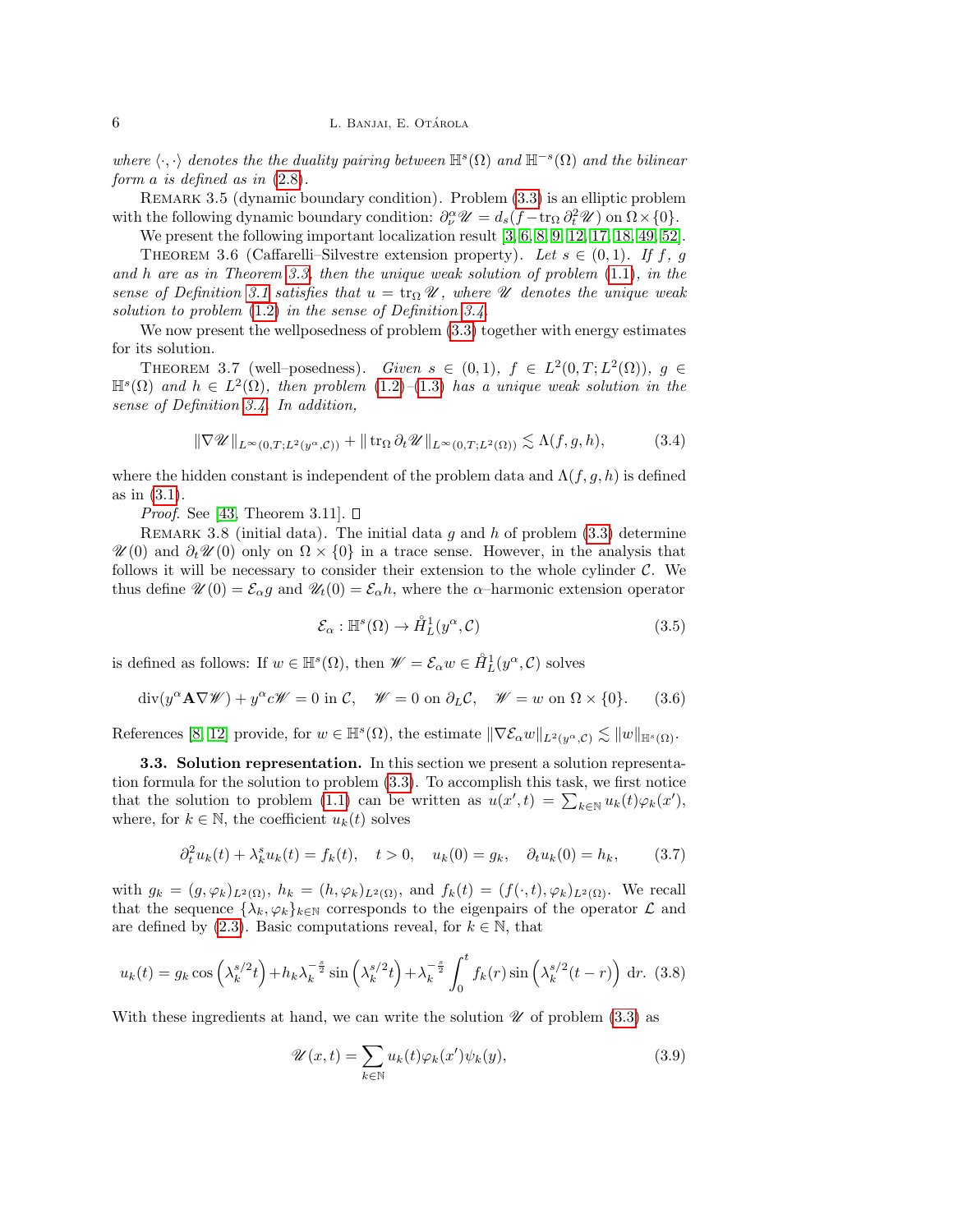where, for  $\alpha = 1 - 2s$ , the functions  $\psi_k$  solve

$$
\begin{cases}\n\frac{\mathrm{d}^2}{\mathrm{d}y^2}\psi_k(y) + \frac{\alpha}{y}\frac{\mathrm{d}}{\mathrm{d}y}\psi_k(y) = \lambda_k \psi_k(y), & y \in (0, \infty), \\
\psi_k(0) = 1, & \lim_{y \to \infty} \psi_k(y) = 0.\n\end{cases}
$$
\n(3.10)

If  $s = \frac{1}{2}$ , we thus have  $\psi_k(y) = \exp(-\sqrt{\lambda_k}y)$  [\[8,](#page-28-7) Lemma 2.10]; more generally, if  $s \in (0,1) \setminus {\frac{1}{2}}$ , then [\[12,](#page-28-9) Proposition 2.1]

$$
\psi_k(y) = c_s(\sqrt{\lambda_k}y)^s K_s(\sqrt{\lambda_k}y), \tag{3.11}
$$

where  $c_s = 2^{1-s}/\Gamma(s)$  and  $K_s$  denotes the modified Bessel function of the second kind. We refer the reader to [\[1,](#page-27-6) Chapter 9.6] and [\[42,](#page-29-24) Chapter 7.8] for a comprehensive treatment of the Bessel function  $K_s$ . We immediately comment the following property that the function  $\psi_k$  satisfies:

$$
\lim_{s \to \frac{1}{2}} \psi_k(y) = \exp(-\sqrt{\lambda_k}y) \quad \forall y > 0.
$$

In addition, for  $a, b \in \mathbb{R}^+$ ,  $a < b$ , we have [\[41,](#page-29-4) formula (2.33)]

<span id="page-6-3"></span>
$$
\int_{a}^{b} y^{\alpha} \left(\lambda_{k} \psi_{k}(y)^{2} + \psi_{k}'(y)^{2}\right) dy = y^{\alpha} \psi_{k}(y) \psi_{k}'(y) \vert_{a}^{b}, \tag{3.12}
$$

[\[41,](#page-29-4) formula (2.32)]

<span id="page-6-5"></span>
$$
|y^{\alpha}\psi_k(y)\psi'_k(y)| \lesssim \lambda_k^s e^{-\sqrt{\lambda_k}y}, \quad y \ge 1,
$$
\n(3.13)

and [\[41,](#page-29-4) formula (2.31)]

<span id="page-6-4"></span>
$$
\lim_{y \downarrow 0^+} \frac{y^{\alpha} \psi_k'(y)}{d_s \lambda_k^s} = -1.
$$
\n(3.14)

<span id="page-6-0"></span>4. Regularity. In this section we review and derive space, time, and space–time regularity results for the solution  $\mathscr U$  of problem [\(3.3\)](#page-4-2).

4.1. Space regularity. To present the space regularity properties of  $\mathcal{U}$ , we introduce the weight

<span id="page-6-2"></span><span id="page-6-1"></span>
$$
\omega_{\beta,\theta}(y) = y^{\beta} e^{\theta y}, \qquad 0 \le \theta < 2\sqrt{\lambda_1},\tag{4.1}
$$

where  $\beta \in \mathbb{R}$  will be specified later. With this weight at hand, we define the norm

$$
||v||_{L^2(\omega_{\beta,\theta},\mathcal{C})} := \left(\int_0^\infty \int_\Omega \omega_{\beta,\theta}(y) |v(x',y)|^2 dx' dy\right)^{\frac{1}{2}}.
$$
 (4.2)

We now present the following pointwise, in time, bounds for  $\mathcal{U}$  [\[43,](#page-29-22) Theorem 4.5]. PROPOSITION 4.1 (pointwise bounds). Let  $\mathcal U$  solve problem [\(1.2\)](#page-1-0)–[\(1.3\)](#page-1-1) for  $s \in$ (0,1). Let  $0 \leq \sigma < s$  and  $0 \leq \nu < 1 + s$ . Then, there exists  $\kappa > 1$  such that the following estimates hold for all  $\ell \in \mathbb{N}_0$ :

$$
\|\partial_y^{\ell+1} \mathscr{U}(\cdot, t)\|_{L^2(\omega_{\alpha+2\ell-2\sigma,\theta}, \mathcal{C})}^2 \lesssim \kappa^{2(\ell+1)} (\ell+1)!^2 \|u(\cdot, t)\|_{\mathbb{H}^{\sigma+s}(\Omega)}^2,
$$
 (4.3)

$$
\|\nabla_{x'}\partial_{y}^{\ell+1}\mathscr{U}(\cdot,t)\|_{L^{2}(\omega_{\alpha+2(\ell+1)-2\nu,\theta},\mathcal{C})}^{2} \lesssim \kappa^{2(\ell+1)}(\ell+1)!^{2}\|u(\cdot,t)\|_{\mathbb{H}^{\nu+s}(\Omega)}^{2},\tag{4.4}
$$

$$
\|\mathcal{L}_{x'}\partial_y^{\ell+1}\mathscr{U}(\cdot,t)\|_{L^2(\omega_{\alpha+2(\ell+1)-2\nu,\theta},\mathcal{C})}^2 \lesssim \kappa^{2(\ell+1)}(\ell+1)!^2 \|u(\cdot,t)\|_{\mathbb{H}^{1+\nu+s}(\Omega)}^2. \tag{4.5}
$$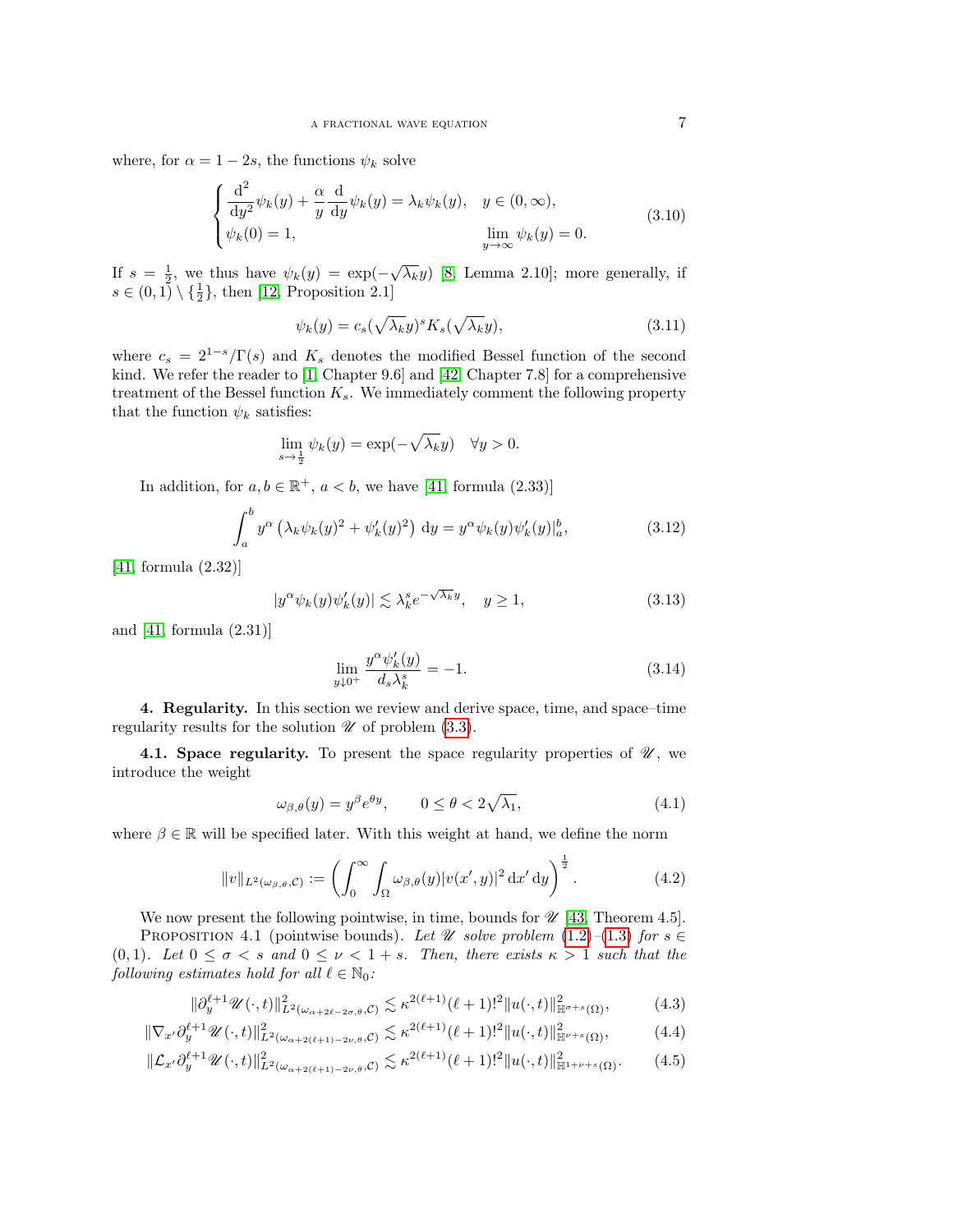The hidden constants are independent of  $\mathcal{U}$ ,  $\ell$ , and the problem data.

The result below shows the spatial analyticity of  $\mathscr U$  with respect to the extended variable  $y \in (0, \infty)$ : W belongs to countably normed, power–exponentially weighted Bochner spaces of analytic functions with respect to y taking values in spaces  $\mathbb{H}^r(\Omega)$ .

PROPOSITION 4.2 (space regularity). Let  $\mathscr U$  solve  $(1.2)$ – $(1.3)$  for  $s \in (0,1)$ . Let  $0 \leq \sigma < s$  and  $0 \leq \nu < 1 + s$ . Then, there exists  $\kappa > 1$  such that the following regularity estimates hold for all  $\ell \in \mathbb{N}_0$ :

$$
\|\partial_y^{\ell+1}\mathscr{U}\|_{L^2(0,T;L^2(\omega_{\alpha+2\ell-2\sigma,\theta},\mathcal{C}))}^2 \lesssim \kappa^{2(\ell+1)}(\ell+1)!^2 \big(\|g\|_{\mathbb{H}^{\sigma+s}(\Omega)}^2 + \|h\|_{\mathbb{H}^{\sigma}(\Omega)}^2 + \|f\|_{L^2(0,T;\mathbb{H}^{\sigma}(\Omega))}^2\big), \quad (4.6)
$$

$$
\|\nabla_{x'}\partial_y^{\ell+1}\mathscr{U}\|_{L^2(0,T;L^2(\omega_{\alpha+2(\ell+1)-2\nu,\theta},\mathcal{C}))}^2 \lesssim \kappa^{2(\ell+1)}(\ell+1)!^2 \big(\|g\|_{\mathbb{H}^{\nu+s}(\Omega)}^2 + \|h\|_{\mathbb{H}^{\nu}(\Omega)}^2 + \|h\|_{\mathbb{H}^{\nu}(\Omega)}^2\big) + \|f\|_{L^2(0,T;\mathbb{H}^{\nu}(\Omega))}^2\big).
$$
 (4.7)

and

$$
\|\mathcal{L}_{x'}\partial_y^{\ell+1}\mathscr{U}\|_{L^2(0,T;L^2(\omega_{\alpha+2(\ell+1)-2\nu,\theta},\mathcal{C}))}^2 \lesssim \kappa^{2(\ell+1)}(\ell+1)!^2 \big(\|g\|_{\mathbb{H}^{1+\nu+s}(\Omega)}^2 + \|\hbar\|_{\mathbb{H}^{1+\nu}(\Omega)}^2 + \|f\|_{L^2(0,T;\mathbb{H}^{1+\nu}(\Omega))}^2\big).
$$
 (4.8)

The hidden constants are independent of  $\mathcal{U}$ ,  $\ell$ , and the problem data.

Proof. In view of [\(3.8\)](#page-5-0) and the continuity estimate of Lemma [2.1,](#page-2-3) we conclude, for  $k \in \mathbb{N}$ , that

<span id="page-7-1"></span><span id="page-7-0"></span>
$$
||u_k||^2_{L^2(0,T)} \lesssim T g_k^2 + T \lambda_k^{-s} h_k^2 + T^2 \lambda_k^{-s} ||f_k||^2_{L^2(0,T)}.
$$

The desired estimates  $(4.6)$ – $(4.8)$  thus follow directly from  $(4.3)$ – $(4.5)$ .  $\Box$ 

4.2. Time regularity. We begin this section by defining, for  $\ell \in \{1, \ldots, 4\}$ ,

<span id="page-7-5"></span>
$$
\Sigma_{\ell}(f,g,h) := \|g\|_{\mathbb{H}^{(\ell+1)s}(\Omega)} + \|h\|_{\mathbb{H}^{\ell s}(\Omega)} + \|f\|_{L^2(0,T;\mathbb{H}^{\ell s}(\Omega))}.
$$
\n(4.9)

In addition, and to shorten notation, we define

<span id="page-7-6"></span><span id="page-7-4"></span><span id="page-7-3"></span><span id="page-7-2"></span>
$$
\Xi(f, g, h) := \Sigma_4(f, g, h) + \|\partial_t^2 f\|_{L^2(0, T; \mathbb{H}^s(\Omega))}.
$$
\n(4.10)

We now derive regularity estimates in time for the solution  $\mathscr U$ . These estimates will be needed in the analysis of the fully discrete schemes proposed in section [6.](#page-11-0)

THEOREM 4.3 (time–regularity). Let  $\mathcal U$  be the solution to problem [\(1.2\)](#page-1-0)–[\(1.3\)](#page-1-1) for  $s \in (0, 1)$ . The following regularity estimates in time hold:

$$
\|\partial_t \nabla \mathscr{U}\|_{L^\infty(0,T;L^2(y^\alpha,\mathcal{C}))} \lesssim \Sigma_1(f,g,h),\tag{4.11}
$$

$$
\|\partial_t^2 \nabla \mathscr{U}\|_{L^\infty(0,T;L^2(y^\alpha,\mathcal{C}))} \lesssim \Sigma_2(f,g,h),\tag{4.12}
$$

$$
\|\partial_t^3 \nabla \mathscr{U}\|_{L^\infty(0,T;L^2(y^\alpha,\mathcal{C}))} \lesssim \Sigma_3(f,g,h) + \|\partial_t f\|_{L^2(0,T;\mathbb{H}^s(\Omega))},\tag{4.13}
$$

$$
\|\partial_t^4 \nabla \mathscr{U}\|_{L^\infty(0,T;L^2(y^\alpha,\mathcal{C}))} \lesssim \Xi(f,g,h). \tag{4.14}
$$

In all these inequalities the hidden constants do not depend either on  $\mathcal U$  or the problem data.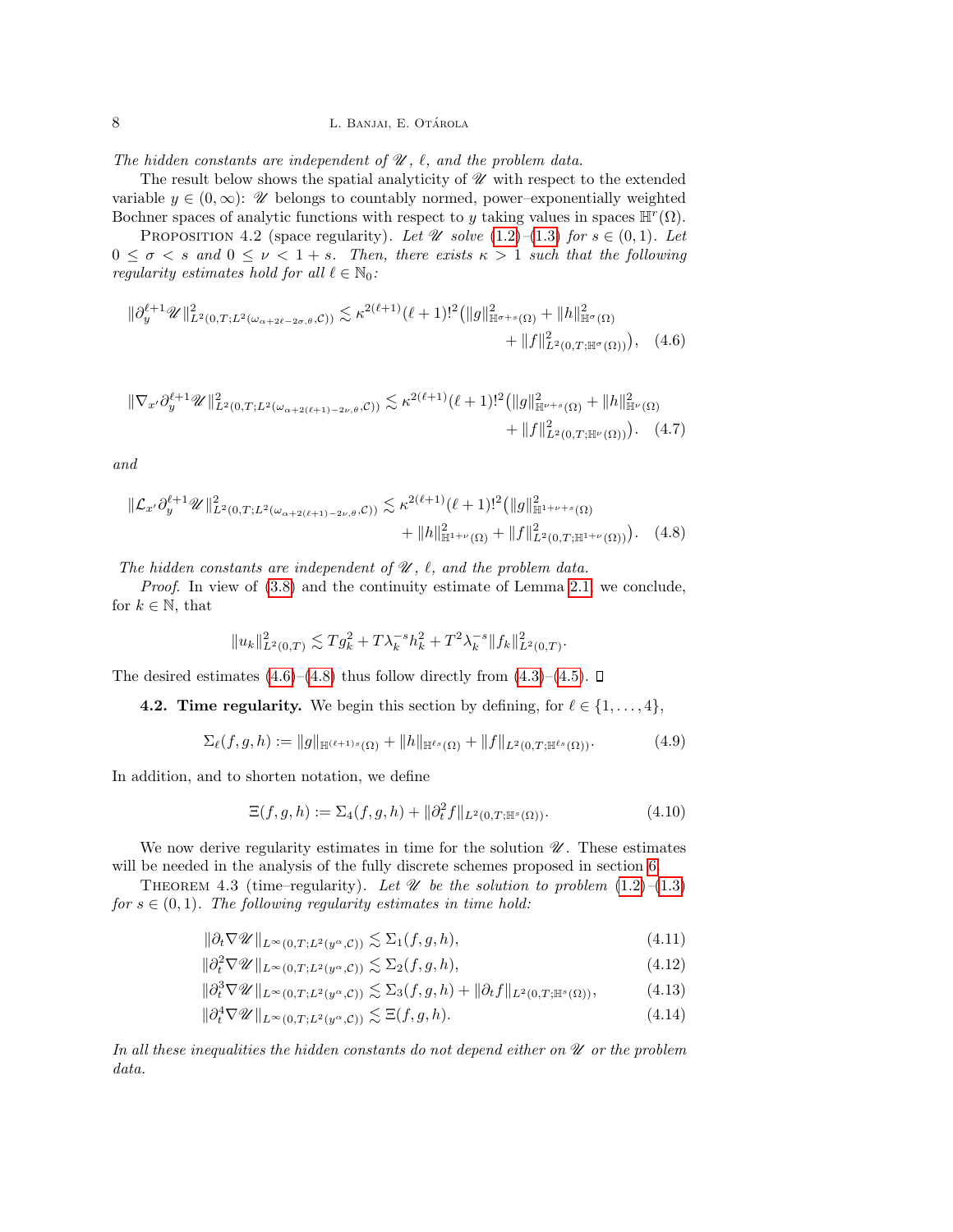*Proof.* Since  $\{\varphi_k\}_{k\in\mathbb{N}}$  is an orthonormal basis of  $L^2(\Omega)$  and an orthogonal basis of  $(H_0^1(\Omega), a_{\Omega}(\cdot, \cdot))$ , the definition of the energy norm  $\lVert \cdot \rVert_{\mathcal{C}}$ , given in [\(2.9\)](#page-3-4), and the properties [\(3.12\)](#page-6-3) and [\(3.14\)](#page-6-4) allow us to conclude, for  $\ell \in \mathbb{N}_0$  that

$$
\begin{split} \|\partial_t^\ell \nabla \mathscr{U}(\cdot, t)\|_{\mathcal{C}}^2 &= d_s^{-1} \int_{\mathcal{C}} y^\alpha \left[ \mathbf{A} \nabla \partial_t^\ell \mathscr{U}(\cdot, t) \cdot \nabla \partial_t^\ell \mathscr{U}(\cdot, t) + c (\partial_t^\ell \mathscr{U}(\cdot, t))^2 \right] \, \mathrm{d}x \\ &= d_s^{-1} \sum_{k \in \mathbb{N}} (\partial_t^\ell u_k(t))^2 \int_0^\infty \left[ \lambda_k \psi_k(y)^2 + \psi_k'(y)^2 \right] \, \mathrm{d}y = \sum_{k \in \mathbb{N}} (\partial_t^\ell u_k(t))^2 \lambda_k^s. \end{split}
$$

We have thus arrived at the estimate  $\|\partial_t^{\ell} \nabla \mathscr{U}(\cdot, t)\|_{\mathcal{C}}^2 = \|\partial_t^{\ell} u(\cdot, t)\|_{\mathbb{H}^s(\Omega)}^2$ .

We now invoke the explicit representation of the coefficient  $u_k(t)$ , with  $k \in \mathbb{N}$ , which is provided in [\(3.8\)](#page-5-0), to obtain that

$$
\partial_t u_k(t) = -g_k \lambda_k^{s/2} \sin\left(\lambda_k^{s/2}t\right) + h_k \cos\left(\lambda_k^{s/2}t\right) + \int_0^t f_k(r) \cos\left(\lambda_k^{s/2} (t-r)\right) dr.
$$

This, on the basis of the definition of the norm  $\|\cdot\|_{\mathbb{H}^r(\Omega)}$ , given in [\(2.4\)](#page-3-5), and an application of Lemma [2.1,](#page-2-3) reveal that

$$
\|\partial_t \nabla \mathscr{U}(\cdot,t)\|_{\mathcal{C}}^2 \lesssim \sum_{k\in\mathbb{N}} (\partial_t u_k(t))^2 \lambda_k^s \lesssim \|g\|_{\mathbb{H}^{2s}(\Omega)}^2 + \|h\|_{\mathbb{H}^s(\Omega)}^2 + \sum_{k\in\mathbb{N}} \lambda_k^s \|f_k\|_{L^2(0,T)}^2,
$$

which implies the desired estimate [\(4.11\)](#page-7-2).

<span id="page-8-0"></span>To derive [\(4.12\)](#page-7-3) we invoke, again, the representation formula [\(3.8\)](#page-5-0) and write

$$
\partial_t^2 u_k(t) = -g_k \lambda_k^s \cos \left(\lambda_k^{s/2} t\right) - h_k \lambda_k^{s/2} \sin \left(\lambda_k^{s/2} t\right)
$$

$$
+ f_k(t) - \lambda_k^{s/2} \int_0^t f_k(r) \sin \left(\lambda_k^{s/2} (t - r)\right) dr. \quad (4.15)
$$

We thus use the definition of the norm  $\|\cdot\|_{\mathbb{H}^r(\Omega)}$  to arrive at [\(4.12\)](#page-7-3).

The estimates  $(4.12)$ – $(4.14)$  follow similar arguments upon taking derivatives to the explicit representation of the coefficient  $u_k(t)$ , with  $k \in \mathbb{N}$ , provided in [\(3.8\)](#page-5-0). This concludes the proof.  $\square$ 

4.3. Space–time regularity. We present the following regularity result in space and time.

THEOREM 4.4 (space–time regularity). Let  $\mathscr U$  solve  $(1.2)$ – $(1.3)$  for  $s \in (0,1)$ . Let  $0 \leq \sigma < s$  and  $0 \leq \nu < 1 + s$ . Then, there exists  $\kappa > 1$  such that the following regularity estimates hold for all  $\ell \in \mathbb{N}_0$ :

<span id="page-8-1"></span>
$$
\|\partial_t^2 \partial_y^{\ell+1} \mathscr{U}\|_{L^2(0,T;L^2(\omega_{\alpha+2\ell-2\sigma,\theta},\mathcal{C}))}^2 \lesssim \kappa^{2(\ell+1)} (\ell+1)!^2 \big( \|g\|_{\mathbb{H}^{\sigma+3s}(\Omega)}^2 + \|h\|_{\mathbb{H}^{\sigma+2s}(\Omega)}^2 + \|f\|_{L^2(0,T;\mathbb{H}^{\sigma+2s}(\Omega))}^2 \big), \quad (4.16)
$$

<span id="page-8-2"></span>
$$
\|\partial_t^2 \nabla_{x'} \partial_y^{\ell+1} \mathscr{U}\|_{L^2(0,T;L^2(\omega_{\alpha+2(\ell+1)-2\nu,\theta},\mathcal{C}))}^2 \lesssim \kappa^{2(\ell+1)}(\ell+1)!^2 \big( \|g\|_{\mathbb{H}^{\nu+3s}(\Omega)}^2 + \|h\|_{\mathbb{H}^{\nu+2s}(\Omega)}^2 + \|f\|_{L^2(0,T;\mathbb{H}^{\nu+2s}(\Omega))}^2 \big), \quad (4.17)
$$

<span id="page-8-3"></span>
$$
\|\partial_t^2 \mathcal{L}_{x'} \partial_y^{\ell+1} \mathscr{U}\|_{L^2(0,T;L^2(\omega_{\alpha+2(\ell+1)-2\nu,\theta},\mathcal{C}))}^2 \lesssim \kappa^{2(\ell+1)}(\ell+1)!^2 \big( \|g\|_{\mathbb{H}^{1+\nu+3s}(\Omega)}^2 + \|h\|_{\mathbb{H}^{1+\nu+2s}(\Omega)}^2 + \|f\|_{L^2(0,T;\mathbb{H}^{1+\nu+2s}(\Omega))}^2 \big).
$$
 (4.18)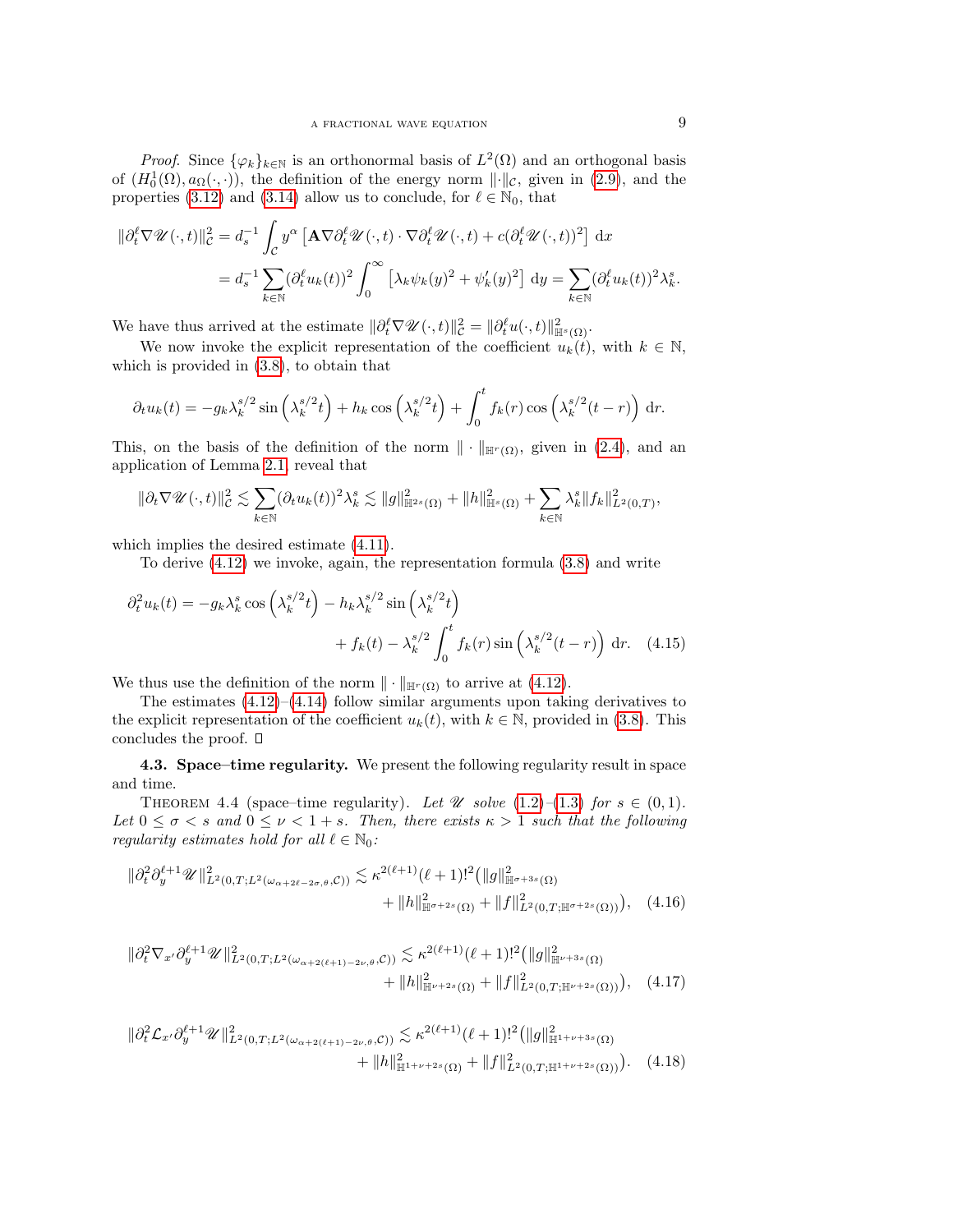The hidden constants do not depend either on  $\mathscr U$  or the problem data.

Proof. Similar arguments to the ones used to derive [\(4.3\)](#page-6-1) reveal that

$$
\|\partial_t^2 \partial_y^{\ell+1} \mathscr{U}(\cdot,t)\|_{L^2(\omega_{\alpha+2\ell-2\sigma,\theta},\mathcal{C})}^2 \lesssim \kappa^{2(\ell+1)} (\ell+1)!^2 \|\partial_t^2 u(\cdot,t)\|_{\mathbb{H}^{\sigma+s}(\Omega)}^2.
$$

To control the right–hand side of the previous inequality we invoke formula [\(4.15\)](#page-8-0) and the definition of the  $\mathbb{H}^r(\Omega)$ -norm, given in [\(2.4\)](#page-3-5). These arguments reveal the estimate

$$
\|\partial_t^2 u(\cdot,t)\|_{\mathbb{H}^{\sigma+s}(\Omega)}^2 \lesssim \|g\|_{\mathbb{H}^{\sigma+3s}(\Omega)}^2 + \|h\|_{\mathbb{H}^{\sigma+2s}(\Omega)}^2 + \sum_{k \in \mathbb{N}} \lambda_k^{\sigma+s} \left( f_k^2(t) + \lambda_k^s \|f_k\|_{L^2(0,T)}^2 \right).
$$
 (4.19)

<span id="page-9-1"></span>This yields [\(4.16\)](#page-8-1). Similar arguments allow us to derive the regularity estimates [\(4.17\)](#page-8-2) and  $(4.18)$ .  $\square$ 

As it will be used in the analysis that follows, we introduce

<span id="page-9-3"></span>
$$
\mathfrak{A}(f,g,h) = \|g\|_{\mathbb{H}^{1+3s}(\Omega)} + \|h\|_{\mathbb{H}^{1+2s}(\Omega)} + \|f\|_{L^2(0,T;\mathbb{H}^{1+2s}(\Omega))},\tag{4.20}
$$

and notice that, if  $0 \leq \sigma < s$ , then

$$
\begin{split} \|\partial_t^2 \partial_y^{\ell+1} \mathscr{U}\|_{L^2(0,T;L^2(\omega_{\alpha+2\ell-2\sigma,\theta},\mathcal{C}))}^2 + \|\partial_t^2 \nabla_{x'} \partial_y^{\ell+1} \mathscr{U}\|_{L^2(0,T;L^2(\omega_{\alpha+2(\ell+1),\theta},\mathcal{C}))}^2 \\ &+ \|\partial_t^2 \mathcal{L}_{x'} \partial_y^{\ell+1} \mathscr{U}\|_{L^2(0,T;L^2(\omega_{\alpha+2(\ell+1),\theta},\mathcal{C}))}^2 \lesssim \kappa^{2(\ell+1)}(\ell+1)!^2 \mathfrak{A}(f,g,h)^2. \end{split} \tag{4.21}
$$

As a consequence of the arguments elaborated in the proof of the previous theorem (see [\(4.19\)](#page-9-1)) and the previous definition, we can thus immediately arrive at the following regularity estimate.

COROLLARY 4.5 (space–time regularity). Let u solve [\(1.1\)](#page-0-0) for  $s \in (0,1)$ . Then

<span id="page-9-4"></span>
$$
\|\partial_t^2 u\|_{\mathbb{H}^{1+s}(\Omega)} \lesssim \mathfrak{A}(f,g,h). \tag{4.22}
$$

The hidden constant does not depend either on u or the problem data.

<span id="page-9-0"></span>5. Truncation. A first step towards space–discretization is to truncate the semi– infinite cylinder C. In the next result we show that the solution  $\mathcal U$  to problem [\(1.2\)](#page-1-0)– [\(1.3\)](#page-1-1) decays exponentially in the extended variable y for a.e.  $t \in (0, T)$ . This suggests to truncate C to  $\mathcal{C}_{\gamma} = \Omega \times (0, \gamma)$ , with a suitable truncation parameter  $\gamma$ , and seek solutions in this bounded domain.

PROPOSITION 5.1 (exponential decay). Let  $s \in (0,1)$  and  $\mathscr U$  be the solution to [\(3.3\)](#page-4-2). Then, for every  $\mathcal{Y} \geq 1$ , we have that

<span id="page-9-2"></span>
$$
\|\nabla \mathscr{U}\|_{L^2(0,T;L^2(y^\alpha,\Omega\times(\mathcal{Y},\infty)))} \lesssim e^{-\sqrt{\lambda_1}\mathscr{Y}/2} \Lambda(f,g,h),\tag{5.1}
$$

where  $\lambda_1$  denotes the first eigenvalue of  $\mathcal L$  and  $\Lambda(f, g, h)$  is defined in [\(3.1\)](#page-4-5).

*Proof.* We invoke [\(3.9\)](#page-5-1) and the fact that  $\{\varphi_k\}_{k\in\mathbb{N}}$  is an orthonormal basis of  $L^2(\Omega)$  and an orthogonal basis of  $(H_0^1(\Omega), a_{\Omega}(\cdot, \cdot))$  to conclude that

$$
\int_0^T \int_{\mathcal{C} \setminus \mathcal{C}_{\mathcal{Y}}} y^{\alpha} \left( \mathbf{A} \nabla \mathcal{U} \cdot \nabla \mathcal{U} + c \mathcal{U}^2 \right) dx dt = \int_0^T \sum_{k \in \mathbb{N}} u_k^2(t) \int_{\mathcal{Y}}^{\infty} \left( \lambda_k \psi_k^2 + \psi_k'(y)^2 \right) dy dt.
$$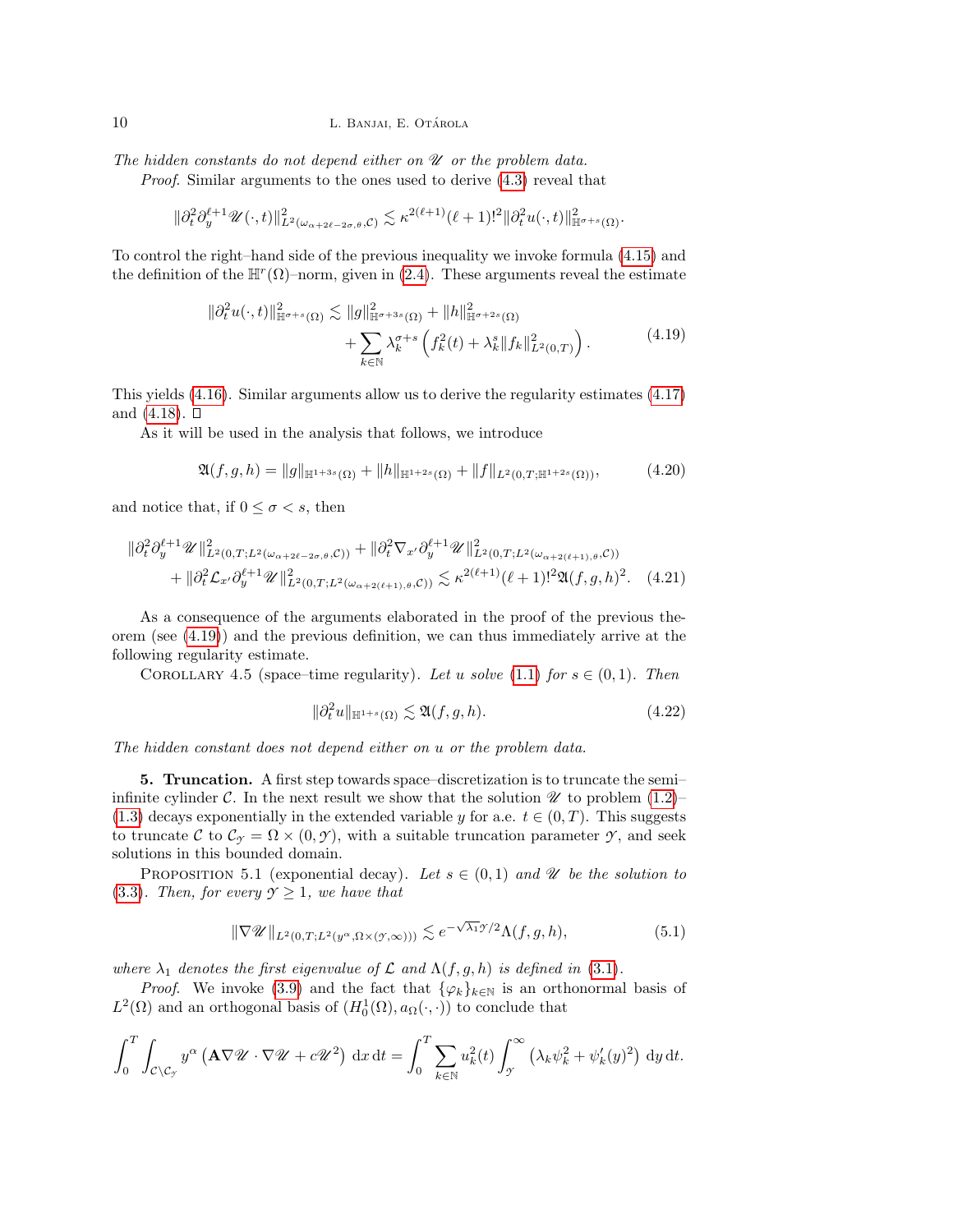We now apply formulas [\(3.12\)](#page-6-3) and [\(3.13\)](#page-6-5) to obtain that

$$
\int_0^T \int_{\mathcal{C} \backslash \mathcal{C}_{\mathcal{I}}} y^{\alpha} \left( \mathbf{A} \nabla \mathcal{U} \cdot \nabla \mathcal{U} + c \mathcal{U}^2 \right) dx dt = \sum_{k \in \mathbb{N}} |\mathcal{I}^{\alpha} \psi_k(\mathcal{I}) \psi'_k(\mathcal{I})| \int_0^T u_k^2(t) dt
$$
  

$$
\lesssim \sum_{k \in \mathbb{N}} e^{-\sqrt{\lambda_k} \mathcal{I}} \lambda_k^s \|u_k\|_{L^2(0,T)}^2 \lesssim e^{-\sqrt{\lambda_1} \mathcal{I}} \|u\|_{L^2(0,T; \mathbb{H}^s(\Omega))}^2.
$$

The desired estimate [\(5.1\)](#page-9-2) is thus a consequence of the energy estimate [\(3.2\)](#page-4-3) for the solution u to problem  $(1.1)$ .  $\Box$ 

To describe the truncated version of [\(3.3\)](#page-4-2), we define the weighted Sobolev space

$$
\mathring{H}_L^1(y^\alpha, \mathcal{C}_{\gamma}) = \left\{ w \in H^1(y^\alpha, \mathcal{C}_{\gamma}) : w = 0 \text{ on } \partial_L \mathcal{C}_{\gamma} \cup \Omega_{\gamma} \right\},\
$$

and the bilinear form  $a_{\mathcal{Y}} : \mathring{H}_L^1(y^{\alpha}, \mathcal{C}_{\mathcal{Y}}) \times \mathring{H}_L^1(y^{\alpha}, \mathcal{C}_{\mathcal{Y}})$  as

<span id="page-10-4"></span>
$$
a_{\mathcal{F}}(w,\phi) = \frac{1}{d_s} \int_{\mathcal{C}_{\mathcal{F}}} y^{\alpha} \left( \mathbf{A}(x) \nabla w \cdot \nabla \phi + c(x') w \phi \right) dx, \tag{5.2}
$$

where  $\mathcal{C}_{\gamma} = \Omega \times (0, \gamma)$  and  $\Omega_{\gamma} = \Omega \times \{\gamma\}.$ 

On the basis of the results of Proposition [5.1,](#page-9-2) we thus consider the following truncated problem: Find  $\mathcal{U} \in L^{\infty}(0,T; \mathring{H}^{1}_{L}(y^{\alpha}, \mathcal{C}_{\mathcal{Y}}))$  with  $\text{tr}_{\Omega} \partial_t \mathcal{U} \in L^{\infty}(0,T; L^{2}(\Omega))$ and  $\operatorname{tr}_{\Omega} \partial_t^2 \mathcal{U} \in L^2(0,T;\mathbb{H}^{-s}(\Omega))$  such that  $\operatorname{tr}_{\Omega} \mathcal{U}(0) = g$ ,  $\operatorname{tr}_{\Omega} \partial_t \mathcal{U}(0) = h$  and, for a.e.  $t \in (0,T)$ ,

<span id="page-10-1"></span>
$$
\langle \operatorname{tr}_{\Omega} \partial_t^2 \mathcal{U}, \operatorname{tr}_{\Omega} \phi \rangle + a_{\mathcal{I}} \langle \mathcal{U}, \phi \rangle = \langle f, \operatorname{tr}_{\Omega} \phi \rangle \qquad \forall \phi \in \mathring{H}_L^1(y^\alpha, \mathcal{C}_{\mathcal{I}}). \tag{5.3}
$$

We define  $\mathcal{H}_{\alpha} : \mathbb{H}^s(\Omega) \to \mathring{H}_L^1(y^{\alpha}, \mathcal{C}_{\mathcal{I}})$ , the truncated  $\alpha$ -harmonic extension operator, as follows: if  $w \in \mathbb{H}^s(\Omega)$ , then  $\mathcal{W} = \mathcal{H}_\alpha w$  solves

<span id="page-10-0"></span> $\text{div}(y^{\alpha} \mathbf{A} \nabla W) + y^{\alpha} cW = 0$  in  $\mathcal{C}_{\mathcal{Y}}$ ,  $W = 0$  on  $\partial_L \mathcal{C}_{\mathcal{Y}} \cup \Omega_{\mathcal{Y}}$ ,  $W = w$  on  $\Omega \times \{0\}$ . (5.4)

<span id="page-10-3"></span>REMARK 5.2 (initial data). As in Remark [3.8,](#page-5-2) we define  $\mathcal{U}(0) = \mathcal{H}_{\alpha}g$  and  $\mathcal{U}_t(0) = \mathcal{H}_{\alpha}h$ , where  $\mathcal{H}_{\alpha}$  is defined by [\(5.4\)](#page-10-0). References [\[8,](#page-28-7) [12\]](#page-28-9) provide the estimates  $\|\mathcal{U}(0)\|_{L^2(y^\alpha,\mathcal{C})} \lesssim \|g\|_{\mathbb{H}^s(\Omega)}$  and  $\|\partial_t \mathcal{U}(0)\|_{L^2(y^\alpha,\mathcal{C})} \lesssim \|h\|_{\mathbb{H}^s(\Omega)}$ .

The following result shows that by considering [\(5.3\)](#page-10-1) instead of [\(3.3\)](#page-4-2) we only incur an exponentially small error

LEMMA 5.3 (exponential error estimate). Let  $\mathcal U$  and  $\mathcal U$  be the solutions of prob-lems [\(3.3\)](#page-4-2) and [\(5.3\)](#page-10-1), respectively. Then, for every  $s \in (0,1)$  and  $\gamma \geq 1$ , we have

$$
\|\operatorname{tr}_{\Omega}\partial_t(\mathscr{U}-\mathcal{U})\|_{L^{\infty}(0,T;L^2(\Omega))}^2 + \|\nabla(\mathscr{U}-\mathcal{U})\|_{L^{\infty}(0,T;L^2(\mathscr{Y}^\alpha,\mathcal{C}_\mathscr{Y}))}^2
$$
  
\$\leqslant e^{-\sqrt{\lambda\_1}\mathscr{Y}/2}\Sigma\_1(f,g,h)\$ (5.5)

where  $\Sigma_1$  is defined by [\(4.9\)](#page-7-5) and the hidden constant does not depend on either  $\mathscr{U}$ , U, or the problem data.

<span id="page-10-2"></span>*Proof.* We begin the proof by defining the cutoff function  $\rho \in W^{1,\infty}(0,\infty)$  as

$$
\rho(y) = 1 \quad 0 \le y \le \frac{\gamma}{2}, \qquad \rho(y) = \frac{2}{\gamma} \left( \mathcal{Y} - y \right) \quad \frac{\gamma}{2} < y < \mathcal{Y}, \qquad \rho(y) = 0 \quad \mathcal{Y} \ge y.
$$

Notice that by a trivial zero extension we realize that U belongs to  $\mathring{H}_L^1(y^\alpha, \mathcal{C})$ . We are thus allow to set  $\phi = \partial_t(\mathcal{U} - \rho \mathcal{U})$  in problems [\(3.3\)](#page-4-2) and [\(5.3\)](#page-10-1). With these choices of test functions, we subtract the ensuing equalities and obtain that

$$
\langle \operatorname{tr}_{\Omega} \partial_t^2 (\mathcal{U} - \mathcal{U}), \operatorname{tr}_{\Omega} \partial_t (\mathcal{U} - \rho \mathcal{U}) \rangle + a_{\mathcal{I}} (\mathcal{U} - \mathcal{U}, \partial_t (\mathcal{U} - \rho \mathcal{U})) = 0.
$$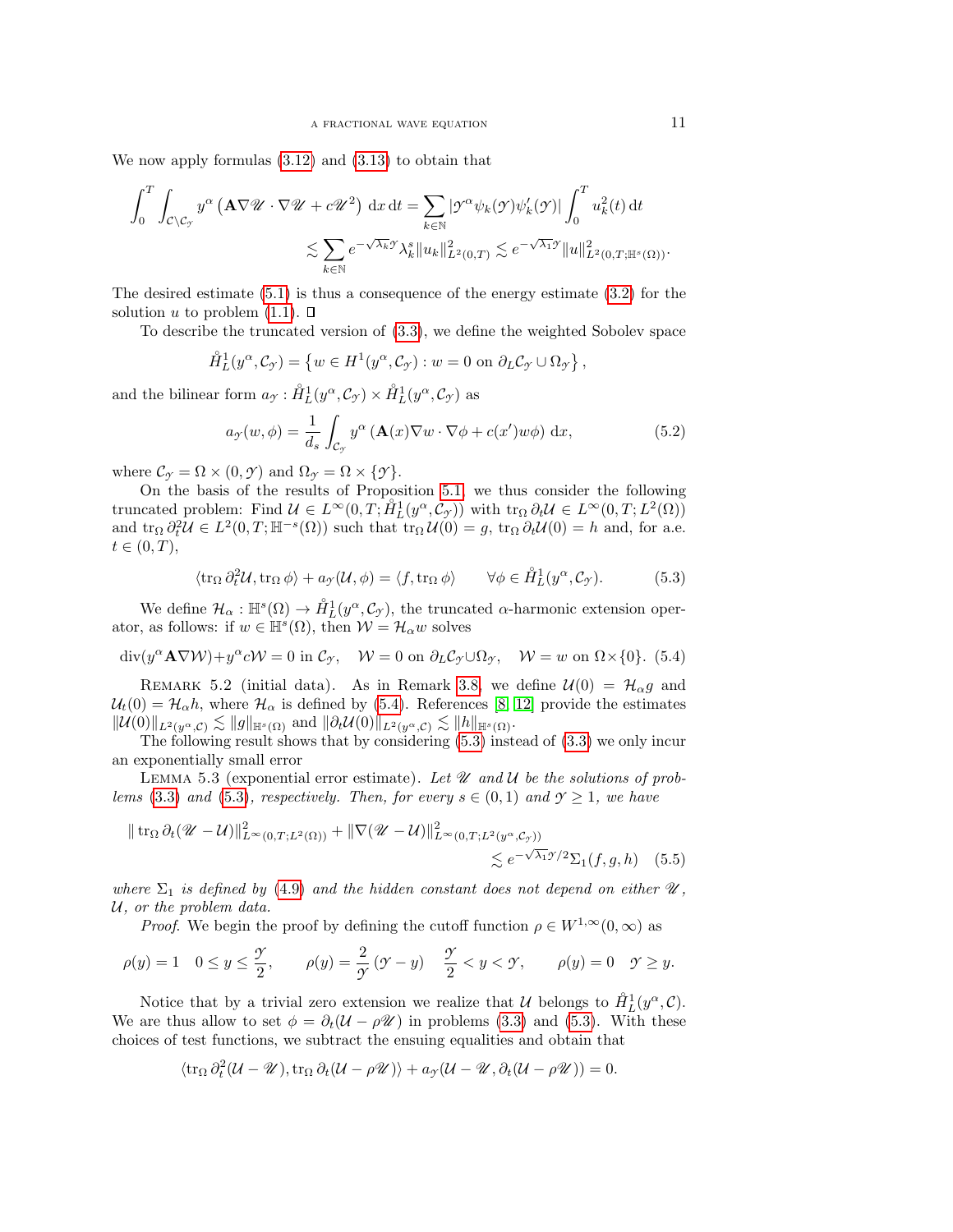This expression yields

$$
\frac{1}{2}\partial_t \|\operatorname{tr}_{\Omega}\partial_t(\mathcal{U}-\mathcal{U})\|_{L^2(\Omega)}^2 + \frac{1}{2}\partial_t a_{\mathcal{I}}(\mathcal{U}-\mathcal{U},\mathcal{U}-\mathcal{U}) = a_{\mathcal{I}}(\mathcal{U}-\mathcal{U},\partial_t(\rho\mathcal{U}-\mathcal{U}))
$$

We thus integrate over time and use that  $\text{tr}_{\Omega} \partial_t (\mathcal{U} - \mathcal{U})|_{t=0} = 0$  to arrive at

$$
\|\operatorname{tr}_{\Omega}\partial_t(\mathcal{U}-\mathcal{U})(t)\|_{L^2(\Omega)}^2 + \|\nabla(\mathcal{U}-\mathcal{U})(t)\|_{L^2(\mathcal{Y}^\alpha,\mathcal{C}_\mathcal{Y})}^2
$$
  
\$\lesssim \|\nabla(\mathcal{U}(0)-\mathcal{U}(0))\|\_{L^2(\mathcal{Y}^\alpha,\mathcal{C}\_\mathcal{Y})}^2 + \int\_0^t |a\_{\mathcal{Y}}(\mathcal{U}-\mathcal{U},\partial\_\zeta(\rho\mathcal{U}-\mathcal{U}))| d\zeta =: I + II. (5.6)

It thus remains to bound the right–hand side of [\(5.6\)](#page-11-1). First, in view of the fact that  $\mathscr{U}(0) = \mathcal{E}_{\alpha}g$  and  $\mathcal{U}(0) = \mathcal{H}_{\alpha}g$ , with  $\mathcal{E}_{\alpha}$  and  $\mathcal{H}_{\alpha}$  being defined as in [\(3.5\)](#page-5-3) and [\(5.4\)](#page-10-0), respectively, the results of [\[41,](#page-29-4) Lemma 3.3] allow us to conclude that

<span id="page-11-2"></span><span id="page-11-1"></span>
$$
\mathcal{I} = \|\nabla (\mathcal{H}_{\alpha} - \mathcal{E}_{\alpha})g\|_{L^2(y^{\alpha}, \mathcal{C}_{\mathcal{I}})} \lesssim e^{-\sqrt{\lambda}_1 \mathcal{I}/4} \|g\|_{\mathbb{H}^s(\Omega)}.
$$
 (5.7)

To bound the term II, we notice that if  $y \leq \gamma/2$ ,  $(\rho - 1)\mathscr{U} \equiv 0$ . If  $y > \gamma/2$ , then

$$
|\nabla(\rho-1)\partial_t \mathcal{U}|^2 \leq 2\left(\frac{4}{\mathcal{I}^2}|\partial_t \mathcal{U}|^2 + |\partial_t \nabla \mathcal{U}|^2\right).
$$

Consequently,

$$
\|\nabla(\rho-1)\partial_t \mathscr{U}\|_{L^2(y^{\alpha},\mathcal{C}_{\mathcal{Y}})}^2 \lesssim \frac{1}{\mathcal{I}^2} \int_{\frac{\mathcal{Y}}{2}}^{\mathcal{Y}} \int_{\Omega} y^{\alpha} |\partial_t \mathscr{U}|^2 dx' dy + \int_{\frac{\mathcal{Y}}{2}}^{\mathcal{Y}} \int_{\Omega} y^{\alpha} |\partial_t \nabla \mathscr{U}|^2 dx' dy.
$$

A weighted Poincaré inequality, an application of  $(3.12)$  and  $(3.13)$ , as in the proof of Proposition [5.1,](#page-9-2) and the use of the estimate [\(5.1\)](#page-9-2) allow us to conclude that

$$
\|\nabla(\rho-1)\partial_t \mathscr{U}\|_{L^2(y^\alpha,\mathcal{C}_{\mathcal{Y}})}^2 \lesssim \|\partial_t \nabla \mathscr{U}\|_{L^2(y^\alpha,\Omega \times (\mathscr{Y}/2,\mathscr{Y}))}^2 \le \|\partial_t \nabla \mathscr{U}\|_{L^2(y^\alpha,\Omega \times (\mathscr{Y}/2,\infty))}^2
$$
  

$$
\lesssim e^{-\sqrt{\lambda_1}\mathscr{Y}/2} \|\partial_t \nabla \mathscr{U}\|_{L^2(y^\alpha,\mathcal{C})}^2.
$$

The regularity estimate [\(4.11\)](#page-7-2) thus implies that

$$
II \leq Ce^{-\sqrt{\lambda}_1 \mathcal{T}/2} \Sigma_1^2(f,g,h) + \frac{1}{2} \|\nabla (\mathcal{U} - \mathcal{U})\|_{L^\infty(0,T;L^2(y^\alpha,\mathcal{C}_{\mathcal{T}}))}^2,
$$

where  $C$  denotes a positive constant. Replacing the previous estimate for II and the one in [\(5.7\)](#page-11-2) for I into [\(5.6\)](#page-11-1) we obtain the desired exponential error estimate [\(5.5\)](#page-10-2).  $\Box$ 

<span id="page-11-0"></span>6. Space and time discretization. In this section we present two fully discrete schemes for approximating the solution to problem [\(1.1\)](#page-0-0). In view of the localization results of Theorem [3.6](#page-5-4) and the exponential error estimate [\(5.5\)](#page-10-2) we shall thus discretize the truncated problem [\(5.3\)](#page-10-1). We begin by setting notation on finite element spaces and introducing a finite element approximation in  $\Omega$ .

<span id="page-11-4"></span>6.1. Finite element methods. We follow [\[4\]](#page-27-1) and present a scheme based on the tensorization of a first–degree FEM in  $\Omega$  with a suitable hp–FEM in the extended variable. The scheme achieves log–linear complexity with respect to the number of degrees of freedom in Ω. To describe it, on the interval [0, *Y* ], we consider geometric meshes  $\mathcal{G}_{\sigma}^{M} = \{I_m | m = 1, \ldots M\}$  with M elements and grading factor  $\sigma \in (0, 1)$ :

<span id="page-11-3"></span>
$$
I_1 = [0, \mathcal{Y}\sigma^{M-1}], \qquad I_i = [\mathcal{Y}\sigma^{M-m+1}, \mathcal{Y}\sigma^{M-m}], \quad m \in \{2, ..., M\}.
$$
 (6.1)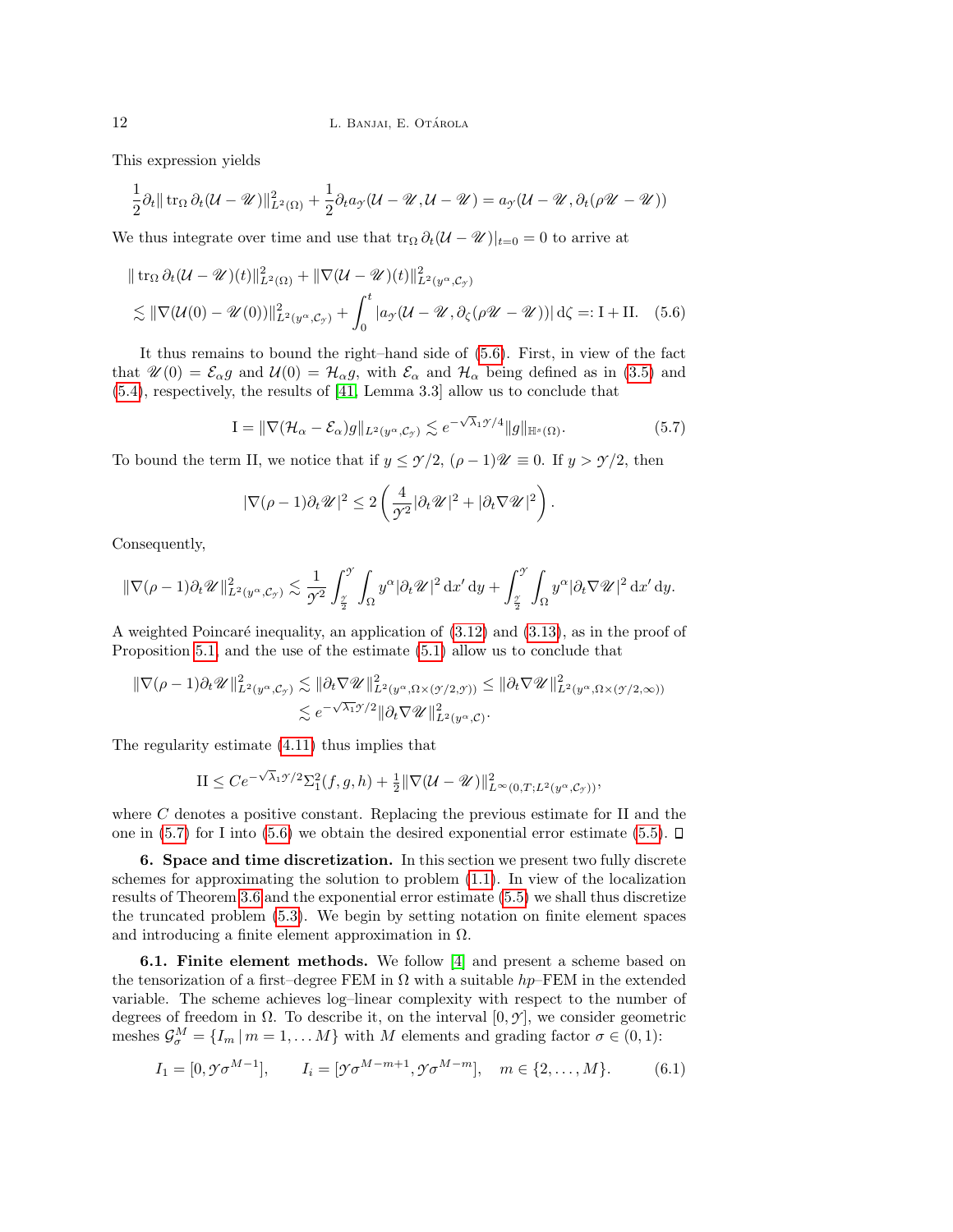Notice that the meshes  $\mathcal{G}_{\sigma}^M$  are refined towards  $y=0$  in order to capture the singular behavior exhibited by the solution  $\mathscr U$  on the extended variable  $y$  as described in Propositions [4.1](#page-6-2) and [4.2.](#page-7-1) On the aforementioned meshes, we consider a linear degree vector  $r = (r_1, \ldots, r_M) \in \mathbb{N}^M$  with slope  $\mathfrak{s}: r_m := \max\{1, \lceil \mathfrak{s}m \rceil\}$ , where  $m = 1, 2, ..., M$ . We define the following finite element space:

$$
S^{\boldsymbol{r}}((0,\mathcal{Y}),\mathcal{G}_{\sigma}^{M})=\left\{v_{M}\in C[0,\mathcal{Y}]:v_{M}|_{I_{m}}\in\mathbb{P}_{r_{m}}(I_{m}),I_{m}\in\mathcal{G}_{\sigma}^{M},m=1,\ldots,M\right\},\
$$

and the subspace of  $S^{r}((0, \mathcal{Y}), \mathcal{G}^{M})$  containing functions that vanish at  $y = \mathcal{Y}$ :

$$
S^{\mathbf{r}}_{\{\mathcal{I}\}}((0,\mathcal{Y}),\mathcal{G}^M_{\sigma}) = \{v_M \in S^{\mathbf{r}}((0,\mathcal{Y}),\mathcal{G}^M_{\sigma}) : v_M(\mathcal{Y}) = 0\}.
$$

Let  $\mathcal{T} = \{K\}$  be a conforming partition of  $\overline{\Omega}$  into simplices K. We denote by  $\mathbb{T}$  a collection of conforming and shape regular meshes that are refinements of an original mesh  $\mathcal{T}_0$ . For  $\mathcal{T} \in \mathbb{T}$ , we define  $h_{\mathcal{T}} = \max\{\text{diam}(K) : K \in \mathcal{T}\}\$  and  $N = \#\mathcal{T}$ , the number of degrees of freedom of  $\mathscr{T}$ . We introduce the finite element space:

$$
S_0^1(\Omega,\mathscr{T})=\left\{v_h\in C(\bar{\Omega}): v_h|_K\in\mathbb{P}_1(K)\quad \forall K\in\mathscr{T},\ v_h|_{\partial\Omega}=0\right\}.
$$

With the meshes  $\mathcal{G}^M_\sigma$  and  $\mathcal T$  at hand, we define  $\mathcal{T}_{\gamma} = \mathcal T \otimes \mathcal{G}^M_\sigma$  and the finitedimensional tensor product space

$$
\mathbb{V}_{N,M}^{1,r}(\mathcal{I}_{\mathcal{I}}) := S_0^1(\Omega,\mathcal{I}) \otimes S_{\{\mathcal{I}\}}^r((0,\mathcal{I}),\mathcal{G}_{\sigma}^M) \subset \mathring{H}_L^1(y^{\alpha},\mathcal{C}_{\mathcal{I}}). \tag{6.2}
$$

We write  $\mathbb{V}(\mathscr{T}_{\gamma})$  if the arguments are clear from the context.

Finally, we recall the standard  $L^2(\Omega)$ -orthogonal projection operator  $\Pi_{x'}$ :

<span id="page-12-0"></span>
$$
\Pi_{x'}: L^2(\Omega) \to S_0^1(\Omega, \mathcal{T}), \quad (\Pi_{x'}w, W)_{L^2(\Omega)} = (w, W)_{L^2(\Omega)} \quad \forall W \in S_0^1(\Omega, \mathcal{T}). \tag{6.3}
$$

If  $\mathscr T$  is quasi-uniform, then [\[21,](#page-28-16) Lemma 1.131]

<span id="page-12-2"></span>
$$
\|\Pi_{x'}w\|_{L^2(\Omega)} \le \|w\|_{L^2(\Omega)}, \quad \|\nabla\Pi_{x'}w\|_{L^2(\Omega)} \lesssim \|\nabla w\|_{L^2(\Omega)} \quad \forall w \in H^1(\Omega). \tag{6.4}
$$

If, in addition,  $w \in H^2(\Omega)$ , then [\[21,](#page-28-16) Proposition 1.134]

<span id="page-12-3"></span>
$$
||w - \Pi_{x'}w||_{L^2(\Omega)} + h_{\mathscr{T}}||\nabla(w - \Pi_{x'}w)||_{L^2(\Omega)} \lesssim h_{\mathscr{T}}^2|v|_{H^2(\Omega)}.
$$
 (6.5)

**6.2. Weighted elliptic projector.** We define the *weighted elliptic projector* 

$$
G_{\mathscr{T}_{\mathscr{I}}}:\mathring{H}^1_L(y^\alpha,\mathcal{C}_{\mathscr{I}})\rightarrow\mathbb{V}(\mathscr{T}_{\mathscr{I}})
$$

such that, for  $w \in \mathring{H}_L^1(y^\alpha, \mathcal{C}_{\mathcal{I}})$ , it is given by

<span id="page-12-1"></span>
$$
a_{\mathcal{I}}\left(G_{\mathcal{I}_{\mathcal{I}}}w,W\right) = a_{\mathcal{I}}(w,W) \quad \forall W \in \mathbb{V}(\mathcal{I}_{\mathcal{I}}). \tag{6.6}
$$

This operator is stable in  $\mathring{H}^1_L(y^\alpha, \mathcal{C}_{\gamma})$  [\[40,](#page-29-5) Proposition 26]:

<span id="page-12-4"></span>
$$
\|\nabla G_{\mathscr{T}_{\mathcal{I}}}w\|_{L^2(y^{\alpha}, \mathcal{C}_{\mathcal{I}})} \lesssim \|\nabla w\|_{L^2(y^{\alpha}, \mathcal{C}_{\mathcal{I}})} \qquad \forall w \in \mathring{H}_L^1(y^{\alpha}, \mathcal{C}_{\mathcal{I}}). \tag{6.7}
$$

In what follows we present approximation properties for  $G_{\mathcal{I}_{\mathcal{I}}}$ .

LEMMA 6.1 (error estimates for  $G_{\mathscr{T}_{\mathscr{T}}}$ ). Let  $\mathcal{G}_{\sigma}^M$  be the geometric mesh defined in  $(6.1)$  where  $\mathcal{Y} \sim |\log h_{\mathcal{F}}|$  with a sufficiently large constant. Let  $w \in \mathbb{H}^{s}(\Omega)$ . If W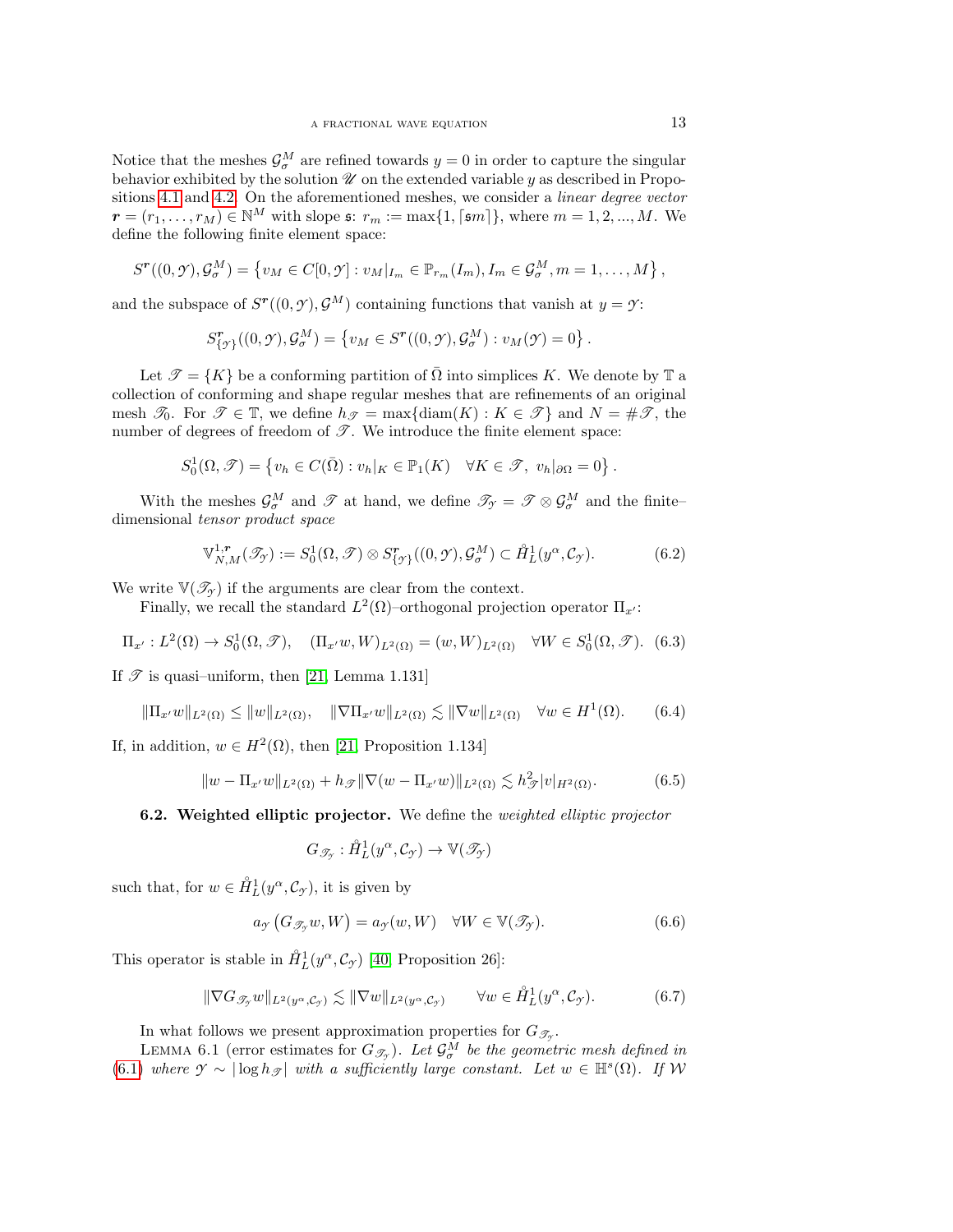denotes the truncated  $\alpha$ -harmonic extension of w, then there exists a minimal slope  $\mathfrak{s}_{min}$  such that for linear degree vectors r with slope  $\mathfrak{s} \geq \mathfrak{s}_{min}$  there holds

<span id="page-13-0"></span>
$$
\|\nabla(\mathcal{W} - G_{\mathcal{I}_{\mathcal{Y}}}\mathcal{W})\|_{L^{2}(y^{\alpha}, \mathcal{C}_{\mathcal{Y}})} \lesssim h_{\mathcal{F}}\|w\|_{\mathbb{H}^{1+s}(\Omega)}.
$$
\n(6.8)

In addition, if W denotes the  $\alpha$ -harmonic extension of w, i.e., the solution to [\(3.6\)](#page-5-5) with  $w \in \mathbb{H}^s(\Omega)$  as a datum, then

<span id="page-13-1"></span>
$$
\|\operatorname{tr}_{\Omega}(\mathscr{W}-G_{\mathscr{T}_{\mathscr{F}}}\mathscr{W})\|_{\mathbb{H}^{s}(\Omega)} \lesssim \|\nabla(\mathscr{W}-G_{\mathscr{T}_{\mathscr{F}}}\mathscr{W})\|_{L^{2}(y^{\alpha},\mathcal{C})} \lesssim h_{\mathscr{F}}\|w\|_{\mathbb{H}^{1+s}(\Omega)}.
$$
 (6.9)

In both inequalities the hidden constants are independent of W,  $\mathcal{W}$ , w and  $h_{\mathcal{T}}$ .

*Proof.* Let  $\Pi_{y,\{\gamma\}}^r$  and  $\Pi_{x'}$  be the univariate hp-interpolation operator of [\[4,](#page-27-1) Section 5.5.1] and the standard  $L^2(\Omega)$ -projection operator defined in [\(6.3\)](#page-12-0), respectively:

$$
\Pi_{y,\{\mathcal{I}\}}^{\mathbf{r}} : C([0,\mathcal{I}]) \to S_{\{\mathcal{I}\}}^{\mathbf{r}}((0,\mathcal{I}),\mathcal{G}_{\sigma}^M), \quad \Pi_{x'} : L^2(\Omega) \to S_0^1(\Omega,\mathcal{I}). \tag{6.10}
$$

Set  $W = \prod_{x'} \otimes \prod_{y}^r$ ,  $\{y\}$  W. Since  $W \in V(\mathscr{T}_{\mathcal{Y}})$ , Galerkin orthogonality and definition  $(6.6)$  yield

$$
\|\nabla(\mathcal{W}-G_{\mathscr{T}_{\mathcal{Y}}}\mathcal{W})\|_{L^2(y^{\alpha},\mathcal{C}_{\mathcal{Y}})}^2\lesssim a_{\mathcal{Y}}(\mathcal{W}-G_{\mathscr{T}_{\mathcal{Y}}}\mathcal{W},\mathcal{W}-W).
$$

It suffices to bound  $\|\nabla(\mathcal{W}-W)\|_{L^2(y^\alpha,\mathcal{C}_\mathcal{Y})}$ . The stability properties of  $\Pi_{x'}$ , as described in [\(6.4\)](#page-12-2), reveal that

$$
\|\nabla (\mathcal{W}-W)\|_{L^2(y^\alpha,\mathcal{C}_\mathcal{Y})} \lesssim \|\nabla (\mathcal{W}-\Pi_{x'}\mathcal{W})\|_{L^2(y^\alpha,\mathcal{C}_\mathcal{Y})} + \|\nabla (\mathcal{W}-\Pi_{y,\{\mathcal{Y}\}}^r\mathcal{W})\|_{L^2(y^\alpha,\mathcal{C}_\mathcal{Y})}.
$$

The estimate [\(6.8\)](#page-13-0) thus follows from the approximation properties of  $\Pi_{x}$  as described in  $(6.5)$ , the exponential interpolation error estimates of  $[4, \text{Lemma } 5.13]$ , and the regularity properties of  $W$  [\[4,](#page-27-1) Theorem 4.7]. The estimate [\(6.9\)](#page-13-1) follows similar arguments by using first the exponential decay of  $W$  in the extended dimension [\[41,](#page-29-4) Proposition 3.1]:

$$
\begin{aligned} \|\nabla(\mathscr{W}-G_{\mathscr{T}_{\mathscr{T}}}\mathscr{W})\|_{L^2(y^{\alpha},\mathcal{C})} &\leq \|\nabla\mathscr{W}\|_{L^2(y^{\alpha},\mathcal{C}\setminus\mathcal{C}_{\mathscr{T}})} + \|\nabla(\mathscr{W}-G_{\mathscr{T}_{\mathscr{T}}}\mathscr{W})\|_{L^2(y^{\alpha},\mathcal{C}_{\mathscr{T}})} \\ &\lesssim e^{-\sqrt{\lambda_1}\mathscr{T}/2} + \|\nabla(\mathscr{W}-G_{\mathscr{T}_{\mathscr{T}}}\mathscr{W})\|_{L^2(y^{\alpha},\mathcal{C}_{\mathscr{T}})}. \end{aligned}
$$

This concludes the proof.  $\square$ 

The following improved estimate for the weighted elliptic projection  $G_{\mathcal{I}_{\mathcal{Y}}}$  in the  $L^2(\Omega)$ –norm can be obtained by invoking the estimates of Lemma [6.1](#page-13-1) and the arguments elaborated in the proof of [\[40,](#page-29-5) Proposition 28].

LEMMA 6.2 ( $L^2(\Omega)$ -error estimates for  $G_{\mathscr{T}_{\mathscr{T}}}$ ). Let  $\mathcal{G}_{\sigma}^M$  be the geometric mesh defined in [\(6.1\)](#page-11-3) where  $\gamma \sim |\log h_{\mathcal{I}}|$  with a sufficiently large constant. Let  $w \in$  $\mathbb{H}^{\dot{1}+s}(\Omega)$ . If W denotes the truncated  $\alpha$ -harmonic extension of w, then there exists a minimal slope  $\mathfrak{s}_{min}$  such that for linear degree vectors r with slope  $\mathfrak{s} \geq \mathfrak{s}_{min}$  there holds

<span id="page-13-2"></span>
$$
|| \operatorname{tr}_{\Omega}(\mathcal{W} - G_{\mathcal{I}_{\mathcal{I}}}\mathcal{W}) ||_{L^{2}(\Omega)} \lesssim h_{\mathcal{I}}^{1+s} ||w||_{\mathbb{H}^{1+s}(\Omega)}.
$$
 (6.11)

In addition, if W denotes the  $\alpha$ -harmonic extension of w, i.e., the solution to [\(3.6\)](#page-5-5) with  $w \in \mathbb{H}^{1+s}(\Omega)$  as a datum, then

$$
\|\operatorname{tr}_{\Omega}(\mathscr{W} - G_{\mathscr{T}_{\mathscr{I}}}\mathscr{W})\|_{L^{2}(\Omega)} \lesssim h_{\mathscr{T}}^{1+s} \|w\|_{\mathbb{H}^{1+s}(\Omega)}.
$$
\n(6.12)

In both inequalities the hidden constants are independent of W,  $W$ , w and  $h_{\mathcal{F}}$ .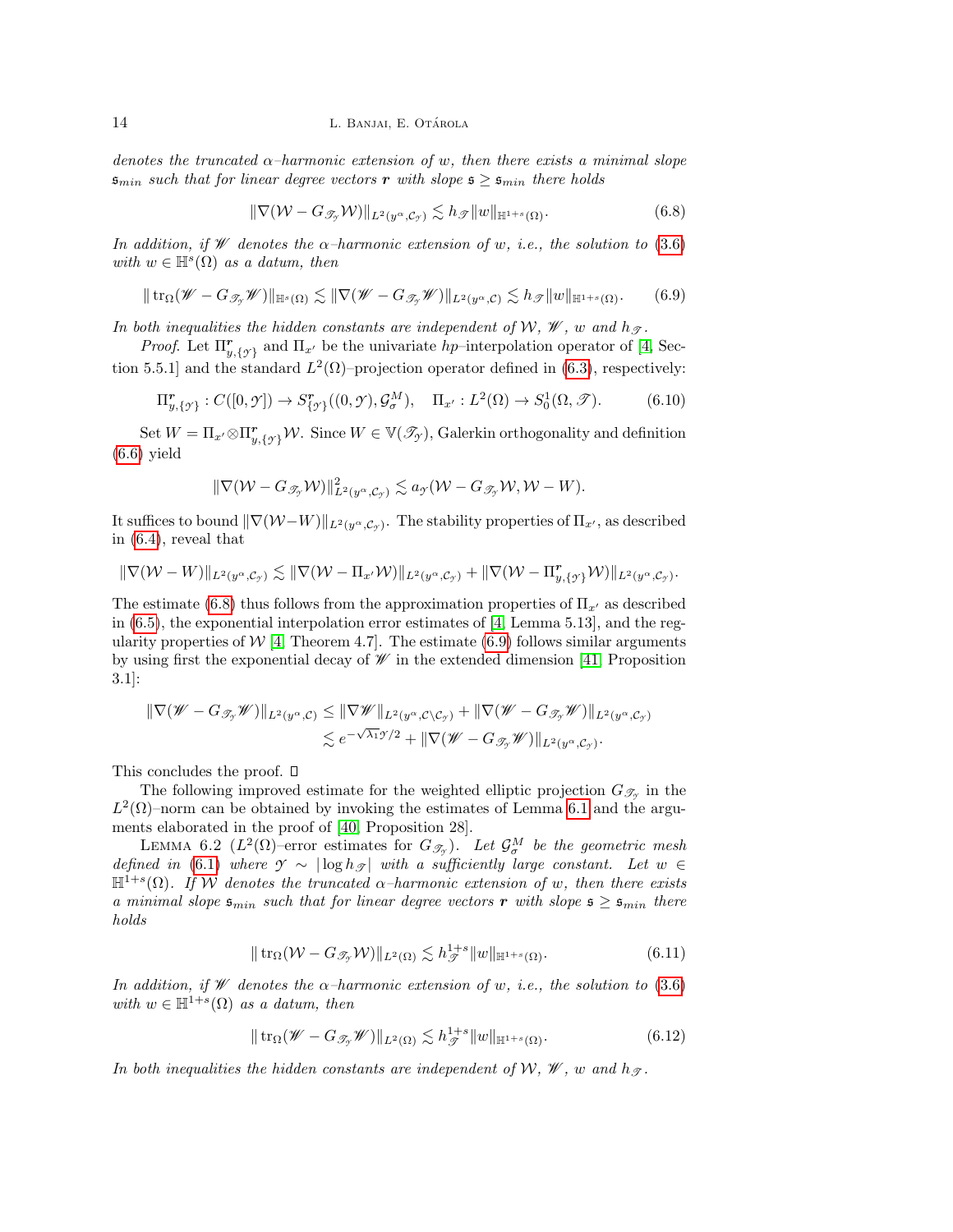**6.3. Time discretization.** Let  $K \in \mathbb{N}$  be the number of time steps. We define the uniform time step as  $\Delta t = T/K$ , and we set  $t_k = k\Delta t$ ,  $k = 0, \ldots, K$ . If X is a normed space with norm  $\|\cdot\|_{\mathcal{X}}$ , then for  $w \in C([0,T]; \mathcal{X})$  we denote  $w_k = w(t_k) \in \mathcal{X}$ and  $w_{\Delta t} = \{w_k\}_{k=0}^K \subset \mathcal{X}$ . In addition, for  $w_{\Delta t} \subset \mathcal{X}$  and  $p \in [1, \infty)$ , we define

$$
||w_{\Delta t}||_{\ell^{p}(\mathcal{X})} = \left(\sum_{k=1}^{K} \Delta t ||w_{k}||_{\mathcal{X}}^{p}\right)^{\frac{1}{p}}, \quad ||w_{\Delta t}||_{\ell^{\infty}(\mathcal{X})} = \max_{0 \le k \le K} ||w_{k}||_{\mathcal{X}}.
$$
 (6.13)

For a sequence of time–discrete functions  $w_{\Delta t} \subset \mathcal{X}$ , we define, for  $k = 0, \ldots, K - 1$ ,

<span id="page-14-4"></span>
$$
\mathfrak{d}w_{k+1} := (\Delta t)^{-1}(w_{k+1} - w_k), \qquad w_{k+1/2} := \frac{1}{2}(w_{k+1} + w_k). \tag{6.14}
$$

We also define, for  $k = 1, \ldots, K - 1$ ,

<span id="page-14-0"></span>
$$
\mathfrak{c}w_k := \frac{1}{4}(w_{k+1} + 2w_k + w_{k-1}) = \frac{1}{2}(w_{k+1/2} + w_{k-1/2}),\tag{6.15}
$$

and

<span id="page-14-3"></span>
$$
\mathfrak{d}^2 w_k := (\Delta t)^{-2} (w_{k+1} - 2w_k + w_{k-1}).\tag{6.16}
$$

<span id="page-14-7"></span>6.4. Trapezoidal multistep method. Let us now describe our first fully discrete numerical scheme to solve problem [\(5.3\)](#page-10-1). The space discretization is based on the finite element method on the truncated cylinder  $\mathcal{C}_{\gamma}$  described in Section [6.1.](#page-11-4) The discretization in time is based on a trapezoidal multistep method.

The fully discrete scheme computes the sequence  $V_{\Delta t} \subset \mathbb{V}(\mathscr{T}_{\gamma})$ , an approximation of the solution to [\(5.3\)](#page-10-1) at each time step. We initialize the scheme by setting

<span id="page-14-1"></span>
$$
V_0 = G_{\mathscr{T}_{\mathcal{I}}} \mathcal{H}_{\alpha} g, \quad V_1 = G_{\mathscr{T}_{\mathcal{I}}} \left( \mathcal{H}_{\alpha} g + \Delta t \mathcal{H}_{\alpha} h + \frac{1}{2} (\Delta t)^2 \partial_t^2 \mathcal{U}(0) \right), \tag{6.17}
$$

where  $\mathcal{H}_{\alpha}$  denotes the truncated  $\alpha$ -harmonic extension and  $\partial_t^2 \mathcal{U}(0) = \mathcal{H}_{\alpha} w$  with  $w \in \mathbb{H}^s(\Omega)$  satisfying

<span id="page-14-6"></span>
$$
\langle w, \operatorname{tr}_{\Omega} \phi \rangle = -a_{\mathcal{I}}(\mathcal{U}(0), \phi) + \langle f(0), \operatorname{tr}_{\Omega} \phi \rangle \qquad \forall \phi \in \mathring{H}_L^1(y^\alpha, \mathcal{C}_{\mathcal{I}}). \tag{6.18}
$$

Note that, if  $\text{tr}_{\Omega} \phi = 0$  the previous equation is satisfied for any w.

For  $k = 1, ..., K - 1$ , let  $V_{k+1} \in V(\mathscr{T}_{\mathcal{Y}})$  solve

<span id="page-14-2"></span>
$$
\frac{1}{\Delta t^2} \langle \text{tr}_{\Omega}(V_{k+1} - 2V_k + V_{k-1}), \text{tr}_{\Omega} W \rangle + a_{\mathcal{Y}}(\mathfrak{c}V_k, W) = \langle \mathfrak{c}f_k, \text{tr}_{\Omega} W \rangle \tag{6.19}
$$

for all  $W \in \mathbb{V}(\mathcal{T}_{\gamma})$ , where  $\mathfrak{c}V_k$  and  $\mathfrak{c}f_k$  are defined in [\(6.15\)](#page-14-0). To obtain an approximate solution to the fractional wave equation  $(1.1)$ , we define the sequence

<span id="page-14-5"></span>
$$
U_{\Delta t} = \{U_k\}_{k=0}^K \subset S_0^1(\mathcal{T}, \Omega): \quad U_{\Delta t} := \text{tr}_{\Omega} V_{\Delta t}.
$$
 (6.20)

REMARK 6.3 (locality). The main advantage of problem  $(6.17)$ – $(6.19)$  is that it provides an approximated solution to the fractional wave equation [\(1.1\)](#page-0-0) based on the resolution of the local elliptic problem with a dynamic boundary condition [\(5.3\)](#page-10-1).

To present the stability of the scheme we introduce, for  $k = 1, \ldots, K$ , the unconditionally nonnegative discrete energy

$$
E_k(W_{\Delta t}) := \frac{1}{2} || \operatorname{tr}_{\Omega} \mathfrak{d} W_k ||_{L^2(\Omega)}^2 + \frac{1}{2} || W_{k-1/2} ||_{\mathcal{C}}^2.
$$
 (6.21)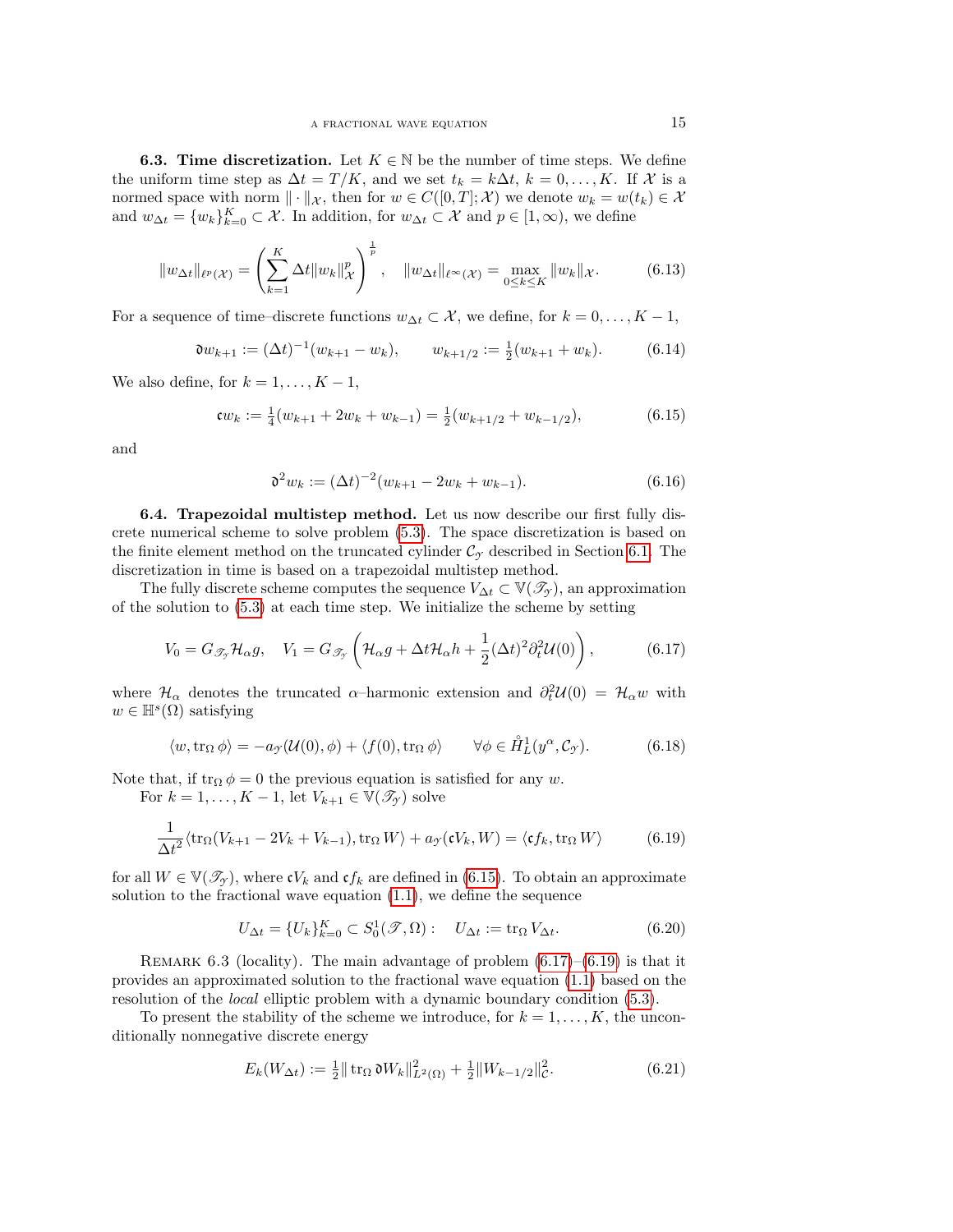LEMMA 6.4 (energy conservation). If  $f \equiv 0$ , the fully discrete scheme [\(6.17\)](#page-14-1)– [\(6.19\)](#page-14-2) conserves energy, i.e., for all  $k \in \{1, \ldots, K\}$ , we have that

<span id="page-15-0"></span>
$$
E_k(V_{\Delta t}) = E_1(V_{\Delta t}).\tag{6.22}
$$

If  $f \neq 0$ , then, for  $\ell \in \{1, \ldots, K\}$ , we have that

<span id="page-15-1"></span>
$$
E_{\ell}(V_{\Delta t})^{\frac{1}{2}} \leq E_1(V_{\Delta t})^{\frac{1}{2}} + \frac{1}{\sqrt{2}} \sum_{k=1}^{\ell} \Delta t \| \mathfrak{c} f_k \|_{L^2(\Omega)}.
$$
 (6.23)

In particular, we have that  $E_K(V_{\Delta t})^{\frac{1}{2}} \leq E_1(V_{\Delta t})^{\frac{1}{2}} + \frac{1}{\sqrt{\Delta t}}$  $\frac{1}{2} \|\mathfrak{c} f\|_{\ell^1(L^2(\Omega))}.$ 

*Proof.* Set  $W = (2\Delta t)^{-1}(V_{k+1} - V_{k-1}) = 2^{-1}(\mathfrak{d}V_{k+1} + \mathfrak{d}V_k) = (\Delta t)^{-1}(V_{k+1/2} V_{k-1/2}$ ) in [\(6.19\)](#page-14-2). Basic computations reveal that

$$
\frac{1}{\Delta t} \left( E_{k+1}(V_{\Delta t}) - E_k(V_{\Delta t}) \right) = \frac{1}{2} \langle \mathfrak{c} f_k, \operatorname{tr}_{\Omega}(\mathfrak{d} V_{k+1} + \mathfrak{d} V_k) \rangle. \tag{6.24}
$$

If  $f \equiv 0$ , the previous relation immediately yields [\(6.22\)](#page-15-0). If  $f \neq 0$ , an application of the Cauchy–Schwarz inequality allow us to conclude that

$$
E_{k+1}(V_{\Delta t}) - E_k(V_{\Delta t}) \leq \frac{\Delta t}{\sqrt{2}} \|\mathfrak{c} f_k\|_{L^2(\Omega)} \left( E_{k+1}(V_{\Delta t})^{\frac{1}{2}} + E_k(V_{\Delta t})^{\frac{1}{2}} \right),
$$

which yields  $E_{k+1}(V_{\Delta t})^{\frac{1}{2}} - E_k(V_{\Delta t})^{\frac{1}{2}} \leq \frac{\Delta t}{\sqrt{2}}$  $\frac{t}{2} \|\mathfrak{c} f_k\|_{L^2(\Omega)}$ . Adding over  $\ell$  we arrive at the desired estimate [\(6.23\)](#page-15-1). This concludes the proof.  $\Box$  Let us now show the stability of the scheme.

LEMMA 6.5 (stability). The fully discrete scheme  $(6.17)$ – $(6.19)$  is stable, namely, for  $\ell \in \{1, \ldots, K\}$ , we have that

$$
\|\operatorname{tr}_{\Omega} \mathfrak{d} V_{\ell}\|_{L^{2}(\Omega)} + \|V_{\ell-1/2}\|_{\mathcal{C}} \lesssim \|\operatorname{tr}_{\Omega} \mathfrak{d} V_{1}\|_{L^{2}(\Omega)} + \|V_{1/2}\|_{\mathcal{C}} + \sum_{k=1}^{\ell} \Delta t \|\mathfrak{c} f_{k}\|_{L^{2}(\Omega)},
$$

where the hidden constant is independent of  $V_{\Delta t}$  and  $\Delta t$ .

*Proof.* The proof follows immediately from  $(6.23)$ .  $\Box$ 

Let us now present an error analysis for the fully discrete scheme  $(6.17)$ – $(6.19)$ . To accomplish this task, we introduce the error  $e_{\Delta t} := V_{\Delta t} - \mathcal{U}_{\Delta t}$ , and write, as usual

<span id="page-15-4"></span>
$$
e_{\Delta t} = (V_{\Delta t} - G_{\mathcal{I}_{\mathcal{I}}} \mathcal{U}_{\Delta t}) + (G_{\mathcal{I}_{\mathcal{I}}} \mathcal{U}_{\Delta t} - \mathcal{U}_{\Delta t}) =: \Theta_{\Delta t} + P_{\Delta t}.
$$
 (6.25)

The control of  $P_{\Delta t}$  follows from [\(6.8\)](#page-13-0) and [\(6.11\)](#page-13-2): For  $\ell \in \{0, 1, 2\}$ , we have that

<span id="page-15-2"></span>
$$
\|\partial_t^\ell \nabla P_{\Delta t}\|_{\ell^2(L^2(y^\alpha, \mathcal{C}_{\mathcal{I}}))} \lesssim h_{\mathcal{F}} \mathfrak{A}(f, g, h) \tag{6.26}
$$

and

<span id="page-15-3"></span>
$$
\|\partial_t^\ell \operatorname{tr}_\Omega P_{\Delta t}\|_{\ell^2(L^2(\Omega))} \lesssim h_{\mathcal{F}}^{1+s} \mathfrak{A}(f,g,h),\tag{6.27}
$$

where  $\mathfrak{A}(f, g, h)$  is defined in [\(4.20\)](#page-9-3). Notice that to obtain the estimates [\(6.26\)](#page-15-2) and [\(6.27\)](#page-15-3) the regularity estimates of Corollary [4.5](#page-9-4) are essential.

In what follows we bound the sequence  $\Theta_{\Delta t}$ .

LEMMA 6.6 (error estimate for  $\Theta_{\Delta t}$ ). Let U be the solution to [\(5.3\)](#page-10-1) and let  $V_{\Delta t}$  be its fully discrete approximation defined as the solution to [\(6.17\)](#page-14-1)–[\(6.19\)](#page-14-2). If  $\mathfrak{A}(f, g, h) < \infty$  and  $\Xi(f, g, h) < \infty$ , then

<span id="page-15-5"></span>
$$
E_K(\Theta_{\Delta t})^{\frac{1}{2}} \lesssim h_{\mathcal{F}}^{1+s} \mathfrak{A}(f,g,h) + (\Delta t)^2 \Xi(f,g,h),\tag{6.28}
$$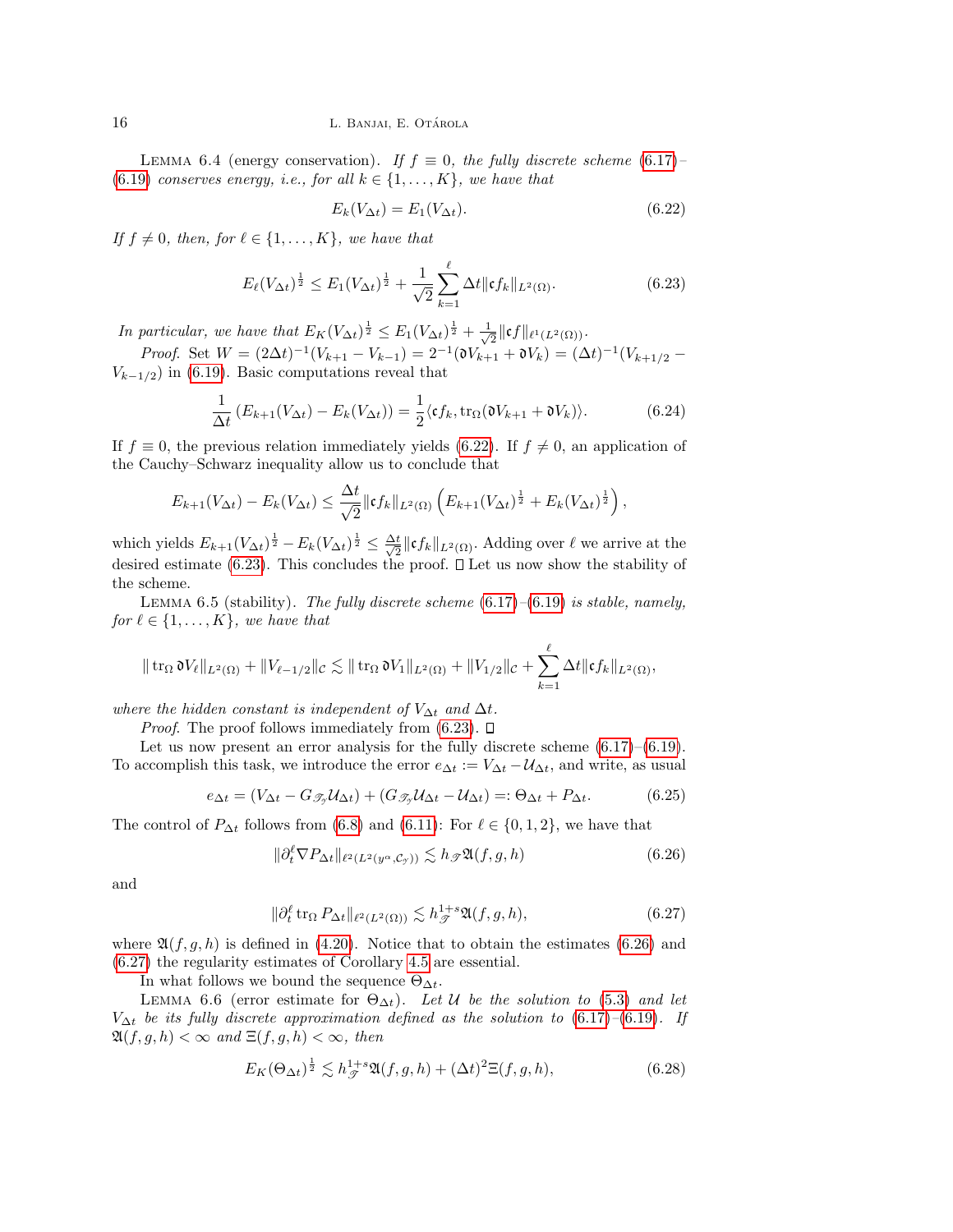where  $\Theta_{\Delta t} = V_{\Delta t} - G_{\mathcal{I}_{\mathcal{I}}} \mathcal{U}_{\Delta t}$ ,  $\mathfrak{A}(f, g, h)$  and  $\Xi(f, g, h)$  are defined in [\(4.20\)](#page-9-3) and [\(4.10\)](#page-7-6), respectively, and the hidden constant is independent of  $V_{\Delta t}$ ,  $\mathcal{U}$ ,  $\Delta t$ , and  $h_{\mathcal{T}}$ .

Proof. We proceed in three steps.

Step 1. We invoke the continuous problem [\(5.3\)](#page-10-1), the discrete equation [\(6.19\)](#page-14-2), and the definition of  $G_{\mathscr{T}_{\gamma}}$ , given by [\(6.6\)](#page-12-1), to arrive at the problem that controls the error: For  $k = 1, ..., K - 1, \Theta_{k+1} \in \mathbb{V}(\mathscr{T}_{\gamma})$  solves

$$
\frac{1}{\Delta t^2} \langle \text{tr}_{\Omega}(\Theta_{k+1} - 2\Theta_k + \Theta_{k-1}), \text{tr}_{\Omega} W \rangle + a_{\mathcal{I}}(\mathfrak{c}\Theta_k, W)
$$
  
=  $\langle \text{tr}_{\Omega}[\mathfrak{c}\partial_t^2 \mathcal{U}(t_k) - \mathfrak{d}^2 G_{\mathcal{I}\mathcal{I}} \mathcal{U}(t_k)], \text{tr}_{\Omega} W \rangle \quad \forall W \in \mathbb{V}(\mathcal{I}_{\mathcal{I}}), \quad (6.29)$ 

where  $\mathfrak{c} \partial_t^2 \mathcal{U}(t_k)$  and  $\mathfrak{d}^2 G_{\mathcal{I}_{\mathcal{Y}}} \mathcal{U}(t_k)$  are defined by [\(6.15\)](#page-14-0) and [\(6.16\)](#page-14-3), respectively. On the other hand, in view of Remark [5.2](#page-10-3) and [\(6.17\)](#page-14-1), we have that

$$
\Theta_0 = G_{\mathscr{T}_{\mathcal{I}}}(\mathcal{H}_{\alpha}g - \mathcal{U}(0)) = 0, \quad \Theta_1 = G_{\mathscr{T}_{\mathcal{I}}}(\mathcal{H}_{\alpha}g + \Delta t \mathcal{H}_{\alpha}h + \frac{1}{2}(\Delta t)^2 \partial_t^2 \mathcal{U}(0) - \mathcal{U}(t_1)).
$$

Now, we write, for  $k \geq 1$ , the difference  $\mathfrak{c} \partial_t^2 \mathcal{U}(t_k) - \mathfrak{d}^2 G_{\mathcal{I}} \mathcal{Y}(t_k)$  as follows:

$$
\begin{aligned} \mathfrak{c}\partial_t^2 \mathcal{U}(t_k) - \mathfrak{d}^2 G_{\mathcal{I}\mathcal{Y}} \mathcal{U}(t_k) &= \left[ \partial_t^2 \mathcal{U}(t_k) - \mathfrak{d}^2 \mathcal{U}(t_k) \right] + \left[ \mathfrak{d}^2 \mathcal{U}(t_k) - \mathfrak{d}^2 G_{\mathcal{I}\mathcal{Y}} \mathcal{U}(t_k) \right] \\ &+ \frac{\Delta t}{4} \left[ \mathfrak{d} \partial_t^2 \mathcal{U}(t_{k+1}) - \mathfrak{d} \partial_t^2 \mathcal{U}(t_k) \right] =: I_k + II_k + III_k. \end{aligned}
$$

We thus apply the stability estimate [\(6.23\)](#page-15-1) to [\(6.29\)](#page-16-0) and obtain that

<span id="page-16-4"></span><span id="page-16-0"></span>
$$
E_K(\Theta_{\Delta t})^{\frac{1}{2}} \le E_1(\Theta_{\Delta t})^{\frac{1}{2}} + \frac{1}{\sqrt{2}} \|\delta_{\Delta t}\|_{\ell^1(L^2(\Omega))},\tag{6.30}
$$

where  $\delta_{\Delta t} = {\delta_k}_{k=1}^{K-1}$  and  $\delta_k = {\text{tr}_{\Omega}}[\mathfrak{c} \partial_t^2 \mathcal{U}(t_k) - \mathfrak{d}^2 G_{\mathcal{I}} \mathcal{U}(t_k)].$ 

Step 2. We proceed to control the term  $\|\delta_{\Delta t}\|_{\ell^1(L^2(\Omega))}$ . First, notice that

<span id="page-16-3"></span>
$$
\|\delta_{\Delta t}\|_{\ell^1(L^2(\Omega))} \leq \sum_{k=1}^{K-1} \Delta t \left( \|\operatorname{tr}_{\Omega} \mathrm{I}_k\|_{L^2(\Omega)} + \|\operatorname{tr}_{\Omega} \mathrm{II}_k\|_{L^2(\Omega)} + \|\operatorname{tr}_{\Omega} \mathrm{III}_k\|_{L^2(\Omega)} \right). \tag{6.31}
$$

To control  $|| \text{tr}_{\Omega} I_k ||_{L^2(\Omega)}$  we employ a basic result based on Taylor's Theorem. In fact, for  $k \geq 1$ , we have that

<span id="page-16-1"></span>
$$
\|\operatorname{tr}_{\Omega} \mathrm{I}_k\|_{L^2(\Omega)} \lesssim (\Delta t)^2 \sup_z \|\operatorname{tr}_{\Omega} \partial_t^4 \mathcal{U}(\cdot, z)\|_{L^2(\Omega)}.
$$
 (6.32)

Now, notice that in view of [\(6.25\)](#page-15-4) we have that  $II_k = -\mathfrak{d}^2 P(t_k)$ . The same argument that yields [\(6.32\)](#page-16-1) allow us to conclude the estimate

$$
\|\operatorname{tr}_{\Omega} \Pi_k\|_{L^2(\Omega)} \lesssim \|\operatorname{tr}_{\Omega} \partial_t^2 P(t_k)\|_{L^2(\Omega)} + (\Delta t)^2 \sup_z \|\operatorname{tr}_{\Omega} \partial_t^4 P(\cdot, z)\|_{L^2(\Omega)}.
$$

We invoke the trace estimate  $(2.10)$  and the stability estimate  $(6.7)$  of the weighted elliptic projection to conclude, for  $z \in (0, T)$ , that

$$
\|\operatorname{tr}_{\Omega} \partial_t^4 (\mathcal{U}-G_{\mathscr{T}_{\mathcal{Y}}} \mathcal{U})(\cdot, z)\|_{L^2(\Omega)} \lesssim \|\operatorname{tr}_{\Omega} \partial_t^4 \mathcal{U}(\cdot, z)\|_{L^2(\Omega)} + \|\nabla \partial_t^4 \mathcal{U}(\cdot, z)\|_{L^2(y^\alpha, \mathcal{C}_{\mathcal{Y}})}.
$$

Consequently, an application, again, of the trace estimate allows us to conclude that

<span id="page-16-2"></span>
$$
\|\operatorname{tr}_{\Omega} \Pi_k\|_{L^2(\Omega)} \lesssim h_{\mathcal{F}}^{1+s} \mathfrak{A}(f,g,h) + (\Delta t)^2 \|\nabla \partial_t^4 \mathcal{U}\|_{L^\infty(0,T;L^2(y^\alpha,\mathcal{C}_\mathcal{F})},\tag{6.33}
$$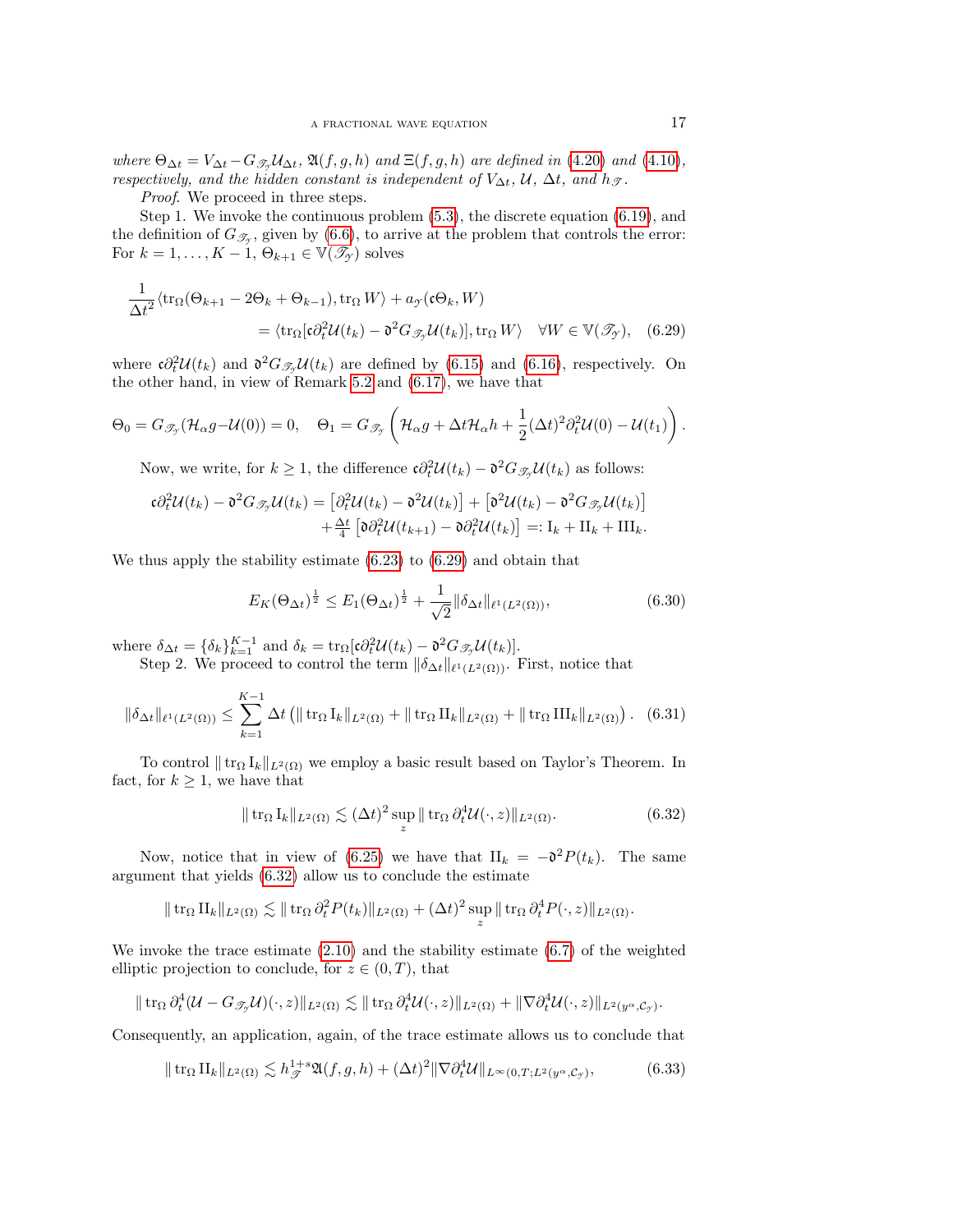where we have used [\(6.27\)](#page-15-3) with  $\ell = 2$ ;  $\mathfrak{A}(f, g, h)$  is defined in [\(4.20\)](#page-9-3).

We finally bound  $III_k$ . To accomplish this task, we invoke an argument based on Taylor's Theorem. In fact, for  $k \geq 1$ , we have that

$$
\|\operatorname{tr}_{\Omega}\Pi\|_{k}\|_{L^{2}(\Omega)}=\frac{\Delta t}{4}\|\operatorname{tr}_{\Omega}[\partial_{t}^{3}\mathcal{U}(\cdot,t_{k+1})+\frac{\Delta t}{2}\partial_{t}^{4}\mathcal{U}(\cdot,\bar{z})-\partial_{t}^{3}\mathcal{U}(\cdot,t_{k})-\frac{\Delta t}{2}\partial_{t}^{4}\mathcal{U}(\cdot,\bar{z})]\|_{L^{2}(\Omega)}\lesssim (\Delta t)^{2}\|\operatorname{tr}_{\Omega}\partial_{t}^{4}\mathcal{U}\|_{L^{\infty}(0,T;L^{2}(\Omega))},
$$
(6.34)

where  $\underline{z}$  and  $\overline{z}$  belong to  $(t_{k-1}, t_{k+1})$ .

Replacing the estimates  $(6.32)$ ,  $(6.33)$ , and  $(6.34)$  into  $(6.31)$  we arrive at

<span id="page-17-1"></span><span id="page-17-0"></span>
$$
\|\delta_{\Delta t}\|_{\ell^1(L^2(\Omega))} \lesssim h_{\mathcal{F}}^{1+s} \mathfrak{A}(f,g,h) + (\Delta t)^2 \|\partial_t^4 \nabla \mathcal{U}\|_{L^\infty(0,T;L^2(y^\alpha,\mathcal{C}_\mathcal{Y}))}. \tag{6.35}
$$

Step 3. We bound  $E_1(\Theta_{\Delta t})$ . Since  $\Theta_0 = 0$ , we utilize [\(6.14\)](#page-14-4) and write

$$
E_1(\Theta_{\Delta t}) = \frac{1}{2} || \operatorname{tr}_{\Omega} \mathfrak{d} \Theta_1 ||_{L^2(\Omega)}^2 + \frac{1}{2} || \Theta_{1/2} ||_{\mathcal{C}}^2 = \frac{1}{2(\Delta t)^2} || \operatorname{tr}_{\Omega} \Theta_1 ||_{L^2(\Omega)}^2 + \frac{1}{8} || \Theta_1 ||_{\mathcal{C}}^2.
$$

In view of the trace estimate [\(2.10\)](#page-4-6) and the stability property of  $G_{\mathscr{T}_{\gamma}}$  given in [\(6.7\)](#page-12-4) we can thus conclude that

<span id="page-17-6"></span>
$$
\|\operatorname{tr}_{\Omega}\Theta_1\|_{L^2(\Omega)} \lesssim \|\Theta_1\|_{\mathcal{C}} \lesssim \|\mathcal{U}(0) + \Delta t \mathcal{U}_t(0) + \frac{1}{2}(\Delta t)^2 \partial_t^2 \mathcal{U}(0) - \mathcal{U}(t_1)\|_{\mathcal{C}}.\tag{6.36}
$$

An application of Taylor's Theorem reveals that

$$
\|\operatorname{tr}_{\Omega} \Theta_1\|_{L^2(\Omega)} \lesssim \|\Theta_1\|_{\mathcal{C}} \lesssim (\Delta t)^3 \|\partial_t^3 \nabla \mathcal{U}\|_{L^\infty(0,T;L^2(y^\alpha,\mathcal{C}_y))},
$$

which immediately yields

<span id="page-17-2"></span>
$$
E_1(\Theta_{\Delta t})^{\frac{1}{2}} \lesssim (\Delta t)^2 \|\partial_t^3 \nabla \mathcal{U}\|_{L^\infty(0,T;L^2(y^\alpha,\mathcal{C}_\mathcal{Y}))}.\tag{6.37}
$$

The desired estimate follows from replacing [\(6.35\)](#page-17-1) and [\(6.37\)](#page-17-2) into [\(6.30\)](#page-16-4) and using the time–regularity results of Theorem [4.3.](#page-7-4)  $\square$ 

The exponential error estimate of Lemma [5.3](#page-10-2) combined with the error estimates of Lemma [6.6](#page-15-5) allow us to conclude the following error estimates.

LEMMA 6.7 (error estimates for  $(6.17)–(6.19)$  $(6.17)–(6.19)$ ). Let  $\mathscr U$  be the solution to [\(3.3\)](#page-4-2) and let  $V_{\Delta t}$  be the solution to the fully discrete problem [\(6.17\)](#page-14-1)–[\(6.19\)](#page-14-2). If  $\mathfrak{A}(f, g, h) < \infty$ and  $\Xi(f, g, h) < \infty$ , we have the following error estimates:

<span id="page-17-4"></span>
$$
\|\operatorname{tr}_{\Omega}(\partial_t \mathscr{U}(t_{K-1/2}) - \mathfrak{d}V_K)\|_{L^2(\Omega)} \lesssim h_{\mathscr{F}}^{1+s} \mathfrak{A}(f,g,h) + (\Delta t)^2 \Xi(f,g,h),\tag{6.38}
$$

and

<span id="page-17-5"></span><span id="page-17-3"></span>
$$
\|\mathscr{U}(t_{K-1/2}) - V_{K-1/2}\|_{\mathcal{C}} \lesssim h_{\mathcal{F}}\mathfrak{A}(f,g,h) + (\Delta t)^2 \Xi(f,g,h),\tag{6.39}
$$

where  $\mathfrak{A}(f,g,h)$  and  $\Xi(f,g,h)$  are defined by [\(4.20\)](#page-9-3) and [\(4.10\)](#page-7-6), respectively, and the hidden constants are independent of  $V_{\Delta t}$ ,  $\mathcal{U}$ ,  $\mathcal{U}$ ,  $\Delta t$ , and  $h_{\mathcal{F}}$ .

Proof. We proceed in several steps.

Step 1. We begin with the following trivial application of the triangle inequality:

$$
\| \operatorname{tr}_{\Omega} [\partial_t \mathcal{U}(t_{K-1/2}) - \mathfrak{d}V_K] \|_{L^2(\Omega)} \leq \| \operatorname{tr}_{\Omega} \partial_t [\mathcal{U}(t_{K-1/2}) - \mathcal{U}(t_{K-1/2})] \|_{L^2(\Omega)}
$$
  
+ 
$$
\| \operatorname{tr}_{\Omega} [\partial_t \mathcal{U}(t_{K-1/2}) - \mathfrak{d}V_K] \|_{L^2(\Omega)} =: I + II. \quad (6.40)
$$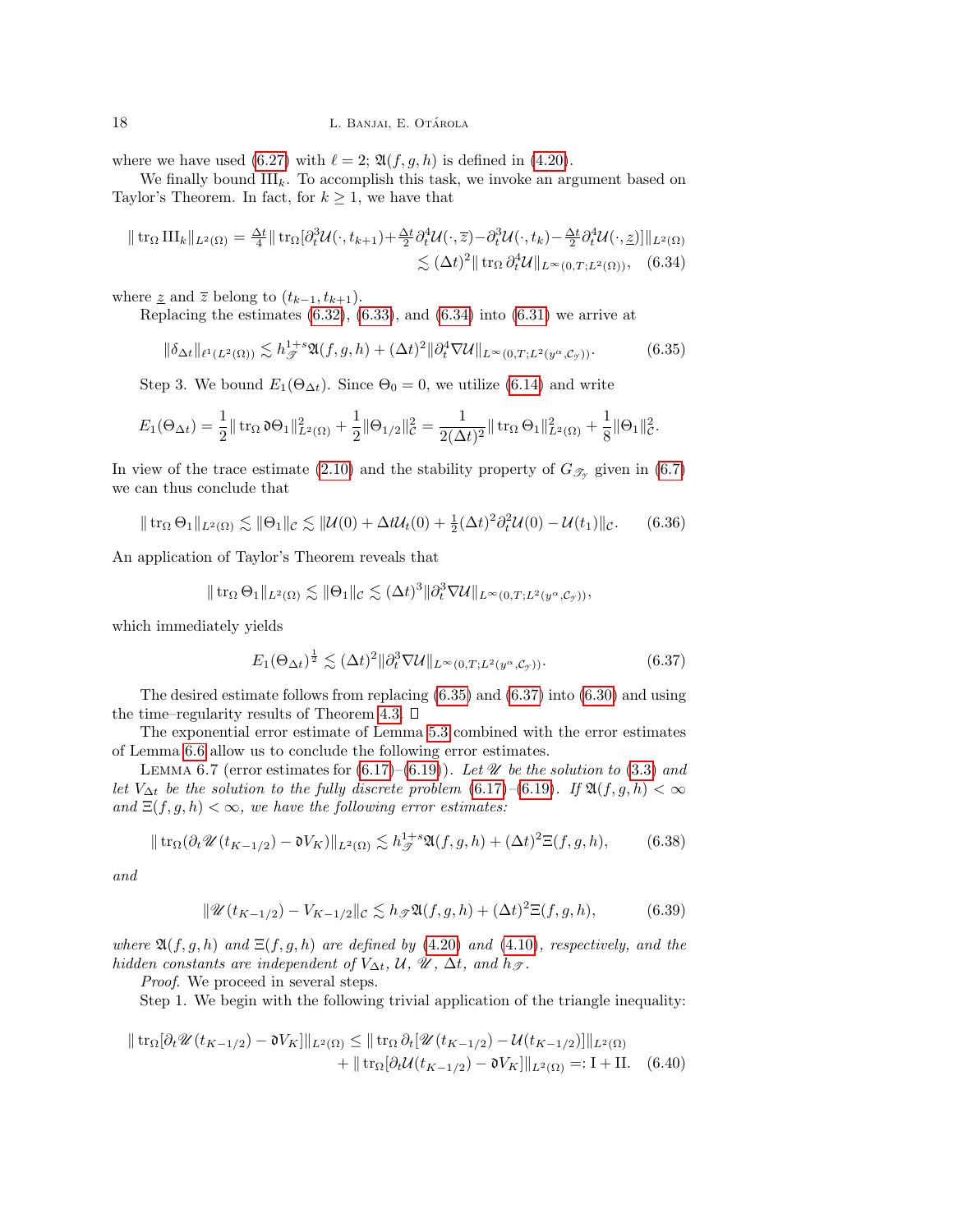To control the term I we invoke the exponential error estimate [\(5.5\)](#page-10-2). The latter yields

$$
I = \left\|\operatorname{tr}_{\Omega} \partial_t \left[\mathcal{U}(t_{K-1/2}) - \mathcal{U}(t_{K-1/2})\right]\right\|_{L^2(\Omega)} \lesssim e^{-\sqrt{\lambda_1} \mathcal{I}/2} \Sigma_1(f, g, h).
$$

The control of the term II is as follows:

$$
II \leq \left\|\mathrm{tr}_{\Omega}[\partial_t \mathcal{U}(t_{K-1/2}) - \mathfrak{d}\mathcal{U}_K]\right\|_{L^2(\Omega)} + \left\|\mathrm{tr}_{\Omega} \mathfrak{d}e_K\right\|_{L^2(\Omega)} =: II_1 + II_2,
$$

recalling that  $e_K = V_K - U_K$ . Replace the obtained estimates into [\(6.40\)](#page-17-3). This yields

<span id="page-18-1"></span>
$$
\|\operatorname{tr}_{\Omega}[\partial_t \mathscr{U}(t_{K-1/2}) - \mathfrak{d}V_K]\|_{L^2(\Omega)} \lesssim e^{-\sqrt{\lambda_1}\mathscr{I}/2} \Sigma_1(f,g,h) + \Pi_1 + \Pi_2.
$$
 (6.41)

Step 2. The control of  $II_1 = ||\text{tr}_{\Omega}[\partial_t \mathcal{U}(t_{K-1/2}) - \mathcal{U}_K]||_{L^2(\Omega)}$  follows from a simple application of Taylor's Theorem. In fact, we have that

<span id="page-18-0"></span>
$$
\mathrm{II}_1 = \left\| \mathrm{tr}_{\Omega} \left( \partial_t \mathcal{U}(t_{K-1/2}) - \frac{\mathcal{U}_{K} - \mathcal{U}_{K-1}}{\Delta t} \right) \right\|_{L^2(\Omega)} \lesssim (\Delta t)^2 \sup_z \|\mathrm{tr}_{\Omega} \partial_t^3 \mathcal{U}(\cdot, z)\|_{L^2(\Omega)}.
$$

We now focus on the term  $II_2 = ||\text{tr}_\Omega \mathfrak{d}e_K||_{L^2(\Omega)}$ . The triangle inequality yields

$$
\mathrm{II}_2 \leq \|\operatorname{tr}_{\Omega} \mathfrak{d} \Theta_K\|_{L^2(\Omega)} + \|\operatorname{tr}_{\Omega} \mathfrak{d} P_K\|_{L^2(\Omega)}.
$$

The results of Lemma [6.6](#page-15-5) imply that

$$
\|\operatorname{tr}_{\Omega}\mathfrak{d}\Theta_K\|_{L^2(\Omega)} \lesssim h_{\mathcal{F}}^{1+s}\mathfrak{A}(f,g,h) + (\Delta t)^2 \Xi(f,g,h). \tag{6.42}
$$

The control of  $|| \text{tr}_{\Omega} \mathfrak{d}P_K ||_{L^2(\Omega)}$  follows the same arguments used to bound II<sub>1</sub> :

$$
\| \operatorname{tr}_{\Omega} \mathfrak{d} P_{K} \|_{L^{2}(\Omega)} = (\Delta t)^{-1} \| \operatorname{tr}_{\Omega} (P_{K} - P_{K-1}) \|_{L^{2}(\Omega)}
$$
  
\$\lesssim\$ 
$$
\| \operatorname{tr}_{\Omega} \partial_{t} P(t_{K-1/2}) \|_{L^{2}(\Omega)} + (\Delta t)^{2} \| \operatorname{tr}_{\Omega} \partial_{t}^{3} P \|_{L^{\infty}(0,T;L^{2}(\Omega))}.
$$

The stability property  $(6.7)$  and the estimate  $(6.27)$  imply the estimates

$$
\| \operatorname{tr}_{\Omega} \mathfrak{d} P_K \|_{L^2(\Omega)} \lesssim \| \operatorname{tr}_{\Omega} \partial_t P \|_{L^{\infty}(0,T;L^2(\Omega))} + (\Delta t)^2 \| \nabla \partial_t^3 \mathcal{U} \|_{L^{\infty}(0,T;L^2(y^{\alpha}, \mathcal{C}_{\mathcal{I}})} \lesssim h_{\mathcal{F}}^{1+s} \mathfrak{A}(f,g,h) + (\Delta t)^2 \| \nabla \partial_t^3 \mathcal{U} \|_{L^{\infty}(0,T;L^2(y^{\alpha}, \mathcal{C}_{\mathcal{I}})}.
$$

The previous estimate combined with  $(6.42)$  allow us to control  $II_2$ . Replacing the obtained estimate for  $II_1$  and  $II_2$  into [\(6.41\)](#page-18-1) yield the desired estimate [\(6.38\)](#page-17-4).

Step 3. To obtain [\(6.39\)](#page-17-5) we invoke similar arguments upon using the estimate

$$
\|P_{K-1/2}\|_{\mathcal{C}}\lesssim \|P_K\|_{\mathcal{C}}+\|P_{K-1}\|_{\mathcal{C}}\lesssim \|\nabla P_{\Delta t}\|_{\ell^{\infty}(L^2(y^{\alpha}, \mathcal{C}_{\mathcal{T}}))}\lesssim h_{\mathcal{T}}\mathfrak{A}(f, g, h).
$$

This concludes the proof.  $\square$ 

The following error estimates follow immediately from Lemma [6.7](#page-17-5) and show how the fully discrete approximation  $U_{\Delta t}$  approximates u.

THEOREM 6.8 (error estimates for  $(6.20)$ ). Let u be the solution to  $(1.1)$  and let  $U_{\Delta t}$  be its fully discrete approximation defined by [\(6.20\)](#page-14-5). If  $\mathfrak{A}(f, g, h) < \infty$  and  $\Xi(f,g,h)<\infty$ , then

$$
\|\partial_t u(t_{K-1/2}) - \mathfrak{d}U_K\|_{L^2(\Omega)} \lesssim h_{\mathcal{F}}^{1+s} \mathfrak{A}(f,g,h) + (\Delta t)^2 \Xi(f,g,h),\tag{6.43}
$$

and

<span id="page-18-2"></span>
$$
||u(t_{K-1/2}) - U_{K-1/2}||_{\mathbb{H}^s(\Omega)} \lesssim h_{\mathcal{F}} \mathfrak{A}(f,g,h) + (\Delta t)^2 \Xi(f,g,h),
$$
 (6.44)

where  $\mathfrak{A}(f,g,h)$  and  $\Xi(f,g,h)$  are defined by [\(4.20\)](#page-9-3) and [\(4.10\)](#page-7-6), respectively, and the hidden constants are independent of  $U_{\Delta t}$ ,  $u$ ,  $\Delta t$ , and  $h_{\mathcal{T}}$ .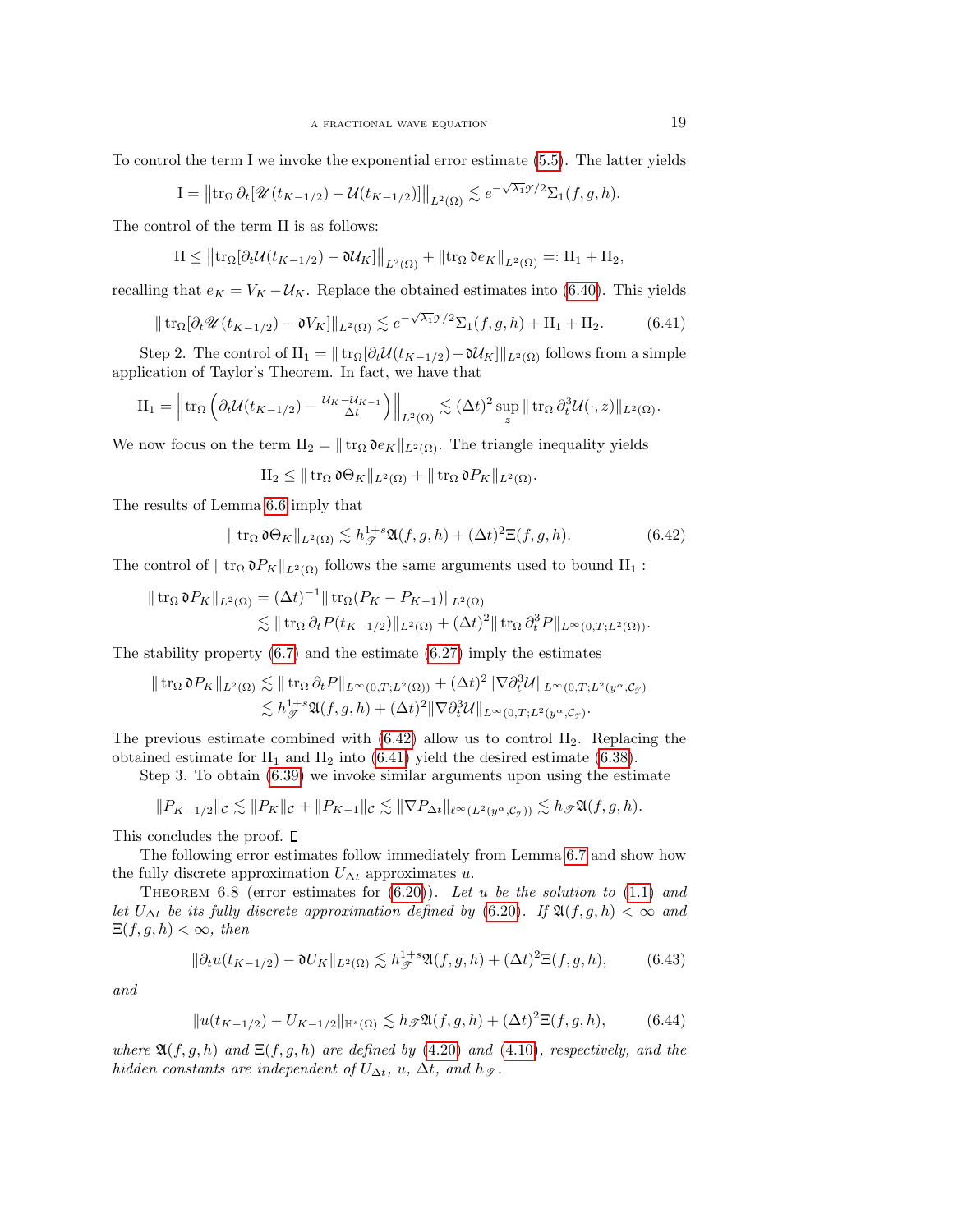<span id="page-19-5"></span>6.5. The leapfrog scheme. We now present a second fully discrete scheme to approximate the solution to [\(1.1\)](#page-0-0). To advance in time we use the leapfrog timestepping method while the discretization in space is based on the finite element method described in section [6.1.](#page-11-4) The scheme computes a sequence  $V_{\Delta t} \subset \mathbb{V}(\mathcal{I}_{\gamma})$ , an approximation to the solution to [\(5.3\)](#page-10-1) at each time step. To begin with the description of the scheme, we first initialize it by setting

<span id="page-19-2"></span>
$$
V_0 = G_{\mathscr{T}_{\mathcal{I}}} \mathcal{H}_{\alpha} g, \quad V_1 = G_{\mathscr{T}_{\mathcal{I}}} \left( \mathcal{H}_{\alpha} g + \Delta t \mathcal{H}_{\alpha} h + \frac{1}{2} (\Delta t)^2 \partial_t^2 \mathcal{U}(0) \right), \tag{6.45}
$$

where  $\partial_t^2 \mathcal{U}(0) = \mathcal{H}_{\alpha} w$  and w solves [\(6.18\)](#page-14-6). For  $k = 1, ..., K - 1, V_{k+1} \in \mathring{H}_L^1(y^{\alpha}, \mathcal{C}_{\gamma})$ solves

<span id="page-19-3"></span>
$$
\frac{1}{\Delta t^2} \langle \text{tr}_{\Omega}(V_{k+1} - 2V_k + V_{k-1}), \text{tr}_{\Omega} W \rangle + a_{\mathcal{I}}(V_k, W) = \langle f_k, \text{tr}_{\Omega} W \rangle \tag{6.46}
$$

for all  $W \in \mathbb{V}(\mathcal{I}_Y)$ . As in the previous section, we define an approximated solution to problem [\(1.1\)](#page-0-0) as

<span id="page-19-4"></span>
$$
U_{\Delta t} = \{U_k\}_{k=0}^K \subset S_0^1(\Omega, \mathcal{T}), \quad U_{\Delta t} = \text{tr}_{\Omega} V_{\Delta t}.
$$
\n(6.47)

In the analysis that follows, the following discrete inverse inequality will be instrumental.

LEMMA 6.9 (discrete inverse inequality). Let  $\eta \in \mathbb{H}^{-s}(\Omega)$  and let  $X \in \mathbb{V}(\mathscr{T}_{\mathcal{Y}})$  be the solution to

<span id="page-19-0"></span>
$$
a_{\mathcal{I}}(X, W) = \langle \eta, \text{tr}_{\Omega} W \rangle \quad \forall W \in \mathbb{V}(\mathcal{I}_{\mathcal{I}}). \tag{6.48}
$$

We thus have that  $||X||_{\mathcal{C}} \lesssim ||\operatorname{tr}_{\Omega} X||_{\mathbb{H}^{s}(\Omega)}$  and that

<span id="page-19-1"></span>
$$
||X||_{\mathcal{C}} \leq C_{\text{inv}} h_{\mathcal{F}}^{-s} || \operatorname{tr}_{\Omega} X ||_{L^{2}(\Omega)},
$$
\n(6.49)

for some constant  $C_{\text{inv}} > 0$ 

*Proof.* We begin by defining  $Z := \text{tr}_{\Omega} X \in S_0^1(\mathcal{T}, \Omega)$ . There exists  $\chi \in \mathring{H}_L^1(y^\alpha, \mathcal{C}_{\mathcal{Y}})$ such that tr<sub>Ω</sub>  $\chi = Z$ . In fact  $\chi = \mathcal{H}_{\alpha}Z$ , where  $\mathcal{H}_{\alpha}$  is defined in [\(5.4\)](#page-10-0).

Let us introduce the operator  $\tilde{\Pi} = \Pi_{x'} \otimes \tilde{\Pi}_y^r$ , where  $\tilde{\Pi}_y^r$  is a slight modification of the operator of [\[4,](#page-27-1) Section 5.5.1]: on the first interval  $I_1$ , interpolation at the edge point 0 is used rather than in the middle point of  $I_1$ . The operator  $\Pi_{x'}$  corresponds to the  $L^2(\Omega)$ -orthogonal projection operator defined in [\(6.3\)](#page-12-0). Define  $\tilde{X} = \tilde{\Pi} \tilde{\chi}$  and notice that the stability properties of  $\Pi$  yield

$$
\|\tilde{X}\|_{\mathcal{C}} \lesssim \|\chi\|_{\mathcal{C}}.
$$

This, in view of the fact that  $||\chi||_{\mathcal{C}} \lesssim ||Z||_{\mathbb{H}^{s}(\Omega)}$ , implies  $||\tilde{X}||_{\mathcal{C}} \lesssim ||Z||_{\mathbb{H}^{s}(\Omega)}$ .

Now, since  $Z \in S_0^1(\mathscr{T}, \Omega)$ , we have that  $\text{tr}_{\Omega} \tilde{X} = \text{tr}_{\Omega} \chi = Z = \text{tr}_{\Omega} X$  and then that tr<sub>Ω</sub> $(X - \tilde{X}) = 0$ . Since  $X - \tilde{X} \in V(\mathscr{T}_{\gamma})$ , we can thus invoke problem [\(6.48\)](#page-19-0) and conclude that

$$
a_{\mathcal{Y}}(X, X - \tilde{X}) = \langle \eta, \text{tr}_{\Omega}(X - \tilde{X}) \rangle = 0,
$$

which yields

$$
a_{\mathcal{Y}}(\tilde{X}, \tilde{X}) = a_{\mathcal{Y}}((\tilde{X} - X) + X, (\tilde{X} - X) + X)
$$
  
=  $a_{\mathcal{Y}}((\tilde{X} - X), (\tilde{X} - X)) + a_{\mathcal{Y}}(X, X) \ge a_{\mathcal{Y}}(X, X).$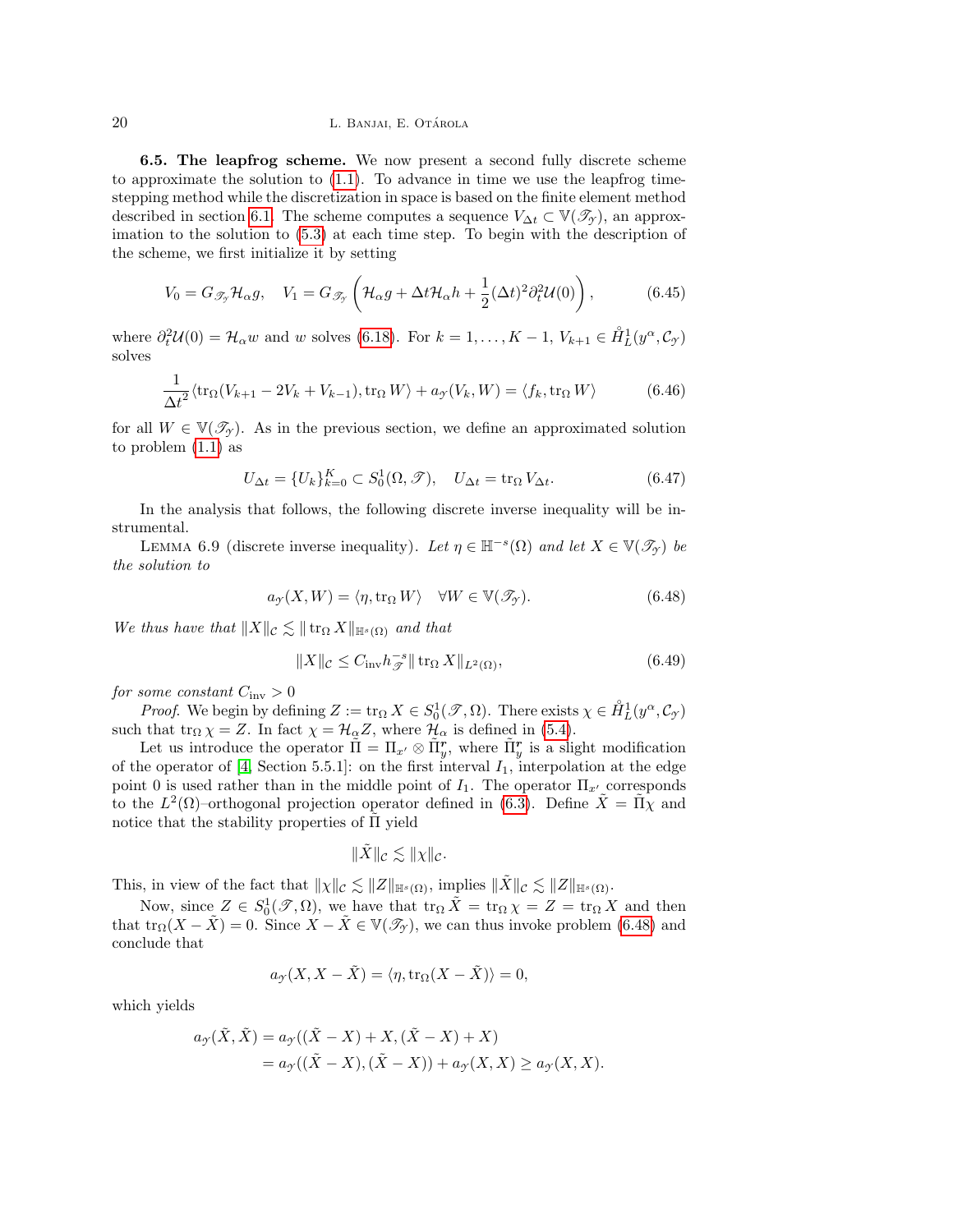This immediately implies that  $||X||_{\mathcal{C}} \leq ||\tilde{X}||_{\mathcal{C}}$ , and thus, since  $||\tilde{X}||_{\mathcal{C}} \lesssim ||Z||_{\mathbb{H}^{s}(\Omega)}$ , that

$$
||X||_{\mathcal{C}} \lesssim ||Z||_{\mathbb{H}^s(\Omega)}.
$$

Since  $Z = \text{tr}_{\Omega} X$ , we have thus obtained the desired estimate  $||X||_{\mathcal{C}} \lesssim ||\text{tr}_{\Omega} X||_{\mathbb{H}^{s}(\Omega)}$ . The estimate [\(6.49\)](#page-19-1) thus follows from, for instance, the results of [\[16\]](#page-28-17).  $\Box$ 

To analyze the fully discrete scheme [\(6.45\)](#page-19-2)–[\(6.46\)](#page-19-3), we define, for  $k = 1, \ldots, K$ , the discrete energy

$$
\mathscr{E}_k(W_{\Delta t}) := \frac{1}{2} || \operatorname{tr}_{\Omega} \mathfrak{d} W_k ||_{L^2(\Omega)}^2 + \frac{1}{2} a_{\mathcal{I}}(W_k, W_{k-1}), \tag{6.50}
$$

where the bilinear form  $a<sub>\gamma</sub>$  is defined in [\(5.2\)](#page-10-4).

In the result that follows we show the nonnegativity of the discrete energy  $\mathscr{E}_k$ under the following CFL condition:  $\Delta t$  is chosen to be sufficiently small such that

<span id="page-20-0"></span>
$$
1 - C_{\text{inv}}^2 \frac{(\Delta t)^2}{2h_{\mathcal{F}}^{2s}} \ge \theta > 0, \quad \theta \in (0, 1). \tag{6.51}
$$

The constant  $C_{\text{inv}}$  is as in [\(6.49\)](#page-19-1).

LEMMA 6.10 (CFL condition and nonnegativity of  $\mathscr{E}_k$ ). If [\(6.51\)](#page-20-0) holds, then

<span id="page-20-1"></span>
$$
\mathcal{E}_k(V_{\Delta t}) \ge \frac{\theta}{2} \|\operatorname{tr}_{\Omega} \mathfrak{d} V_k\|_{L^2(\Omega)}^2 + \frac{1}{4} \left[ \|V_k\|_{\mathcal{C}}^2 + \|V_{k-1}\|_{\mathcal{C}}^2 \right] \ge 0 \tag{6.52}
$$

for all  $k \in \{1, \cdots, K\}$ .

*Proof.* We invoke the inverse inequality  $(6.49)$  and thus the CFL condition  $(6.51)$ to arrive at

$$
2a_{\mathcal{F}}(V_k, V_{k-1}) = ||V_k||_{\mathcal{C}}^2 + ||V_{k-1}||_{\mathcal{C}}^2 - ||V_k - V_{k-1}||_{\mathcal{C}}^2
$$
  
\n
$$
\geq ||V_k||_{\mathcal{C}}^2 + ||V_{k-1}||_{\mathcal{C}}^2 - C_{\text{inv}}^2 h_{\mathcal{F}}^{-2s} || \operatorname{tr}_{\Omega}(V_k - V_{k-1})||_{L^2(\Omega)}^2
$$
  
\n
$$
\geq ||V_k||_{\mathcal{C}}^2 + ||V_{k-1}||_{\mathcal{C}}^2 + 2(\theta - 1) || \operatorname{tr}_{\Omega} \mathfrak{d}V_k||_{L^2(\Omega)}^2,
$$

where, in the last step, we have used definition  $(6.14)$ . Consequently,

$$
\mathscr{E}_k(V_{\Delta t}) \geq \frac{1}{2} \|\operatorname{tr}_{\Omega} \mathfrak{d} V_k\|_{L^2(\Omega)}^2 + \frac{1}{4} \|V_k\|_{\mathcal{C}}^2 + \frac{1}{4} \|V_{k-1}\|_{\mathcal{C}}^2 + \frac{(\theta - 1)}{2} \|\operatorname{tr}_{\Omega} \mathfrak{d} V_k\|_{L^2(\Omega)}^2,
$$

which immediately yields  $(6.52)$ . This concludes the proof.  $\square$ 

LEMMA 6.11 (energy conservation). If  $f \equiv 0$ , the fully discrete scheme [\(6.45\)](#page-19-2)– [\(6.46\)](#page-19-3) conserves energy, i.e., for all  $k \in \{1, \ldots, K\}$ , we have that

<span id="page-20-3"></span>
$$
\mathscr{E}_k(V_{\Delta t}) = \mathscr{E}_1(V_{\Delta t}).\tag{6.53}
$$

If  $f \neq 0$ , then, for  $\ell \in \{1, \ldots, K\}$ , we have that

<span id="page-20-4"></span>
$$
\mathcal{E}_{\ell}(V_{\Delta t})^{\frac{1}{2}} \le \mathcal{E}_1(V_{\Delta t})^{\frac{1}{2}} + \frac{1}{\sqrt{2\theta}} \sum_{k=1}^{\ell} \Delta t \|f_k\|_{L^2(\Omega)}.
$$
\n(6.54)

In particular, we have that  $\mathscr{E}_K(V_{\Delta t})^{\frac{1}{2}} \leq \mathscr{E}_1(V_{\Delta t})^{\frac{1}{2}} + \frac{1}{\sqrt{\varepsilon}}$  $\frac{1}{2\theta}$ ||f|| $_{\ell^1(L^2(\Omega))}$ .

*Proof.* Set  $W = (2\Delta t)^{-1}(V_{k+1} - V_{k-1}) = 2^{-1}(\mathfrak{d}V_{k+1} + \mathfrak{d}V_k)$  in [\(6.46\)](#page-19-3). This yields

<span id="page-20-2"></span>
$$
\frac{1}{\Delta t} \left( \mathcal{E}_{k+1}(V_{\Delta t}) - \mathcal{E}_k(V_{\Delta t}) \right) = \frac{1}{2} \langle f_k, \text{tr}_{\Omega}(\mathfrak{d}V_{k+1} + \mathfrak{d}V_k) \rangle. \tag{6.55}
$$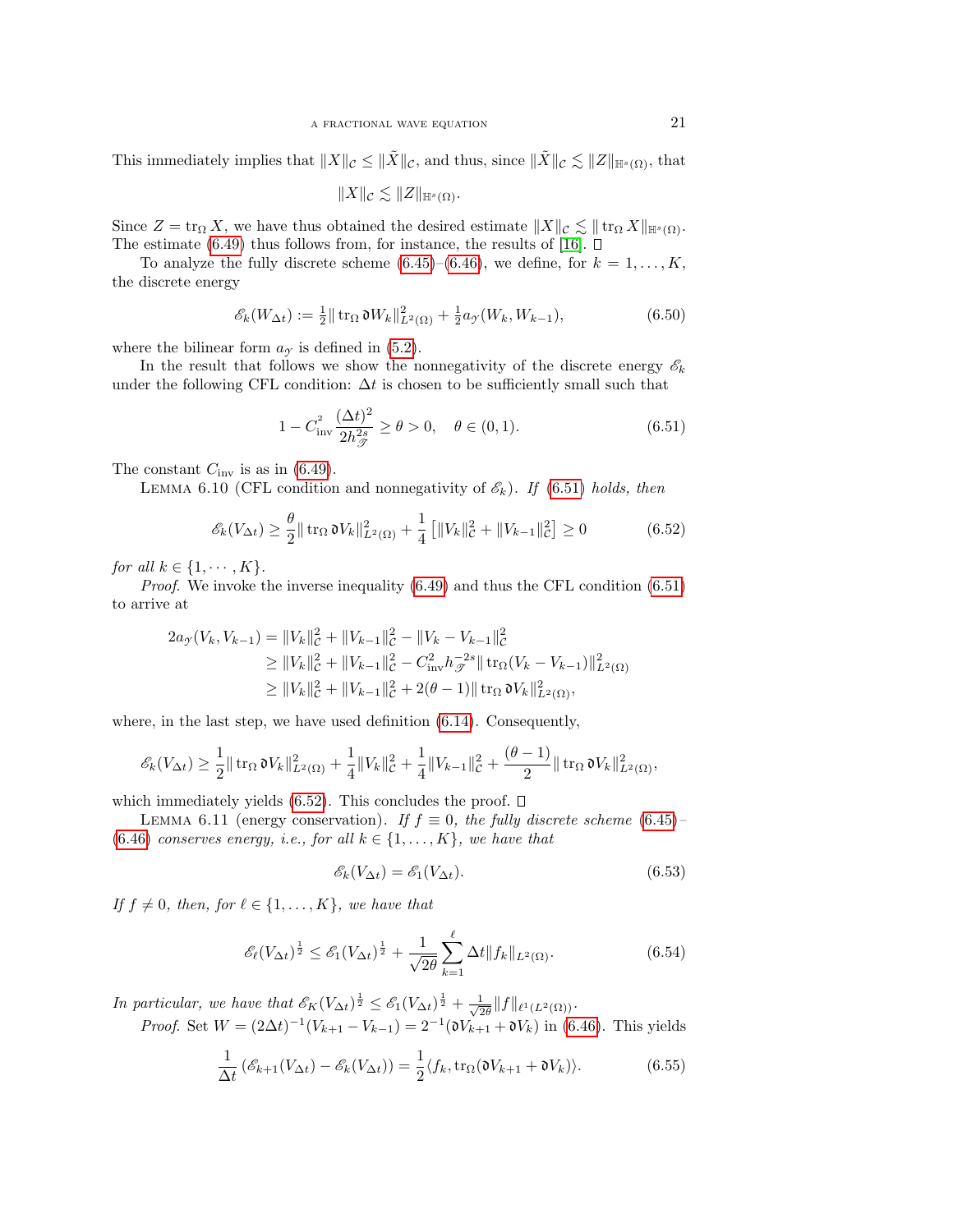In the case that  $f \equiv 0$ , [\(6.55\)](#page-20-2) immediately yields [\(6.53\)](#page-20-3). If  $f \neq 0$ , a trivial application of the Cauchy–Schwarz inequality reveals that

$$
\mathscr{E}_{k+1}(V_{\Delta t})-\mathscr{E}_{k}(V_{\Delta t})\leq \frac{\Delta t}{2}||f_k||_{L^2(\Omega)}\left(||\operatorname{tr}_{\Omega}\mathfrak{d}V_{k+1}||_{L^2(\Omega)}+||\mathfrak{d}V_k||_{L^2(\Omega)}\right).
$$

Invoke the estimate [\(6.52\)](#page-20-1) and conclude, for  $k \in \{1, ..., K-1\}$ , that  $\mathscr{E}_k(V_{\Delta t}) \geq$  $(\theta/2)$  tr<sub>Ω</sub>  $\mathfrak{d}V_k\|_{L^2(\Omega)}^2$ . Thus,

$$
\mathscr{E}_{k+1}(V_{\Delta t}) - \mathscr{E}_{k}(V_{\Delta t}) \leq \frac{\Delta t}{\sqrt{2\theta}} \|f_k\|_{L^2(\Omega)} \left(\mathscr{E}_{k+1}^{\frac{1}{2}}(V_{\Delta t}) + \mathscr{E}_k^{\frac{1}{2}}(V_{\Delta t})\right),
$$

Consequently, we arrive at  $\mathscr{E}_{k+1}(V_{\Delta t})^{\frac{1}{2}} - \mathscr{E}_k(V_{\Delta t})^{\frac{1}{2}} \leq (\Delta t / \sqrt{2\theta}) ||f_k||_{L^2(\Omega)}$  which, by adding over  $\ell$ , yields [\(6.54\)](#page-20-4). This concludes the proof.  $\Box$ 

LEMMA  $6.12$  (stability). The fully discrete scheme  $(6.45)-(6.45)$  $(6.45)-(6.45)$  is stable: for  $\ell \in \{1, \ldots, K\}$ , we have that

<span id="page-21-0"></span>
$$
\|\operatorname{tr}_{\Omega} \mathfrak{d} V_{\ell}\|_{L^{2}(\Omega)} + \|V_{\ell}\|_{\mathcal{C}} \lesssim \|\operatorname{tr}_{\Omega} \mathfrak{d} V_{1}\|_{L^{2}(\Omega)} + \|V_{0}\|_{\mathcal{C}} + \|V_{1}\|_{\mathcal{C}} + \sum_{k=1}^{\ell} \Delta t \|f_{k}\|_{L^{2}(\Omega)},
$$
 (6.56)

where the hidden constant is independent of  $V_{\Delta t}$ ,  $\Delta t$  and  $h_{\mathcal{F}}$  but depends on  $\theta$ .

Proof. We begin by noticing that, in view of [\(6.52\)](#page-20-1), we arrive at

<span id="page-21-1"></span>
$$
\|\operatorname{tr}_{\Omega} \mathfrak{d} V_{\ell}\|_{L^{2}(\Omega)} + \|V_{\ell}\|_{\mathcal{C}} \lesssim (\theta^{-1/2} + 1)\mathscr{E}_{l}(V_{\Delta t})^{\frac{1}{2}}.
$$
 (6.57)

Now, since

 $2a_Y(V_1, V_0) = a_Y(V_1, V_1) + a_Y(V_0, V_0) - a_Y(V_1 - V_0, V_1 - V_0) \le a_Y(V_1, V_1) + a_Y(V_0, V_0),$ 

an application of the estimate [\(6.54\)](#page-20-4) allows us to conclude that

$$
\mathscr{E}_{\ell}(V_{\Delta t})^{\frac{1}{2}} \lesssim || \operatorname{tr}_{\Omega} \mathfrak{d} V_1 ||_{L^2(\Omega)} + || V_0 ||_{\mathcal{C}} + || V_1 ||_{\mathcal{C}} + \frac{1}{\sqrt{\theta}} \sum_{k=1}^{\ell} \Delta t || f_k ||_{L^2(\Omega)}.
$$

The desired estimate [\(6.56\)](#page-21-0) thus follows from replacing the previous estimate into  $(6.57)$ . This concludes the proof.  $\square$ 

We now present error estimates for the fully discrete approximation  $U_{\Delta t}$  defined in [\(6.47\)](#page-19-4) that is based on the solution  $V_{\Delta t}$  to the fully discrete scheme [\(6.45\)](#page-19-2)–[\(6.46\)](#page-19-3). The arguments are similar to the ones used to prove the results in Lemma [6.6,](#page-15-5) Lemma [6.7,](#page-17-5) and Theorem [6.8.](#page-18-2) For brevity we leave details to the reader.

THEOREM 6.13 (error estimates for  $(6.47)$ ). Let u be the solution to  $(1.1)$  and let  $U_{\Delta t}$  be its fully discrete approximation defined by [\(6.47\)](#page-19-4). If  $\mathfrak{A}(f,g,h) < \infty$  and  $\Xi(f,g,h)<\infty$ , then

<span id="page-21-3"></span>
$$
\|\partial_t u(t_{K-1/2}) - \mathfrak{d}U_K\|_{L^2(\Omega)} \lesssim h_{\mathcal{F}}^{1+s} \mathfrak{A}(f,g,h) + (\Delta t)^2 \Xi(f,g,h),\tag{6.58}
$$

and

<span id="page-21-2"></span>
$$
||u(t_K) - U_K||_{\mathbb{H}^s(\Omega)} \lesssim h_{\mathcal{F}} \mathfrak{A}(f,g,h) + (\Delta t)^2 \Xi(f,g,h),
$$
\n(6.59)

where  $\mathfrak{A}(f, g, h)$  and  $\Xi(f, g, h)$  are defined by [\(4.20\)](#page-9-3) and [\(4.10\)](#page-7-6), respectively, and the hidden constants are independent of  $U_{\Delta t}$ ,  $u$ ,  $\Delta t$ , and  $h_{\mathcal{T}}$ .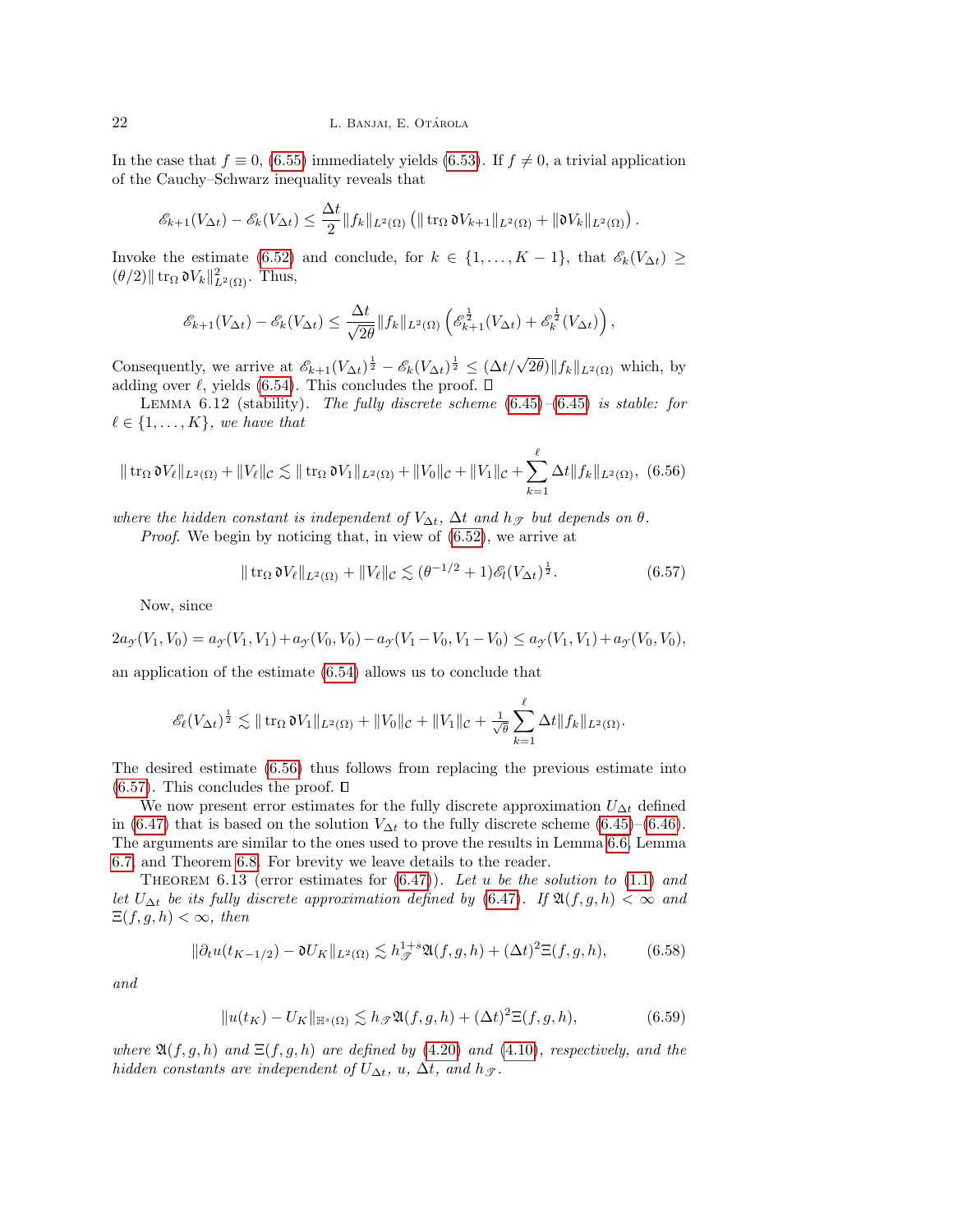## 6.6. Computable data. In [\(6.17\)](#page-14-1) we considered

<span id="page-22-0"></span>
$$
V_0 = G_{\mathscr{T}_{\mathcal{I}}} \mathcal{H}_{\alpha} g, \quad V_1 = G_{\mathscr{T}_{\mathcal{I}}} \left( \mathcal{H}_{\alpha} g + \Delta t \mathcal{H}_{\alpha} h + \frac{1}{2} (\Delta t)^2 \partial_t^2 \mathcal{U}(0) \right), \tag{6.60}
$$

as initial data for the fully discrete schemes of sections [6.4](#page-14-7) and [6.5.](#page-19-5) Since the action of  $\mathcal{H}_{\alpha}$  involves the resolution of a problem posed on an infinite dimensional space, we immediately conclude that the initial data  $V_0$  and  $V_1$  are not computable.

To overcome this deficiency, we introduce the discrete extension operator  $\mathcal{H}_{\alpha}^{\mathcal{T}}$ , which is defined as follows: if  $e \in S_0^1(\Omega, \mathscr{T})$ , then

$$
\mathcal{H}_{\alpha}^{\mathcal{J}}e := E \in \mathbb{V}(\mathcal{I}_{\mathcal{J}}): \quad a_{\mathcal{I}}(E, W) = 0 \quad \forall W \in \mathbb{V}(\mathcal{I}_{\mathcal{J}}): \text{tr}_{\Omega} W = 0, \quad \text{tr}_{\Omega} E = e.
$$

With  $\mathcal{H}_{\alpha}^{\mathcal{T}}$  at hand, we define the following computable initial data:

<span id="page-22-1"></span>
$$
\widetilde{V}_0 = \mathcal{H}_{\alpha}^{\mathcal{F}} \Pi_{x'} g, \quad \widetilde{V}_1 = \mathcal{H}_{\alpha}^{\mathcal{F}} \left( \Pi_{x'} g + \Delta t \Pi_{x'} h + \frac{1}{2} (\Delta t)^2 Z \right).
$$
 (6.61)

 $Z \in S_0^1(\mathcal{T}, \Omega)$  solves  $\langle Z, \text{tr}_\Omega W \rangle = -a_\mathcal{T}(\widetilde{V}_0, W) + \langle f(0), \text{tr}_\Omega W \rangle$  for all  $W \in \mathbb{V}(\mathcal{T}_\mathcal{T}).$ Notice that Z corresponds to a finite element approximation of  $\text{tr}_{\Omega} \partial_t^2 \mathcal{U}(0)$ .

If we consider  $V_0$  and  $V_1$ , instead of  $V_0$  and  $V_1$ , as initial data for the schemes of sections [6.4](#page-14-7) and [6.5,](#page-19-5) then, to provide an a priori error analysis, it is necessary to modify the first two elements of the sequence  $\Theta_{\Delta t}$ , defined in [\(6.25\)](#page-15-4), as follows:

$$
\Theta_0 = \widetilde{V}_0 - G_{\mathscr{T}_{\mathcal{I}}} \mathcal{U}(t_0), \qquad \Theta_1 = \widetilde{V}_1 - G_{\mathscr{T}_{\mathcal{I}}} \mathcal{U}(t_1).
$$

In particular, it suffices to estimate

$$
E_1(\Theta_{\Delta t})^{\frac{1}{2}} = \left(\frac{1}{2} \|\operatorname{tr}_{\Omega} \mathfrak{d} \Theta_1\|_{L^2(\Omega)}^2 + \frac{1}{2} \|\Theta_{1/2}\|_{\mathcal{C}}^2\right)^{\frac{1}{2}}.
$$

We present the following error estimates.

LEMMA 6.14 (error estimates for  $\Theta_0$  and  $\Theta_1$ ). If  $(V_0, V_1)$  and  $(\widetilde{V}_0, \widetilde{V}_1)$  are defined by [\(6.60\)](#page-22-0) and [\(6.61\)](#page-22-1), respectively, then

<span id="page-22-2"></span>
$$
\|\Theta_0\|_{\mathcal{C}} \lesssim h_{\mathcal{F}}\|g\|_{\mathbb{H}^{1+s}(\Omega)},\tag{6.62}
$$

and

<span id="page-22-3"></span>
$$
\|\Theta_1\|_{\mathcal{C}} \lesssim h_{\mathcal{F}} \mathfrak{A}(f,g,h) + (\Delta t)^2 \Xi(f,g,h),\tag{6.63}
$$

where  $\mathfrak{A}(f,g,h)$  and  $\Xi(f,g,h)$  are defined by [\(4.20\)](#page-9-3) and [\(4.10\)](#page-7-6), respectively, and the the hidden constants are independent of g, h,  $(V_0, V_1)$ ,  $(\tilde{V}_0, \tilde{V}_1)$ , and  $h_{\mathcal{F}}$ .

*Proof.* Since  $V_0, \tilde{V}_0 \in \mathbb{V}(\mathcal{I}_\mathcal{I})$ , we can invoke property [\(6.6\)](#page-12-1) and conclude that

$$
\begin{aligned} \|\widetilde{V}_0 - V_0\|_{\mathcal{C}}^2 &= a_{\mathcal{I}}(\widetilde{V}_0 - V_0, \widetilde{V}_0 - G_{\mathcal{I}_{\mathcal{I}}} \mathcal{H}_{\alpha} \Pi_{x'} g) + a_{\mathcal{I}}(\widetilde{V}_0 - V_0, G_{\mathcal{I}_{\mathcal{I}}} \mathcal{H}_{\alpha}(\Pi_{x'} g - g)) \\ &= a_{\mathcal{I}}(\widetilde{V}_0 - V_0, \widetilde{V}_0 - \mathcal{H}_{\alpha} \Pi_{x'} g) + a_{\mathcal{I}}(\widetilde{V}_0 - V_0, \mathcal{H}_{\alpha}(\Pi_{x'} g - g)) = \mathrm{I} + \mathrm{II}. \end{aligned}
$$

To bound I, we notice that  $\text{tr}_{\Omega}(\tilde{V}_0-\mathcal{H}_{\alpha}\Pi_{x'}g)=0$ . On the other hand,  $V_0-\tilde{V}_0$  satisfies  $a_Y(V_0 - \widetilde{V}_0, W) = 0 \quad \forall W \in \mathbb{V}(\mathscr{T}_{\gamma}) : \text{tr}_{\Omega} W = 0, \quad \text{tr}_{\Omega}(V_0 - \widetilde{V}_0) = \text{tr}_{\Omega} G_{\mathscr{T}_{\gamma}} \mathcal{H}_{\alpha} g - \Pi_{x'} g.$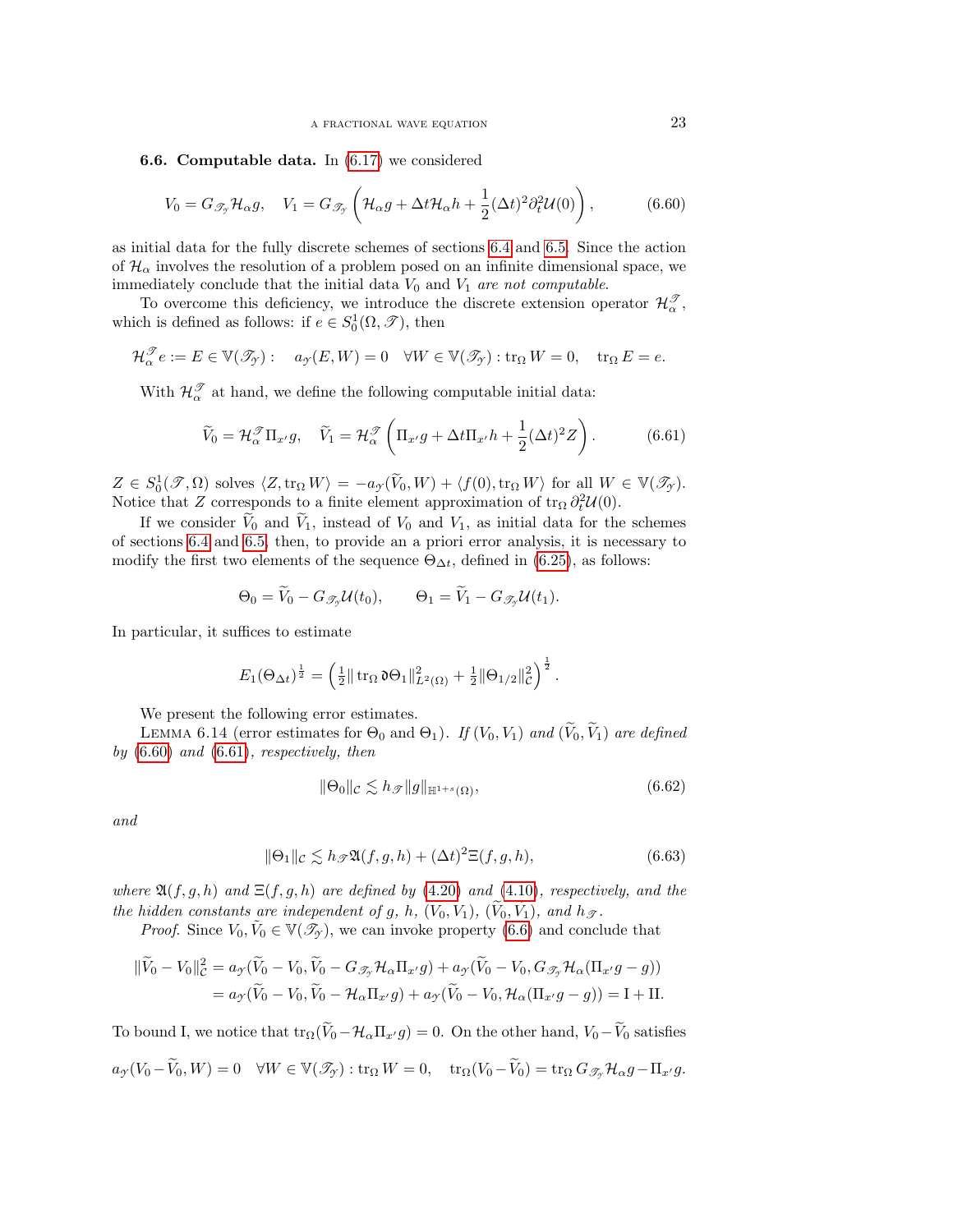Consequently, I = 0. Now, since  $\mathcal{H}_{\alpha}$  satisfies that  $\|\mathcal{H}_{\alpha}w\|_{\mathcal{C}} \lesssim \|w\|_{\mathbb{H}^{s}(\Omega)}$  for all  $w \in$  $\mathbb{H}^s(\Omega)$ , we arrive at

$$
|\mathrm{II}| \lesssim \|\widetilde{V}_0 - V_0\|_{\mathcal{C}} \|g - \Pi_{x'} g\|_{\mathbb{H}^s(\Omega)} \lesssim h_{\mathcal{F}} \|V_0 - V_0\|_{\mathcal{C}} \|g\|_{\mathbb{H}^{1+s}(\Omega)}.
$$

Since  $I = 0$ , the estimate for II yields [\(6.62\)](#page-22-2).

We now control  $\|\Theta_1\|_{\mathcal{C}}$ . A basic application of the triangle inequality together with estimate [\(6.36\)](#page-17-6) reveal that

$$
\|\Theta_1\|_{\mathcal{C}} \le \|V_1 - V_1\|_{\mathcal{C}} + \|V_1 - G_{\mathcal{I}_{\mathcal{Y}}} \mathcal{U}(t_1)\|_{\mathcal{C}} \n\lesssim \|\widetilde{V}_1 - V_1\|_{\mathcal{C}} + (\Delta t)^3 \|\partial_t^3 \nabla \mathcal{U}\|_{L^{\infty}(0,T;L^2(y^{\alpha}, \mathcal{C}_{\mathcal{Y}}))}.
$$

It thus suffices to bound  $\|\widetilde{V}_1 - V_1\|_{\mathcal{C}}$ . To accomplish this task, we first notice that a simple application of Taylor's Theorem yields

$$
\widetilde{V}_1 = \mathcal{H}_{\alpha}^{\mathcal{F}} \Pi_{x'} \left[ \text{tr}_{\Omega} \mathcal{U}(0) + \Delta t \, \text{tr}_{\Omega} \, \partial_t \mathcal{U}(0) + \frac{(\Delta t)^2}{2} \, \text{tr}_{\Omega} \, \partial_t^2 \mathcal{U}(0) \right] \n+ \frac{(\Delta t)^2}{2} \mathcal{H}_{\alpha}^{\mathcal{F}} (Z - \Pi_{x'} \, \text{tr}_{\Omega} \, \partial_t^2 \mathcal{U}(0)) = \mathcal{H}_{\alpha}^{\mathcal{F}} \Pi_{x'} \left[ \text{tr}_{\Omega} \mathcal{U}(t_1) - \frac{(\Delta t)^3}{6} \, \text{tr}_{\Omega} \, \partial_t^3 \mathcal{U}(\overline{\zeta}) \right] \n+ \frac{(\Delta t)^2}{2} \mathcal{H}_{\alpha}^{\mathcal{F}} (Z - \Pi_{x'} \, \text{tr}_{\Omega} \, \partial_t^2 \mathcal{U}(0)), \quad (6.64)
$$

with  $\overline{\zeta} \in (0, t_1)$ . Similar arguments allow us to conclude that

$$
V_1 = G_{\mathscr{T}_{\mathcal{I}}} \left( \mathcal{U}(t_1) - \frac{(\Delta t)^3}{6} \partial_t^3 \mathcal{U}(\underline{\zeta}) \right), \tag{6.65}
$$

with  $\zeta \in (0, t_1)$ . Consequently,

$$
\|\widetilde{V}_1 - V_1\|_{\mathcal{C}} \lesssim \|\mathcal{H}_\alpha^{\mathcal{F}}\Pi_{x'} \operatorname{tr}_\Omega \mathcal{U}(t_1) - G_{\mathcal{F}_y} \mathcal{U}(t_1)\|_{\mathcal{C}} + (\Delta t)^3 \|\partial_t^3 \nabla \mathcal{U}\|_{L^\infty(0,T;L^2(y^\alpha,\mathcal{C}))} + (\Delta t)^2 \|\mathcal{H}_\alpha^{\mathcal{F}} (Z - \Pi_{x'} \operatorname{tr}_\Omega \partial_t^2 \mathcal{U}(0))\|_{\mathcal{C}} = I + II + III. \tag{6.66}
$$

To estimate I we invoke the same arguments that lead to [\(6.62\)](#page-22-2):

$$
I \lesssim h_{\mathscr{T}} \|\operatorname{tr}_{\Omega} \mathcal{U}(t_1)\|_{\mathbb{H}^{1+s}(\Omega)} \lesssim h_{\mathscr{T}} \|\operatorname{tr}_{\Omega} \mathcal{U}\|_{L^{\infty}(0,T; \mathbb{H}^{1+s}(\Omega))}.
$$

A bound for the term III follows from stability results. The collection of these estimates yield  $(6.63)$   $\square$ 

LEMMA 6.15 (estimate for  $E_1(\Theta_{\Delta t})$ ). If we consider  $\widetilde{V}_0$  and  $\widetilde{V}_1$  as initial data for the schemes of sections [6.4](#page-14-7) and [6.5,](#page-19-5) we then have that

<span id="page-23-1"></span>
$$
\|\operatorname{tr}_{\Omega}\mathfrak{d}\Theta_1\|_{L^2(\Omega)} = \frac{1}{\Delta t} \|\operatorname{tr}_{\Omega}(\Theta_1 - \Theta_0)\|_{L^2(\Omega)} \lesssim h_{\mathscr{T}}^{1+s} \mathfrak{A}(f,g,h) + (\Delta t)^2 \Xi(f,g,h), \tag{6.67}
$$

and

<span id="page-23-0"></span>
$$
\|\Theta_{1/2}\|_{\mathcal{C}} \lesssim \|\Theta_0\|_{\mathcal{C}} + \|\Theta_1\|_{\mathcal{C}} \lesssim h_{\mathcal{F}}\mathfrak{A}(f,g,h) + (\Delta t)^2 \Xi(f,g,h),\tag{6.68}
$$

where  $\mathfrak{A}(f,g,h)$  and  $\Xi(f,g,h)$  are defined by [\(4.20\)](#page-9-3) and [\(4.10\)](#page-7-6), respectively, and the the hidden constants are independent of g, h,  $(V_0, V_1)$ ,  $(\widetilde{V}_0, \widetilde{V}_1)$ , and  $h_{\mathscr{T}}$ 

Proof. The proof of  $(6.68)$  follows directly from the estimates  $(6.62)$  and  $(6.63)$ . In what follows we derive [\(6.67\)](#page-23-1). To accomplish this task and simplify notation, we define

$$
\mathfrak{D}(\mathcal{U}) := \mathcal{U}(0) + \Delta t \partial_t \mathcal{U}(0) + \frac{1}{2} (\Delta t)^2 \partial_t^2 \mathcal{U}(0). \tag{6.69}
$$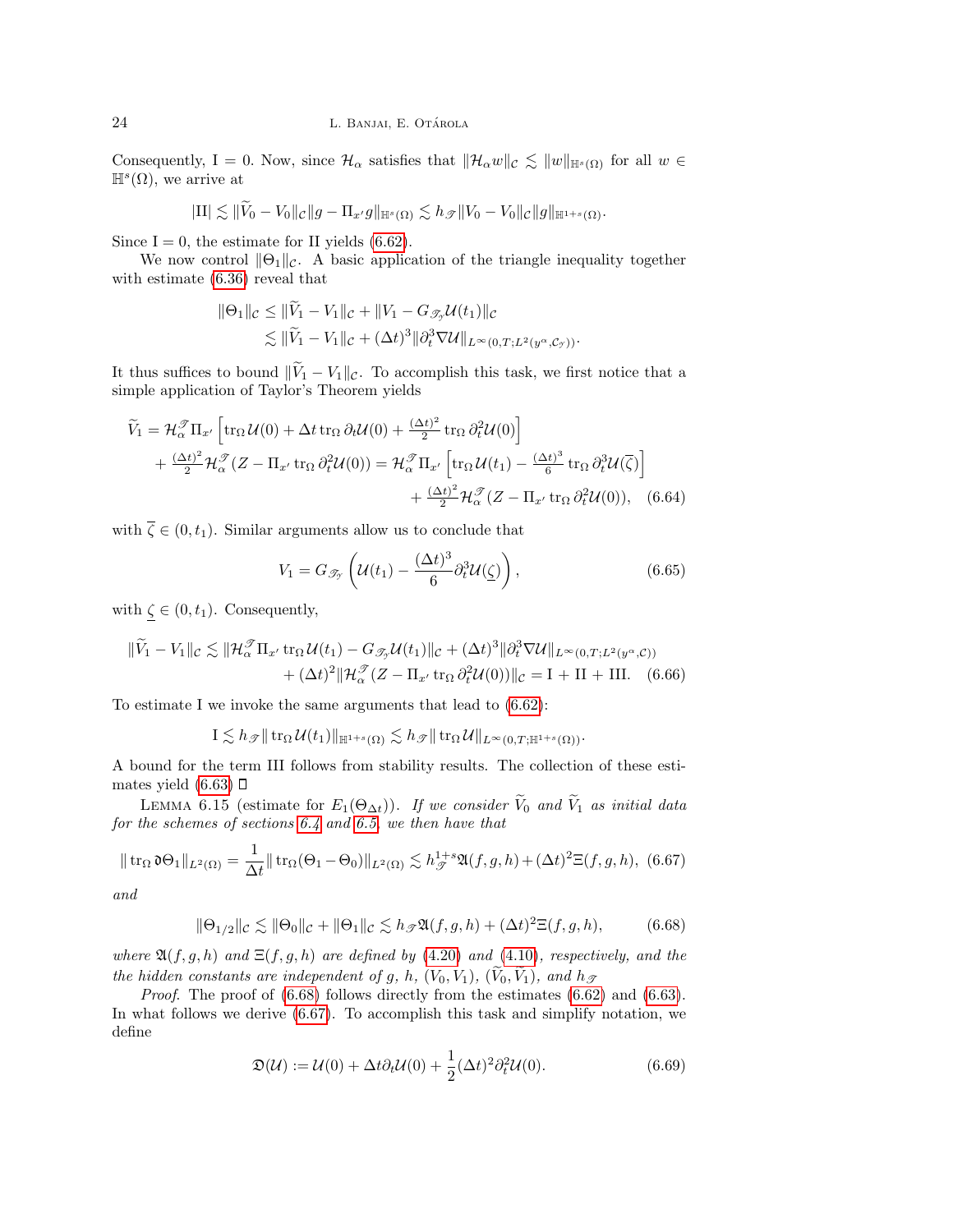Now, notice that

$$
\|\operatorname{tr}_{\Omega}(\Theta_1-\Theta_0)\|_{L^2(\Omega)}=\|\operatorname{tr}_{\Omega}(\widetilde{V}_1-G_{\mathscr{T}_{\mathcal{Y}}} \mathcal{U}(t_1)-\widetilde{V}_0+G_{\mathscr{T}_{\mathcal{Y}}} \mathcal{U}(0))\|_{L^2(\Omega)}\leq \|\operatorname{tr}_{\Omega}(\widetilde{V}_1-\mathfrak{D}(G_{\mathscr{T}_{\mathcal{Y}}} \mathcal{U})-\widetilde{V}_0+G_{\mathscr{T}_{\mathcal{Y}}} \mathcal{U}(0))\|_{L^2(\Omega)}+\|\operatorname{tr}_{\Omega}(\mathfrak{D}(G_{\mathscr{T}_{\mathcal{Y}}} \mathcal{U})-G_{\mathscr{T}_{\mathcal{Y}}} \mathcal{U}(t_1))\|_{L^2(\Omega)}.
$$

The trace estimate  $(2.10)$ , the stability property  $(6.7)$  and an application of Taylor's Theorem reveal that

$$
\| \operatorname{tr}_{\Omega} (\mathfrak{D} (G_{\mathscr{T}_{\mathcal{Y}}} \mathcal{U}) - G_{\mathscr{T}_{\mathcal{Y}}} \mathcal{U}(t_1)) \|_{L^2(\Omega)} \lesssim \| \mathfrak{D} (G_{\mathscr{T}_{\mathcal{Y}}} \mathcal{U}) - G_{\mathscr{T}_{\mathcal{Y}}} \mathcal{U}(t_1) \|_{\mathcal{C}} \lesssim \| \mathfrak{D} (\mathcal{U}) - \mathcal{U}(t_1) \|_{\mathcal{C}} \leq (\Delta t)^3 \| \partial_t^3 \nabla \mathcal{U} (\cdot, z) \|_{L^\infty(0,T;L^2(y^\alpha,\mathcal{C}))}.
$$

We now use the definitions of  $\widetilde{V}_0$  and  $\widetilde{V}_1$  to arrive at

$$
\| \operatorname{tr}_{\Omega} (\check{V}_1 - \mathfrak{D}(G_{\mathscr{T}_y} \mathcal{U}) - \check{V}_0 + G_{\mathscr{T}_y} \mathcal{U}(0)) \|_{L^2(\Omega)} \leq (\Delta t) \| \Pi_{x'} h - \operatorname{tr}_{\Omega} G_{\mathscr{T}_y} \partial_t \mathcal{U}(0) \|_{L^2(\Omega)} + (\Delta t)^2 \| Z - \operatorname{tr}_{\Omega} G_{\mathscr{T}_y} \partial_t^2 \mathcal{U}(0) \|_{L^2(\Omega)}. \tag{6.70}
$$

To bound  $\|\Pi_{x'}h - \text{tr}_{\Omega} G_{\mathscr{T}_{\gamma}} \partial_t \mathcal{U}(0)\|_{L^2(\Omega)}$  we proceed as follows:

$$
\|\Pi_{x'}h - \operatorname{tr}_{\Omega} G_{\mathcal{I}_{\mathcal{F}}}\partial_t \mathcal{U}(0)\|_{L^2(\Omega)} \le \|\Pi_{x'}h - h\|_{L^2(\Omega)}
$$
  
+ 
$$
\|\operatorname{tr}_{\Omega} \partial_t \mathcal{U}(0) - \operatorname{tr}_{\Omega} G_{\mathcal{I}_{\mathcal{F}}}\partial_t \mathcal{U}(0)\|_{L^2(\Omega)} \lesssim h_{\mathcal{F}}^{1+s}(\|h\|_{\mathbb{H}^{1+s}(\Omega)} + \mathfrak{A}(f, g, h)), \quad (6.71)
$$

where we have used [\(6.27\)](#page-15-3) with  $\ell = 1$ . Similar arguments allow us to control  $\|Z - \ell\|$  $\text{tr}_{\Omega} G_{\mathscr{T}_{\mathcal{I}}} \partial_t^2 \mathcal{U}(0) \|_{L^2(\Omega)}$ . This concludes the proof.

REMARK 6.16 (influence of computable data in error estimates). If  $(\widetilde{V}_0, \widetilde{V}_1)$  are used as initial data for the trapezoidal multistep method of section [6.4](#page-14-7) and the leapfrog scheme of section [6.5,](#page-19-5) then the error estimates of Theorems [6.8](#page-18-2) and [6.13](#page-21-2) hold with no modifications.

<span id="page-24-0"></span>7. Numerical results and implementation. Let  $\{\phi_1, \ldots, \phi_M\}$  denote a basis of  $S^{r}((0, \mathcal{Y}), \mathcal{G}_{\sigma}^{M})$  such that  $\phi_1(0) = 1$  and  $\phi_j(0) = 0$  for  $j > 1$ . The corresponding mass and stiffness matrices are denoted by  $B_{\mathcal{Y}}$  and  $A_{\mathcal{Y}}$ :

$$
\left(B_{\mathcal{Y}}\right)_{ij} = \int_0^{\mathcal{Y}} y^{\alpha} \phi_i(y) \phi_j(y) dy, \qquad \left(A_{\mathcal{Y}}\right)_{ij} = \int_0^{\mathcal{Y}} y^{\alpha} \phi'_i(y) \phi'_j(y) dy.
$$

We denote by  $B_{\Omega}$  and  $A_{\Omega}$  the standard mass and stiffness matrices corresponding to the finite element space  $S_0^1(\Omega, \mathcal{T})$ . In what follows, we describe the implementation of a discrete Dirichlet-to-Neumann map. Once this operation is available the time– stepping methods that are proposed in this work can be implemented in a standard way; in the case of the implicit method some further steps may be needed in order to obtain an efficient algorithm.

7.1. Discrete Dirichlet-to-Neumann map. Given  $U \in S_0^1(\Omega, \mathcal{T})$ , we consider the problem: Find  $V \in \mathbb{V}(\mathcal{I}_{\mathcal{J}})$  and  $\eta \in S_0^1(\Omega, \mathcal{I})$  such that

$$
a_{\mathcal{I}}(V, W) = \langle \eta, \text{tr}_{\Omega} W \rangle \qquad \forall W \in \mathbb{V}(\mathcal{I}_{\mathcal{I}}), \text{tr}_{\Omega} V = U.
$$
\n(7.1)

<span id="page-24-1"></span>Let us denote by U, V, and  $\eta$  the coefficient vectors associated with the discrete functions U, V and  $\eta$ . Note that the first N components of **V** and **U** are equal. We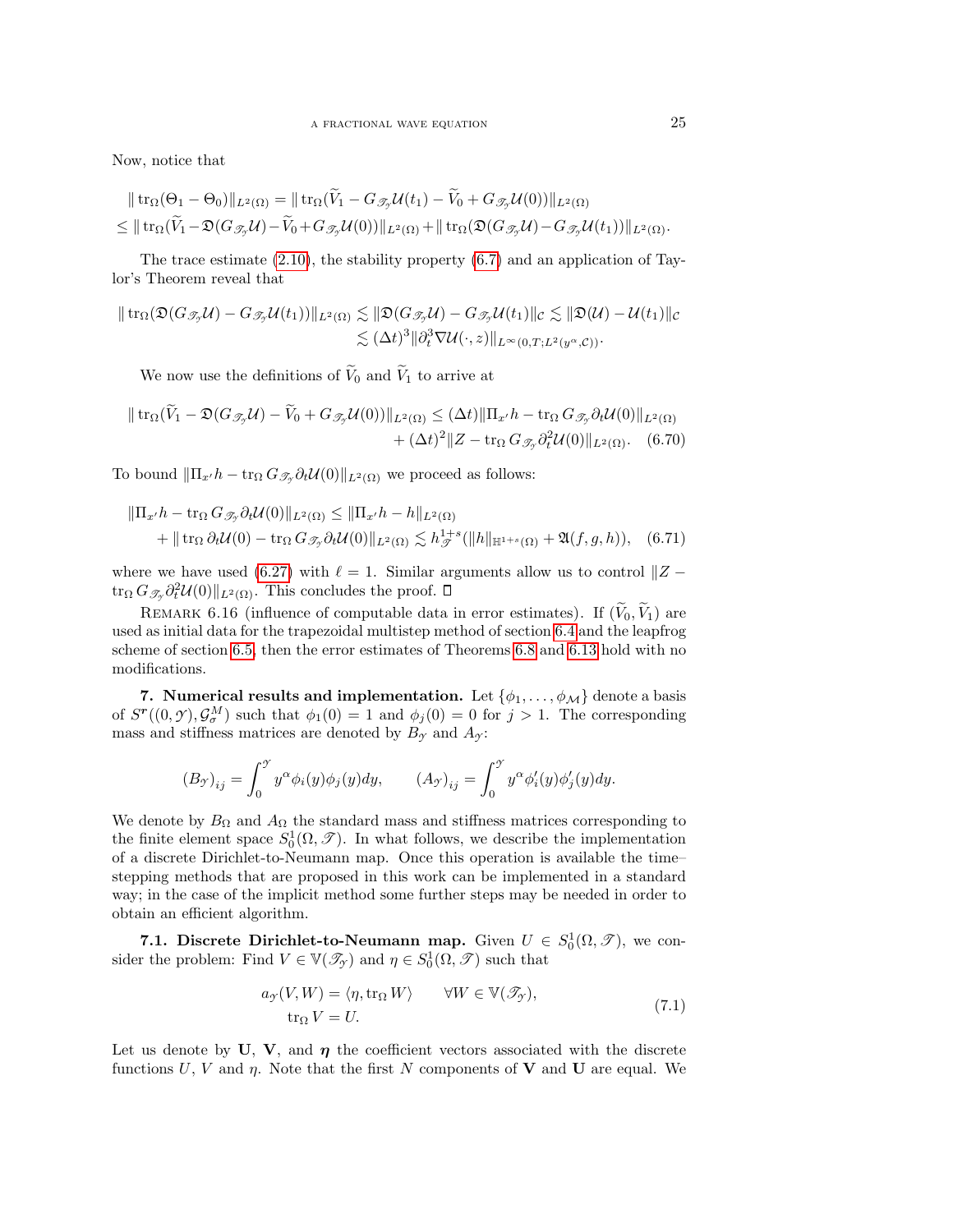denote the remaining components of **V** by  $\mathbf{V} = (\mathbf{V})_i$ ,  $i = N + 1, ..., N$ *M*; we recall that  $N = \#\mathscr{T}$ , the number of degrees of freedom of  $\mathscr{T}$ . With this notation at hand, the matrix system [\(7.1\)](#page-24-1) takes the form

$$
(B_{\mathcal{Y}}\otimes A_{\Omega} + A_{\mathcal{Y}}\otimes B_{\Omega})\begin{pmatrix} \mathbf{U} \\ \widetilde{\mathbf{V}} \end{pmatrix} = \begin{pmatrix} B_{\Omega}\boldsymbol{\eta} \\ \mathbf{0} \end{pmatrix}.
$$

We denote by  $\widetilde{B}_{\gamma}$  and  $\widetilde{A}_{\gamma}$  the matrices that are obtained by removing the first row and first column from  $B_{\gamma}$  and  $A_{\gamma}$ , respectively. Let  $\tilde{b}_{\gamma}$  and  $\tilde{a}_{\gamma}$  denote the vectors containing the first components of the rows  $i = 2, ..., M$  of the matrices  $B_{\gamma}$  and  $A_{\gamma}$ .

The vector  $\tilde{\mathbf{V}}$  is the solution of

<span id="page-25-0"></span>
$$
(\widetilde{B}_{\mathcal{F}} \otimes A_{\Omega} + \widetilde{A}_{\mathcal{F}} \otimes B_{\Omega})\widetilde{\mathbf{V}} = -(\widetilde{b}_{\mathcal{F}} \otimes A_{\Omega} + \widetilde{a}_{\mathcal{F}} \otimes B_{\Omega})\mathbf{U}.
$$
 (7.2)

Once this system is solved we can obtain  $\eta$  by solving

$$
B_{\Omega}\boldsymbol{\eta}=(bA_{\Omega}+aB_{\Omega})\mathbf{U}+(\tilde{b}_{\mathcal{I}}^T\otimes A_{\Omega}+\tilde{a}_{\mathcal{I}}^T\otimes B_{\Omega})\widetilde{\mathbf{V}},
$$

where  $b = (B_{\mathcal{Y}})_{11}$  and  $a = (A_{\mathcal{Y}})_{11}$ . We denote by  $L_h^s$  the matrix that describes the linear map  $u \mapsto \eta$ :

$$
L_h^s \mathbf{U} = B_{\Omega} \boldsymbol{\eta}.\tag{7.3}
$$

The main computational cost when solving  $(7.1)$  is the resolution of  $(7.2)$ . This can be done efficiently by diagonalizing the small matrices  $B_{\gamma}$  and  $A_{\gamma}$ . In fact, since both matrices are symmetric and positive definite, we can find a matrix of generalized eigenvectors  $X$  such that

$$
X^T \widetilde{B}_{\gamma} X = \text{diag}(\mu_1, \dots, \mu_{\mathcal{M}}), \qquad X^T \widetilde{A}_{\gamma} X = \text{diag}(1, \dots, 1),
$$

where  $\mu_j > 0$  denote the eigenvalues of the generalized eigenvalue problem  $\widetilde{B}_{\mathcal{Y}}X =$  $\widetilde{A}_{\gamma}X \text{ diag}(\mu_1,\ldots,\mu_{\mathcal{M}})$ . The system [\(7.2\)](#page-25-0) can thus be transformed to M independent linear systems

$$
(\mu_j A_{\Omega} + B_{\Omega}) \hat{\mathbf{V}}_j = ((X^T \tilde{b}_{\gamma})_j A_{\Omega} + (X^T \tilde{a}_{\gamma})_j B_{\Omega}) \mathbf{U},
$$

where  $\hat{\mathbf{V}}^T = (\hat{\mathbf{V}}_1^T, \dots, \hat{\mathbf{V}}_{\mathcal{M}}^T),$ 

$$
\widetilde{\mathbf{V}}=(X\otimes I)\hat{\mathbf{V}},
$$

and  $I \in \mathbb{R}^{N \times N}$  is the identity matrix.

7.2. Leapfrog time-stepping scheme. Using the previously defined operator  $L_{h}^{s},$  the leapfrog scheme can be now written in the familiar form

$$
\frac{1}{\Delta t^2}B_{\Omega}(\mathbf{U}_{k+1}-2\mathbf{U}_k+\mathbf{U}_{k-1})+L_h^s\mathbf{U}_k=B_{\Omega}\mathbf{f}_k,
$$

where  $f_k$  is the coefficient vector containing the  $L^2$  projection of  $f(t_k)$  onto the space  $S_0^1(\Omega, \mathcal{F})$ . The main cost is the application of  $L_h^s \mathbf{U}_k$  in each step followed by the inversion of the mass matrix  $B_{\Omega}$ ; the latter being usually cheap.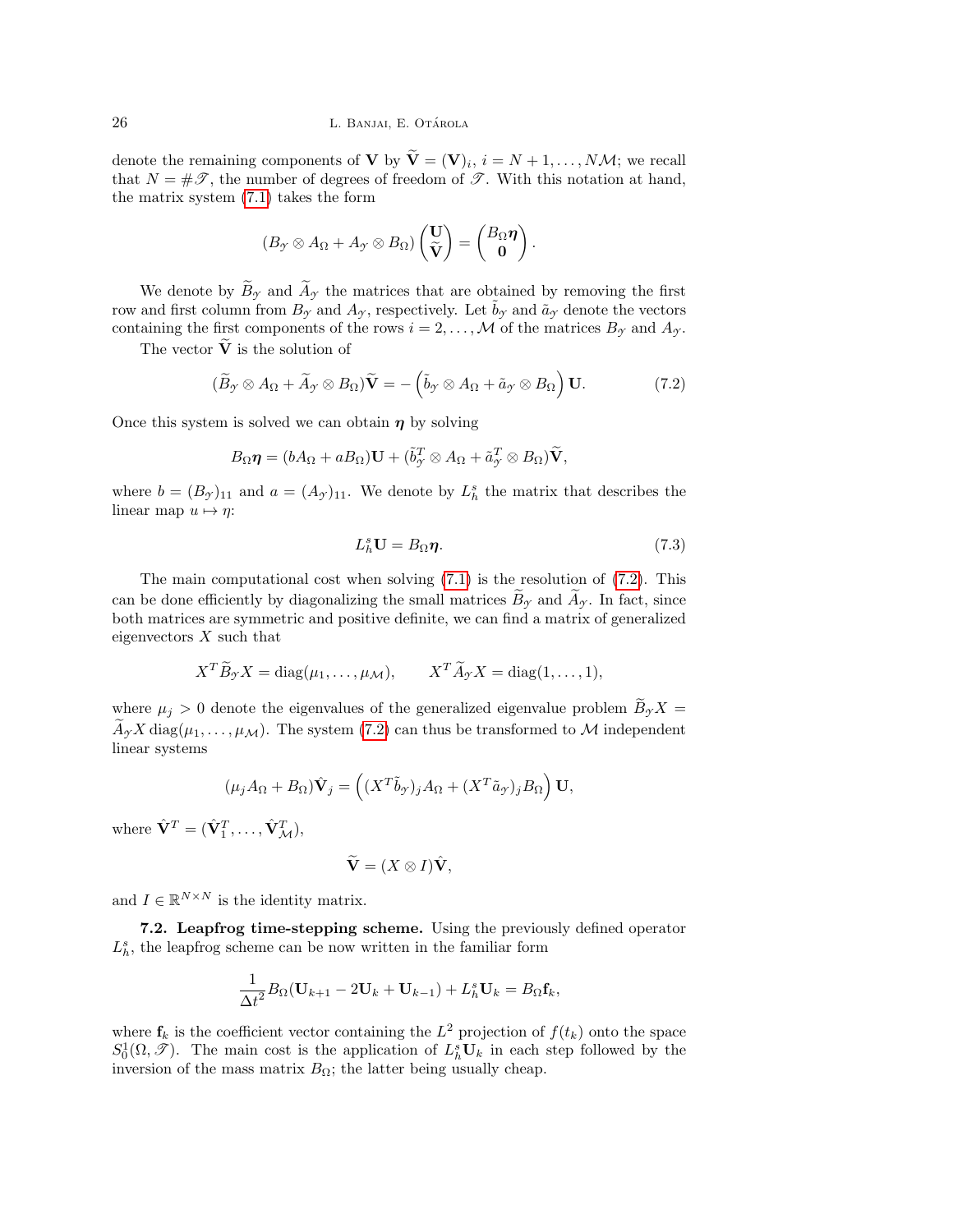7.3. Trapezodial time-stepping scheme. The matrix system can be written, in a familiar form, involving only functions in  $S_0^1(\Omega, \mathcal{T})$ :

$$
\frac{1}{\Delta t^2}B_{\Omega}(\mathbf{U}_{k+1}-2\mathbf{U}_k+\mathbf{U}_{k-1})+\frac{1}{4}L_h^s(\mathbf{U}_{k+1}+2\mathbf{U}_k+\mathbf{U}_{k-1})=\mathfrak{c}B_{\Omega}\mathbf{f}_k.
$$

The difficulty now is that at each step we need to solve the system

$$
\left(B_{\Omega} + \frac{\Delta t^2}{4} L_h^s\right) \mathbf{U}_{k+1} = \tilde{\mathbf{f}}_k,
$$

where  $\hat{\mathbf{f}}_k$  contains known terms. While we could solve this system iteratively, it is more efficient to unwrap again the operator  $L_h^s$  to see that  $U_{k+1}$  satisfies the system

$$
(B_{\mathcal{Y}} \otimes A_{\Omega} + A_{\mathcal{Y}} \otimes B_{\Omega}) \begin{pmatrix} \mathbf{U}_{k+1} \\ \widetilde{\mathbf{V}}_{k+1} \end{pmatrix} = \begin{pmatrix} B_{\Omega} \boldsymbol{\eta}_{k+1} \\ 0 \end{pmatrix}
$$

and

$$
B_{\Omega} \mathbf{U}_{k+1} + \frac{\Delta t^2}{4} B_{\Omega} \boldsymbol{\eta}_{k+1} = \tilde{\mathbf{f}}_k.
$$

Denoting by  $E_1 = \text{diag}(1, 0, \ldots, 0)$ , we can write this as a single system

$$
\left(\frac{\Delta t^2}{4}B_{\mathcal{Y}}\otimes A_{\Omega} + (E_1 + \frac{\Delta t^2}{4}A_{\mathcal{Y}})\otimes B_{\Omega}\right)\begin{pmatrix} \mathbf{U}_{k+1} \\ \widetilde{\mathbf{V}}_{k+1} \end{pmatrix} = \begin{pmatrix} \widetilde{\mathbf{f}}_k \\ 0 \end{pmatrix}.
$$

As the matrices  $B_{\gamma}$  and  $E_1 + \frac{\Delta t^2}{4} A_{\gamma}$  are again symmetric and positive definite similar diagonalization procedure can be used to solve the system efficiently.

### 7.4. Numerical results.

**7.4.1.** A 1D example. Let us first perform a numerical example for  $n = 1$ . Let  $\Omega = (0, 1)$  and consider the space–fractional wave equation

$$
\partial_t^2 u + (-\Delta)^s u = f,
$$

with  $f(x', t) = (\pi^{2s} - 1) \sin(t) \sin(\pi x')$ . The initial data are such that the exact solution is  $u(x', t) = \sin(t) \sin(\pi x')$ . The initial values for both time-stepping schemes can be taken as  $U_0 = 0$  and  $U_1 = \Delta t \Pi_{x'} \sin(\pi x')$ . Note that the additional  $O(\Delta t^2)$ term that is needed in the definition of  $U_1$  is zero because  $u''(0) = 0$ .

We set the final time as  $T = \pi/2$  and perform numerical experiments for the following choices of the parameter s:  $s = 1/4$  and  $s = 3/4$ . For space discretization in  $\Omega$ , we consider a uniform mesh with meshwidth  $h_{\mathscr{T}}$ . For the trapezoidal scheme, and to obtain linear convergence, we set  $\Delta t = (0.5h_{\mathcal{J}})^{1/2}$ . For the leapfrog scheme, in order to ensure the stability of the scheme, we choose  $\Delta t = (0.5 h_{\mathcal{F}})^{\max(1/2,s)}$ . Notice that, the aforementioned choices of the parameter s would render the leapfrog scheme unstable as a solution technique for the standard wave equation.

In Figure [7.1](#page-27-7) we show the experimental rate of convergence for

<span id="page-26-0"></span>
$$
\text{error} = \|U_K - u(T)\|_{\mathbb{H}^s(\Omega)}.\tag{7.4}
$$

We observe that, as expected, the error decays linearly with respect to  $h_{\mathscr{T}}$ . We also notice that the errors for both discretization schemes are almost identical.

REMARK 7.1 (properties of the leapfrog scheme). When compared with the trapezoidal scheme, the leapfrog scheme is easier to implement. However, it seems to lose one of the main advantages that it has for the resolution of the standard wave equation. As the diffusion operator is nonlocal the explicit nature of the scheme is no longer of such an importance.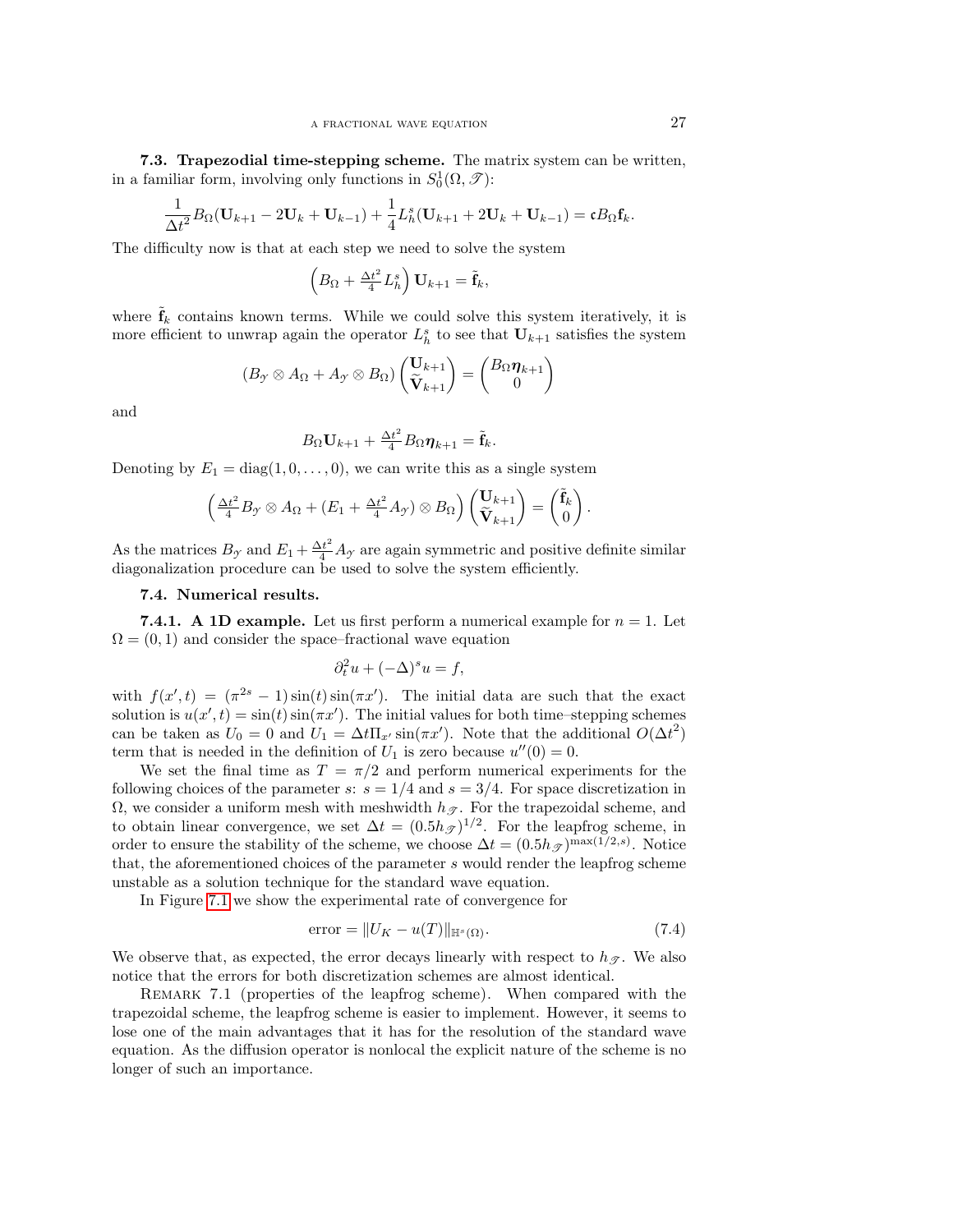

<span id="page-27-7"></span>FIG. 7.1. Experimental rates of convergence for the error [\(7.4\)](#page-26-0) for a one dimensional example. The experiment for  $s = 1/4$  is shown on the left and the one for  $s = 3/4$  on the right.

**7.4.2.** A 2D example. We let  $n = 2$ , and consider the square domain  $\Omega =$  $(-1, 1)^2 \subset \mathbb{R}^2$  and the space–fractional wave equation

$$
\partial_t^2 u + (-\Delta)^s u = 0.
$$

The exact solution is given by

$$
u(x',t) = \cos(2^{s/2}\pi^s t)\sin(\pi x'_1)\sin(\pi x'_2).
$$

We set  $T = 1.5$  and  $\Delta t = 0.5 h_{\mathcal{T}}$ . In this experiment we measure, in the  $L^2(\Omega)$ -norm, the error committed in the approximation of the time–derivative:

<span id="page-27-8"></span>
$$
\text{error}_{2D} = \|\mathfrak{d}U_K - \partial_t u(t_{K-1/2})\|_{L^2(\Omega)}.\tag{7.5}
$$

The computations were done using the NGSolve/Netgen software package [\[46,](#page-29-25) [47\]](#page-29-26).

The convergence properties of the leapfrog scheme are presented in Figure [7.2.](#page-28-18) It can be observed that, for both values of the parameter s considered, the experimental rate of convergence for the error<sub>2D</sub> decays quadratically with respect to  $h_{\mathscr{T}}$ . We notice that the observed rates are better than the ones derived in Theorem [6.13,](#page-21-2) but are in agreement with approximation theory since, in this case,  $u \in H^2(\Omega)$ . The improvement of the estimate [\(6.58\)](#page-21-3) of Theorem [6.13](#page-21-2) from  $h_{\mathcal{F}}^{1+s}$  to  $h_{\mathcal{F}}^2$  is an open problem.

#### REFERENCES

- <span id="page-27-6"></span>[1] M. Abramowitz and I.A. Stegun. Handbook of mathematical functions with formulas, graphs, and mathematical tables. National Bureau of Standards Applied Mathematics Series. 1964.
- <span id="page-27-3"></span>[2] G. Acosta, F. Bersetche, and J.P. Borthagaray. Finite element approximations for fractional evolution problems. arXiv:1705.09815v1, 2017.
- <span id="page-27-2"></span>[3] I. Athanasopoulos and L.A. Caffarelli. Continuity of the temperature in boundary heat control problems. Adv. Math., 224(1):293–315, 2010.
- <span id="page-27-1"></span>[4] L. Banjai, J.M. Melenk, R.H. Nochetto, E. Otárola, A.J. Salgado, and Ch. Schwab. Tensor FEM for spectral fractional diffusion.  $arXiv:1707.07367v1$ , 2017.
- <span id="page-27-4"></span>[5] M.S. Birman and M.Z. Solomjak. Spektralnaya teoriya samosopryazhennykh operatorov v gilbertovom prostranstve. Leningrad. Univ., Leningrad, 1980.
- <span id="page-27-5"></span>[6] M. Bonforte, Y. Sire, and J.L. Vázquez. Existence, uniqueness and asymptotic behaviour for fractional porous medium equations on bounded domains. Discrete Contin. Dyn. Syst., 35(12):5725–5767, 2015.
- <span id="page-27-0"></span>[7] X. Cabré and Y. Sire. Nonlinear equations for fractional Laplacians II: Existence, uniqueness, and qualitative properties of solutions. Trans. Amer. Math. Soc., 367(2):911–941, 2015.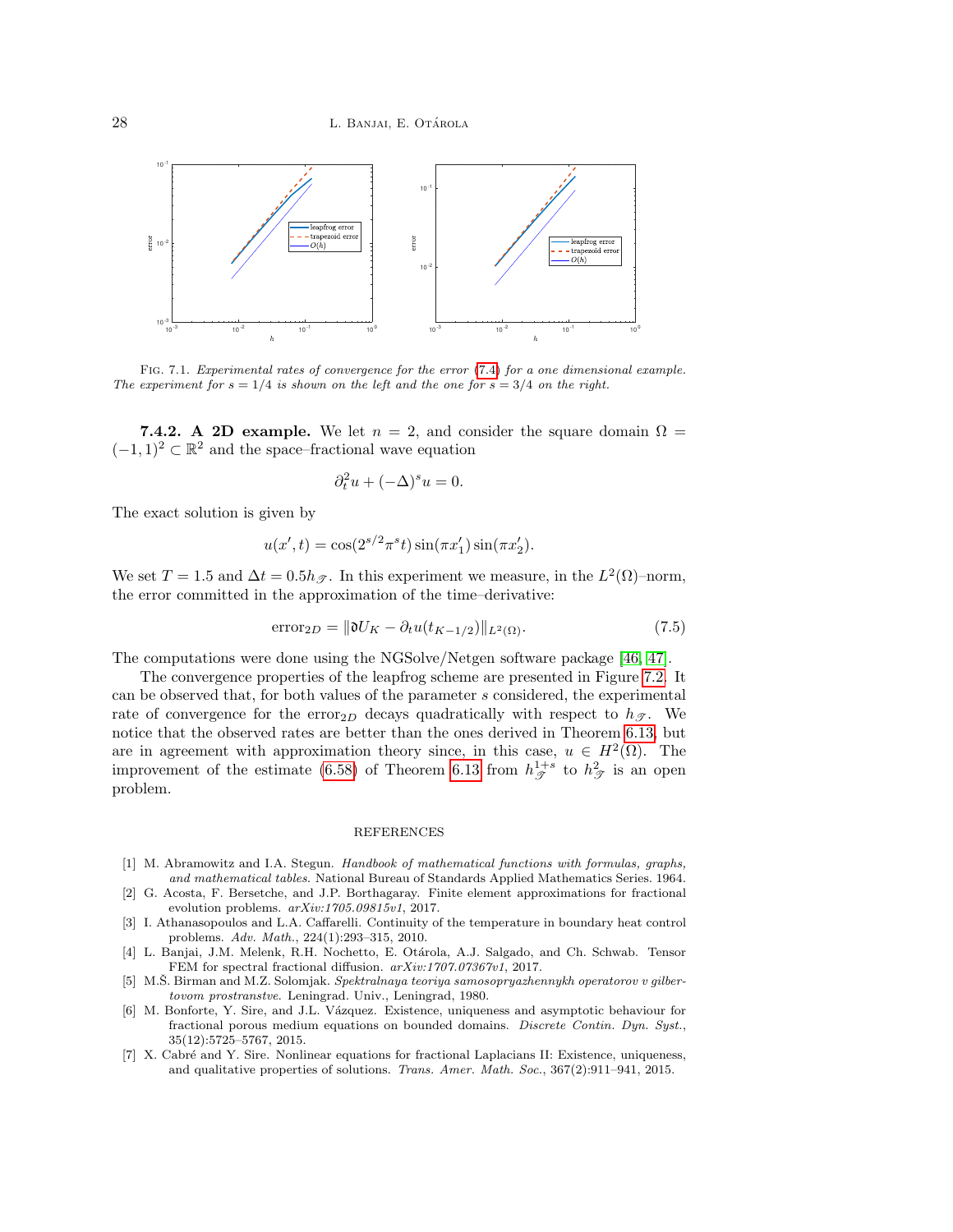

<span id="page-28-18"></span>FIG. 7.2. Experimental rates of convergence for the error [\(7.5\)](#page-27-8) when  $\Omega = (-1,1)^2$  and for different values of s.

- <span id="page-28-7"></span>[8] X. Cabré and J. Tan. Positive solutions of nonlinear problems involving the square root of the Laplacian. Adv. Math., 224(5):2052–2093, 2010.
- <span id="page-28-8"></span>[9] L. Caffarelli and L. Silvestre. An extension problem related to the fractional Laplacian. Comm. Partial Differential Equations, 32(7-9):1245–1260, 2007.
- <span id="page-28-12"></span>[10] L. Caffarelli and P.R. Stinga. Fractional elliptic equations, Caccioppoli estimates and regularity. Ann. Inst. H. Poincaré Anal. Non Linéaire, 33(3):767-807, 2016.
- <span id="page-28-2"></span>[11] L. Caffarelli and A. Vasseur. Drift diffusion equations with fractional diffusion and the quasigeostrophic equation. Ann. of Math., 171:1903–1930, 2010.
- <span id="page-28-9"></span>[12] A. Capella, J. Dávila, L. Dupaigne, and Y. Sire. Regularity of radial extremal solutions for some non-local semilinear equations. Comm. Partial Differential Equations, 36(8):1353-1384, 2011.
- <span id="page-28-0"></span>[13] P. Carr, H. Geman, D.B. Madan, and M. Yor. The fine structure of asset returns: An empirical investigation. Journal of Business, 75:305–332, 2002.
- <span id="page-28-1"></span>[14] W. Chen. A speculative study of 2/3-order fractional Laplacian modeling of turbulence: Some thoughts and conjectures. Chaos, 16(2):1–11, 2006.
- <span id="page-28-3"></span>[15] W. Chen and S. Holm. Fractional laplacian time-space models for linear and nonlinear lossy media exhibiting arbitrary frequency power-law dependency. The Journal of the Acoustical Society of America, 115(4):1424–1430, 2004.
- <span id="page-28-17"></span>[16] W. Dahmen, B. Faermann, I. G. Graham, W. Hackbusch, and S. A. Sauter. Inverse inequalities on non-quasi-uniform meshes and application to the mortar element method. Math. Comp., 73(247):1107–1138, 2004.
- <span id="page-28-10"></span>[17] A. de Pablo, F. Quirós, A. Rodríguez, and J.L. Vázquez. A fractional porous medium equation. Adv. Math., 226(2):1378–1409, 2011.
- <span id="page-28-11"></span>[18] A. de Pablo, F. Quirós, A. Rodríguez, and J.L. Vázquez. A general fractional porous medium equation. Comm. Pure Appl. Math., 65(9):1242–1284, 2012.
- <span id="page-28-4"></span>[19] Q. Du, M. Gunzburger, R.B. Lehoucq, and K. Zhou. Analysis and approximation of nonlocal diffusion problems with volume constraints. SIAM Rev., 54(4):667–696, 2012.
- <span id="page-28-14"></span>[20] J. Duoandikoetxea. Fourier analysis, volume 29 of Graduate Studies in Mathematics. American Mathematical Society, Providence, RI, 2001. Translated and revised from the 1995 Spanish original by David Cruz-Uribe.
- <span id="page-28-16"></span>[21] A. Ern and J.-L. Guermond. Theory and practice of finite elements. Springer, New York, 2004.
- <span id="page-28-15"></span>[22] L.C. Evans. Partial differential equations, volume 19 of Graduate Studies in Mathematics. American Mathematical Society, Providence, RI, second edition, 2010.
- <span id="page-28-13"></span>[23] D. Fujiwara. Concrete characterization of the domains of fractional powers of some elliptic differential operators of the second order. Proc. Japan Acad., 43:82–86, 1967.
- <span id="page-28-6"></span>[24] P. Gatto and J.S. Hesthaven. Numerical approximation of the fractional laplacian via hp–finite elements, with an application to image denoising. J. Sci. Comput.,  $65(1):249-270$ ,  $2015$ .
- <span id="page-28-5"></span>[25] G. Gilboa and S. Osher. Nonlocal operators with applications to image processing. *Multiscale*